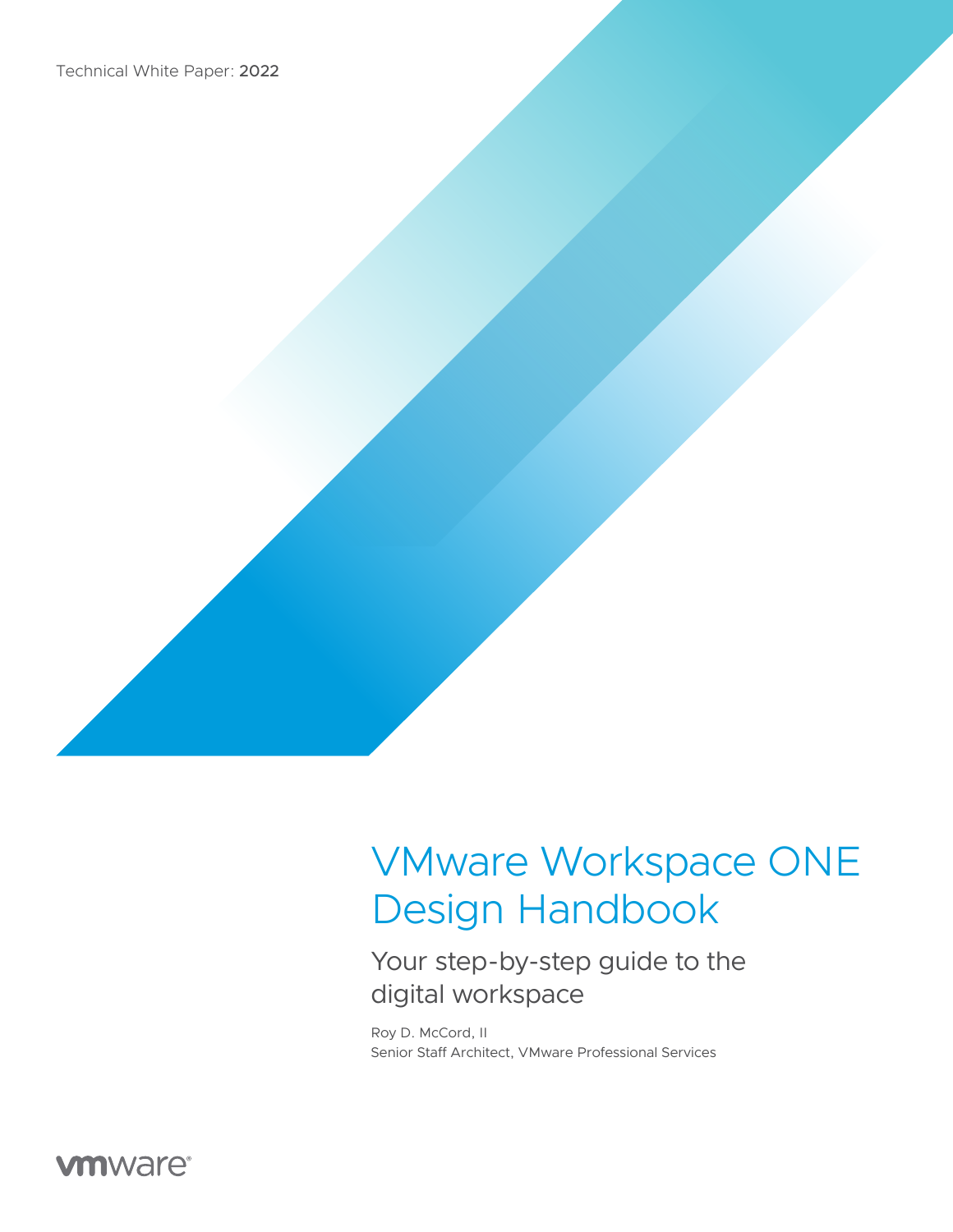# Table of contents

| Introduction and historical perspective                        | 5  |
|----------------------------------------------------------------|----|
| Qualifications, caveats and notes about the text               | 6  |
| Develop a roadmap using the outcome-focused approach           | 6  |
| User communities and use cases                                 | 7  |
| Requirements, assumptions, constraints and risks               | 9  |
| Project planning (establish KPIs, focus on time-to-value)      | 9  |
|                                                                |    |
| Primary components of the solution                             | 10 |
|                                                                |    |
| Software as a service (SaaS) or on-prem?                       | 12 |
| Factors to keep in mind                                        | 12 |
| Mapping core on-premises components                            | 13 |
| Workspace ONE UEM components                                   | 14 |
| A Note About Cloud Messaging                                   | 15 |
| Workspace ONE Access components                                | 16 |
| Sizing and scaling for Workspace ONE core components           | 16 |
| A note about high-availability (HA) and disaster recovery (DR) | 18 |
| Workspace ONE UEM integration components                       | 19 |
| Unified access gateway (UAG)                                   | 19 |
| Workspace ONE Access integration components                    | 20 |
|                                                                |    |
| Creating an organization group (OG) structure                  | 21 |
| Enterprise integration                                         | 21 |
| Directory services                                             | 22 |
| Certificate authorities                                        | 22 |
| Email (SMTP)                                                   | 22 |
| Workspace ONE Access                                           | 23 |
| <b>VMware Tunnel</b>                                           | 23 |
| Content Gateway                                                | 23 |
| Mobile single sign-on (SSO) with Workspace ONE Access          | 23 |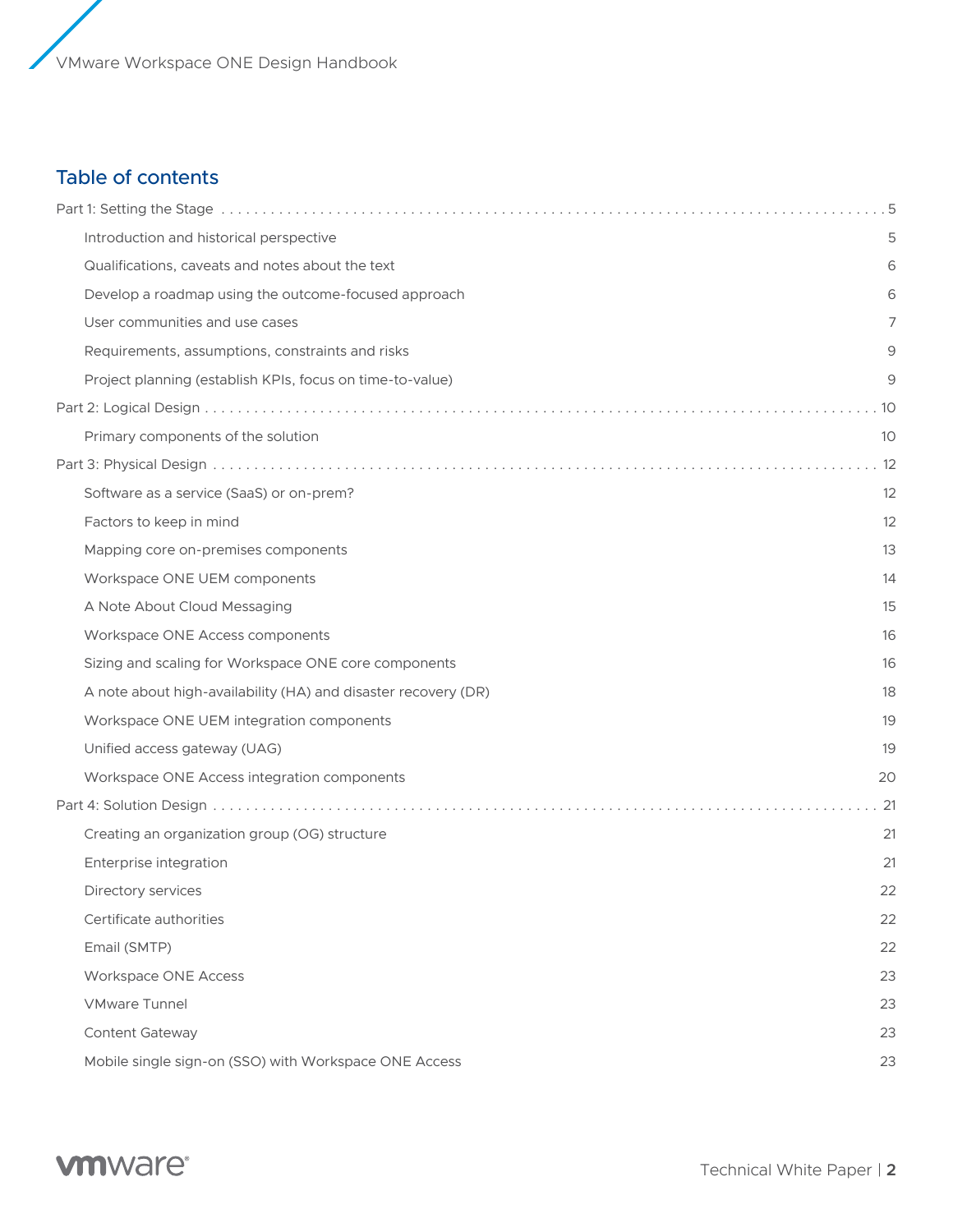| Identity provider vs. service provider             | 24  |
|----------------------------------------------------|-----|
| Workspace ONE hub services                         | 24  |
| Workspace ONE Access - things to consider          | 25  |
| Mobile application management (MAM)                | 25  |
| Mobile email management (MEM)                      | 26  |
| Device compliance, enrollment security and privacy | 27  |
| Enrollment security and restrictions               | 27  |
| Privacy settings and transparency                  | 27  |
| Other security settings and profiles of note       | 28  |
| A note about BYOD                                  | 28  |
| Basics of modern management                        | 29  |
| The five pillars of modern management              | 29  |
| Pillar 1 - users & devices                         | 29  |
| Pillar 2 - policy management                       | 29  |
| Pillar 3 - application management                  | 29  |
| Pillar 4 - update management                       | 29  |
| Pillar 5 - security & compliance                   | 30  |
| Closing recommendations for modern management      | 30  |
|                                                    | .30 |
| Workspace ONE Intelligence                         | 30  |
| Dashboards                                         | 30  |
| Automations                                        | 30  |
| Reports                                            | 31  |
| Digital Employee Experience Management (DEEM)      | 31  |
|                                                    |     |
| Assumptions and disclaimers                        | 31  |
| Example 1: Basic MDM                               | 32  |
| CGHM's Workspace ONE design                        | 32  |
| <b>CGHM's Results</b>                              | 34  |
| Example 2: Mobile SSO-driven BYOD                  | 34  |
| Flancrest Enterprises' Workspace ONE design        | 35  |
| Flancrest Enterprises' results                     | 37  |
| Example 3: Modern management design                | 38  |

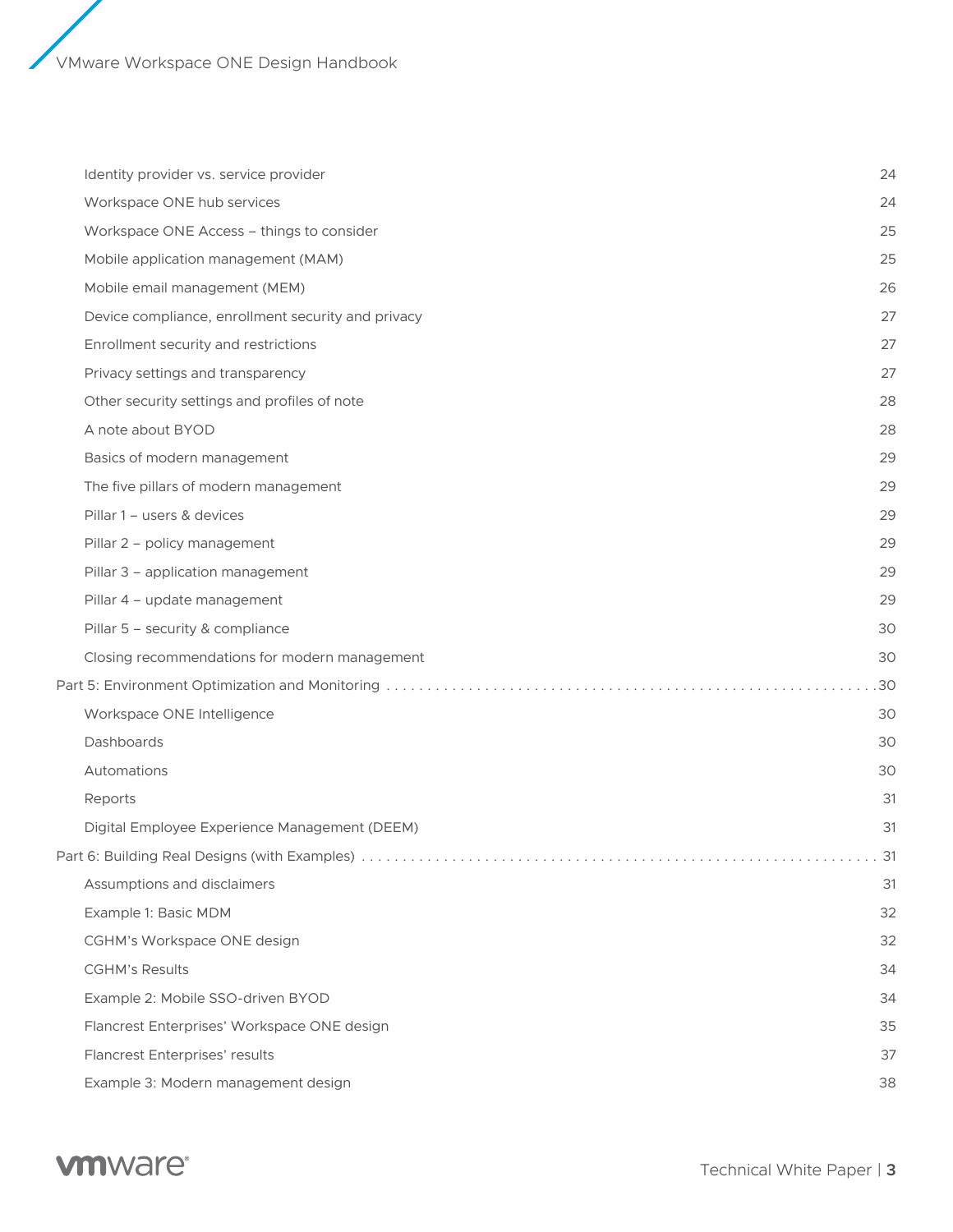| Technical Resource Consulting's Workspace ONE design | 38    |
|------------------------------------------------------|-------|
| Technical Resource Consulting's results              | -41   |
| Example 4: The one where everything goes wrong       | 42    |
| BB Clothiers' Workspace ONE design                   | 42    |
| <b>BB Clothiers' results</b>                         | 44    |
| BB Clothiers' lessons learned                        | 44    |
|                                                      | $-45$ |
| Final thoughts and recommendations                   | 45    |
|                                                      |       |
| About the author                                     | 46    |
| Appendix: Glossary and Acronym Descriptions          | 46    |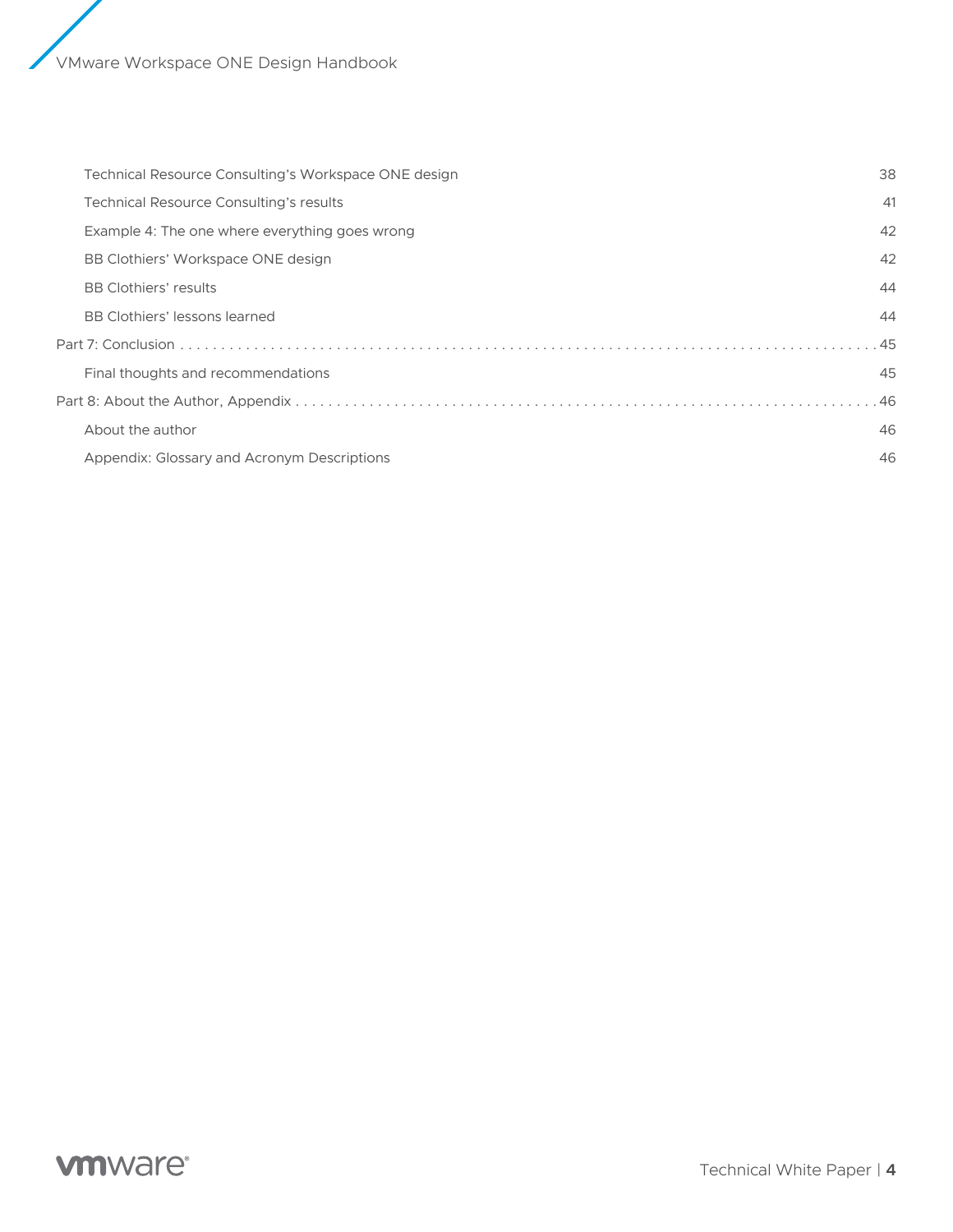# <span id="page-4-0"></span>Part 1: Setting the Stage

# Introduction and historical perspective

Let's get my biases and opinions out of the way. I think that digital workspace technology has been one of the biggest disruptors in business in recent years. Not just in IT, but in business as a whole!

Smartphones and mobile device management (MDM) tools such as VMware Workspace ONE® (formerly AirWatch) changed everything when it comes to end-user computing, and more specifically, how companies interact with their customers. With widespread adoption of intelligent mobile devices in the early 2010s, consumers' preferences changed forever. More specifically, iPhone and Android devices provided a platform to streamline everyday tasks like never before. Users began to expect and demand a consumer-style experience on their work devices. This grew to the point that offering MDM technologies at work became a competitive advantage for companies, and it remains this way today. Providing a positive digital employee experience is a huge factor when hiring and retaining top talent.

While I can't prove these opinions were ever stated aloud, these are the thoughts that went through employees' minds when working with their IT organizations during this period:

- "Why is this company-issued device so much worse than my personal device? Why do I need to carry two devices at all?"
- "Is that really the approval process I have to go through?"
- "Do I really have to wait four hours while you image my machine?"

No more imaging machines; no more company-issued mobile devices; no more long approval processes. Employees just wanted to be allowed to access company resources on their mobile device without compromising privacy. The same desire for a simplified, consumer-like experience on work devices ultimately led to a very important question:

• "Why do we need 'work-specific' devices anyway? Can't I just use my own?"

This, in turn, led to widescale adoption of bring your own device (BYOD) programs. Samsung and Google understood this trend faster than others and introduced containerized solutions early on that allowed consumers to separate their personal and professional data and applications on a single device.

This began with primarily smartphones, and for half a decade, the mobile and desktop/laptop worlds were managed separately. Once MDM technologies such as AirWatch began to prove how easy device management could be for administrators, laptops and desktops followed suit. Apple built out a suite of APIs that allowed macOS to be managed very similarly to iOS devices. Microsoft followed suit with enhanced and simplified systems, starting most significantly with Windows 10.

VMware has been at the forefront of this transformation from the beginning. From MDM in the early 2010s, to BYOD, to the Employee Experience group, and ultimately to the Anywhere Workspace: VMware has been the most significant driver of the evolution of modern software to support modern business processes.

This book aims to help organizations that have decided to adopt Workspace ONE technologies get the absolute most they can out of the solution. We'll cover the end-to-end process from road mapping to requirements gathering, from physical design to logical design, from rollout and adoption to benchmarking and optimization. Last and most importantly, I've provided a number of real-world examples so you can practice for yourself.

# **vm**ware<sup>®</sup>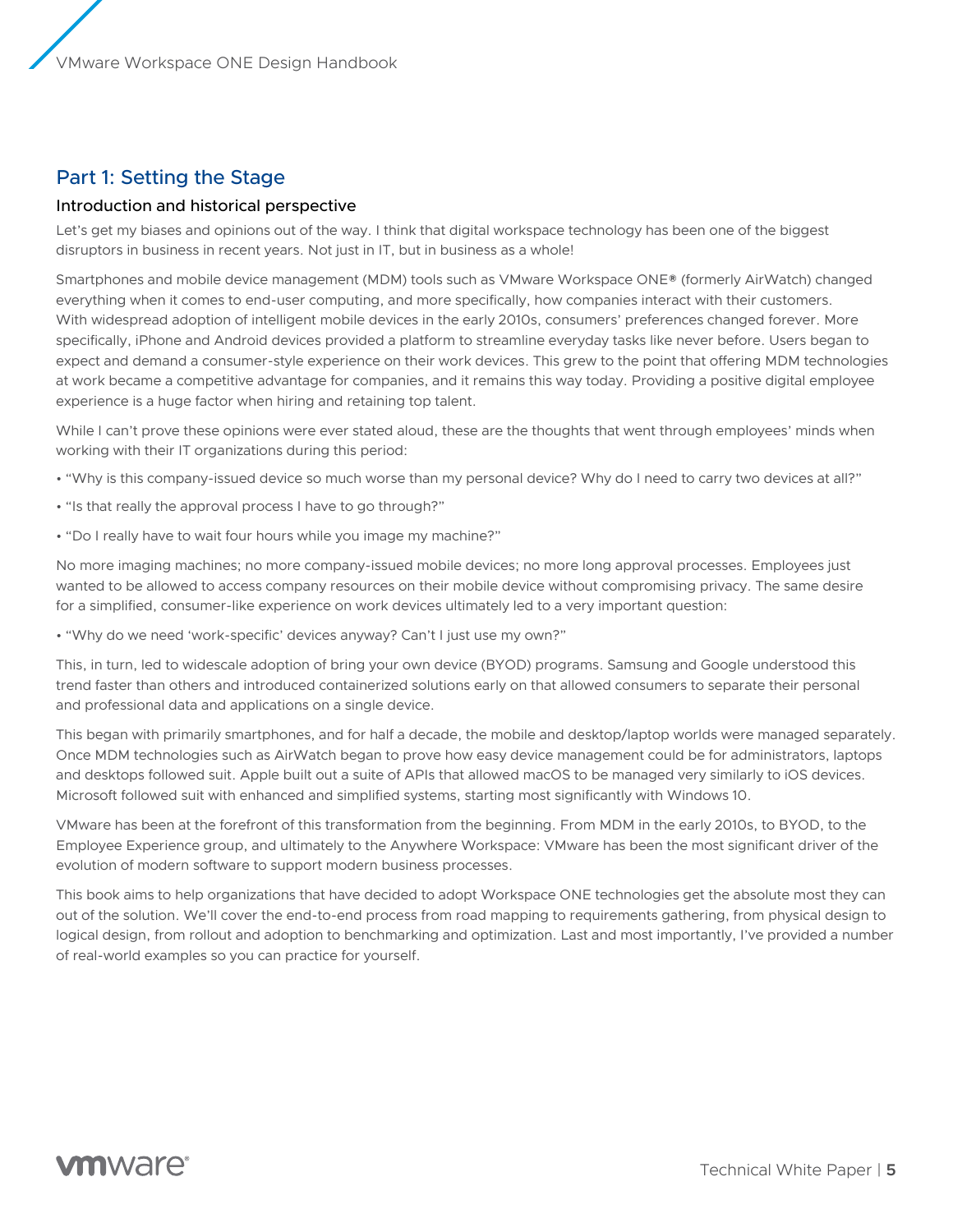# <span id="page-5-0"></span>Qualifications, caveats and notes about the text

This wouldn't be a very complete technical work if it didn't come with a healthy list of assumptions and cautions. Before we begin, please heed the advice below.

First, and I can't stress this enough, please engage the help of a professional digital workspace consultant to plan, design, implement and roll out your Workspace ONE solution. Having led and worked with these professionals for years, I can tell you that they are truly incredible.

Working with a trusted consultant not only greatly improves the chances of a successful project, but it can also bring you perspectives from what has made other organizations successful in past implementations. For example, I'm sure it's quite helpful to read a book about how to wire a house, but I would still make sure to hire a professional electrician when it was time to wire something up.

Second, modern technology moves very quickly. While I predict and hope that the foundational principles of this book will remain relevant over the course of years, the technical specifics are likely to change over the course of months. Always verify the latest features, architectural specifications, and configurations on <docs.vmware.com>.

Third, this book does not aim to be a commercial. Although I'm currently employed by VMware, these recommendations are my own and have not been influenced by anything other than my experience and professional expertise. Still, I will reiterate here the importance of working with a professional digital workspace consultant (and architect where necessary) when building and designing Workspace ONE solutions.

Fourth, the views expressed in this book are my own and do not necessarily reflect the views of VMware, Inc. or its employees, partners, customers or stakeholders.

# Develop a roadmap using the outcome-focused approach

The biggest reason that some organizations stumble out of the gate with Workspace ONE designs (or any technical designs, for that matter) is that they don't take the time to develop a proper roadmap using a repeatable, introspective process. What are the problems the business is facing? How does this manifest in IT? What IT capabilities do we need to build in order to solve for these deficiencies? Will these capabilities address the business issues previously discussed?

In best-of-breed IT organizations, capabilities and services are not developed in a vacuum. These groups rarely follow the "build it and they will come" mentality. Instead, they are laser-focused on their role in supporting the business and driving new capabilities to give the organization a consistent competitive advantage in the market. In short, great IT organizations are thinking WAY past the data center.

The worst IT organizations skip directly to IT capability and stop there. How do they decide what capability to build? Generally, the highest-paid person in the room drives the discussion, or the person with the strongest technical voice overwhelms the decision-making process. Instead of focusing on the needs of the business, the organization instead focuses on spending valuable time and capital building a solution that likely should have remained a side project.

This is the reason VMware developed the Outcome-Focused Approach (OFA), as well as the value models that inform it. The Outcome-Focused Approach is VMware's approach to IT maturity and has been used by organizations all over the globe to help develop short-term and long-term roadmaps. The foundation of the approach is built on a simple process shown below.<sup>1</sup>

<sup>1.</sup> VMware Outcome-Focused Approach - [vmware.com/professional-services/outcome-focused-approach](https://www.vmware.com/professional-services/outcome-focused-approach.html)

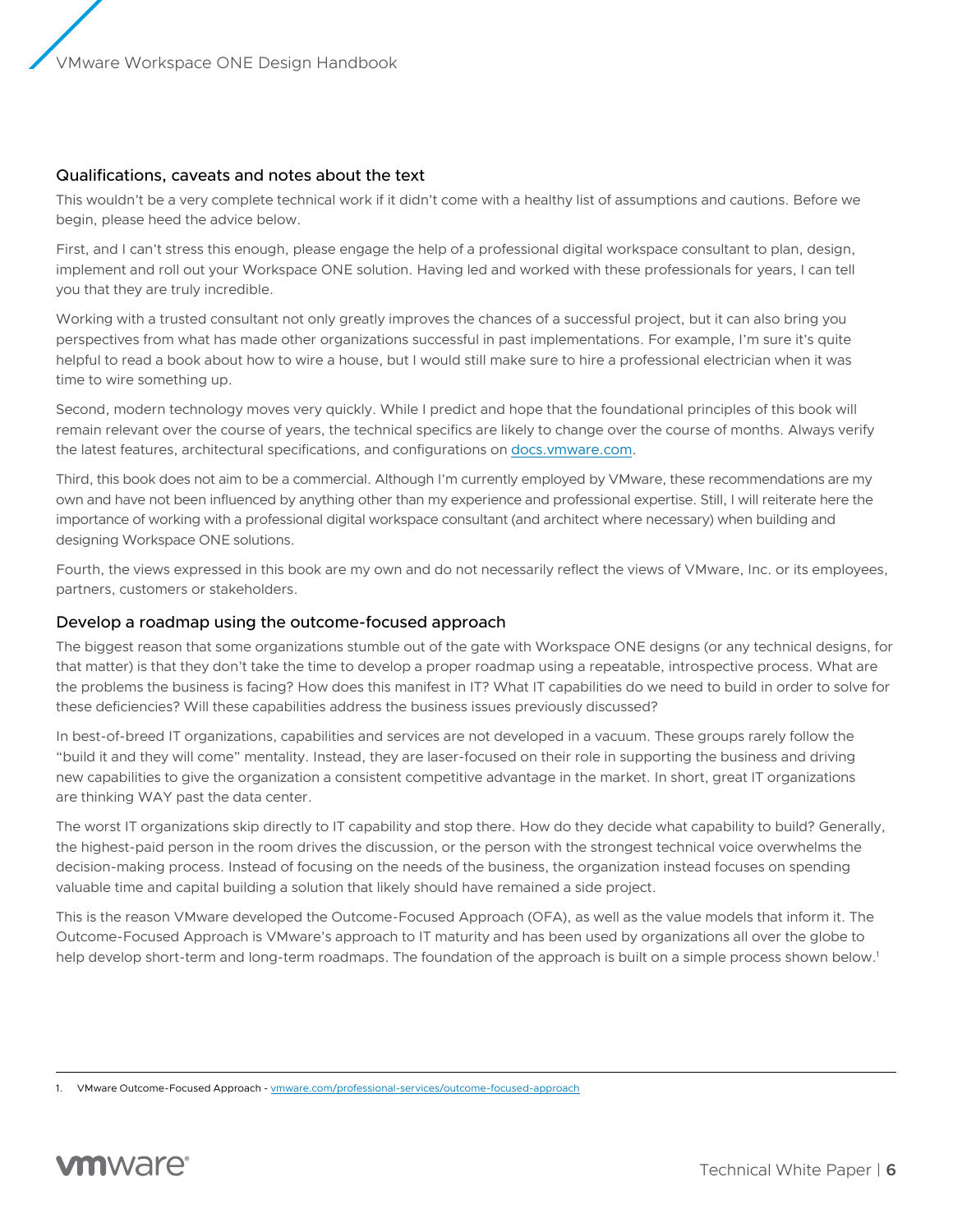<span id="page-6-0"></span>

**Figure 1:** From business problems to business outcomes.

It's a powerful and simple concept, but so many organizations focus on only the second and third steps (or even worse, just the third). Succeeding with this process requires a strong interlock between your IT organization and key business leaders. Since Workspace ONE is so focused on outcomes for end users, you should make sure that your human resources (HR) department has a seat at that virtual table as well.

Before we go any further, it would be prudent to fully define the word "capability" as it's used in the Outcome-Focused Approach. A capability is not merely a set of technical tools built for an intended purpose. These capabilities can be matured either through self-development, with the assistance of a partner or third-party, or by engaging VMware directly. A true capability comprises the people, process, and technology required to provide a specified value back to the business. It probably comes as no shock that a large percentage of IT groups put far less emphasis on people and process than they should. Will the organizational model need to change as our technology evolves? What manual processes can be automated? Asking the right questions generally leads to more important questions. Don't be afraid to ask them.



#### **Figure 2:** IT capabilities.

# User communities and use cases

After you've charted a course and set a few initial goals, you'll need to determine which groups of users will receive the technology (user communities) as well as the manner in which that technology will be presented to them for one or more given purposes (use cases). Planning at this stage can tend to be cyclical in nature, so don't hesitate to return and double check your roadmap from the previous stage, or even to return to this step for retrospective at a future time.<sup>2</sup>

<sup>2.</sup> Use Case Definition - [techzone.vmware.com/resource/business-drivers-use-cases-and-service-definitions](https://techzone.vmware.com/resource/business-drivers-use-cases-and-service-definitions)

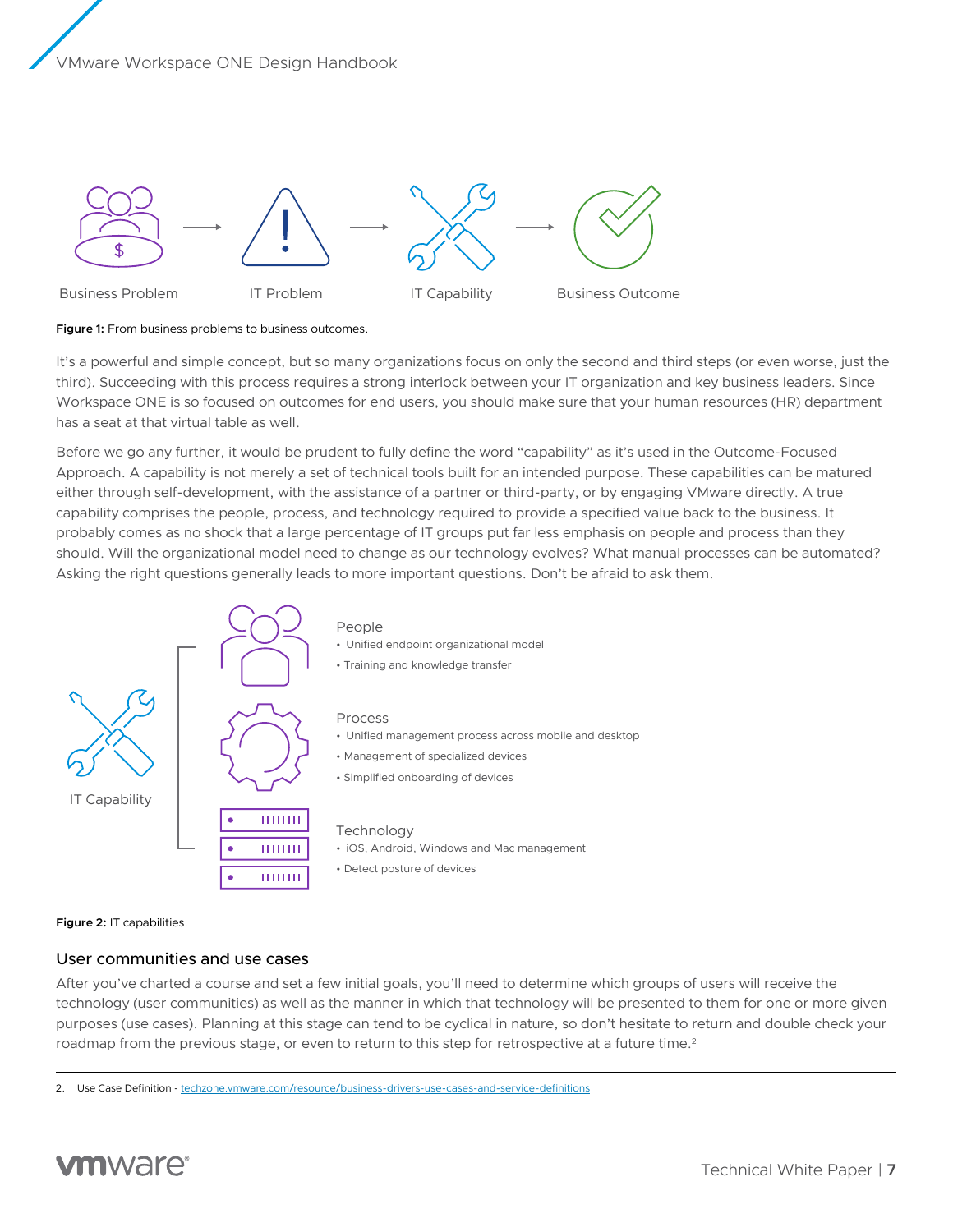#### User communities

The first big decision is how to logically segment your users. Generally, the IT department has some precedent in how to rationally group the user base either through directory services or some other software package. When working with customers, I find that they often choose to segment the user base in one of the following two ways:

- By geography AMER, EMEA, APJ, ANZ or sometimes by country, state or locality for smaller firms.
- By function HR, finance, sales, education, field, etc.

How do you make this decision? I generally counsel customers to think deeply across two primary factors. Once you ask the right questions, I find the answers start to become obvious fairly quickly.

- What are the major differences in user experience between groups? Will a device in EMEA behave differently or present different applications and options than one in ANZ? Will a device in human resources present different applications and options than one in finance or sales?
- Are there different administrative concerns among different device sets? Are only EMEA-based IT admins allowed to manage EMEA devices? Are there unique administrators in sales or another business unit that need access to only a subset of these devices?

Segmentation will need to occur wherever you find differences. If administration and user experience differ primarily across GEO, segment by GEO. If administration and user experience differ primarily across function, segment by function. If these considerations vary across both of these elements, adjust accordingly.

Once you're ready to have a go at an initial list of user communities, list them out. We'll be referencing back to this frequently throughout the rest of the planning phase.

#### Use cases

Next, we'll need to decide what these user communities need in order to perform their jobs most effectively. The term "use case" might be the most overused one in the technology world today, and it tends to mean something a little different depending on what technical area you're focused on. For the purposes of Workspace ONE design, we'll use the terms "use case," "user experience" and "user story," mostly interchangeably. For us, a use case is a combination of applications, profiles, configurations and resources, utilized in such a way to promote an efficient use of a device for a specific set of purposes. To put it more succinctly…

Use case = a user community + collection of apps/profiles/configurations/resources.

#### **Figure 3:** Use case definition.

So, let's start figuring out our use cases. What applications do your user communities need to do their jobs more effectively? Relating back to your desired outcomes and capabilities, what do your user communities need in order to build these? For example, your organization might have a team of field sales executives who travel frequently. They need access to secure mobile email, a suite of sales applications, regularly updated sales content, as well as booking and sales tracking applications. There's your use case #1. Your business may also have a team of developers. These developers need access to the latest coding tools and IDEs, secure mobile email, and possibly virtual desktops for testing. You now have use case #2. Practice your empathy by putting yourselves in the shoes of your target user community for a day. What tools and resources do they need to do their jobs from any device, anywhere? Better yet, ask them directly or hold focus groups. Make sure to certify that these use cases align with any business or technical requirements you've outlined and confirm that they help drive toward the goals and roadmap we outlined in the previous sections.

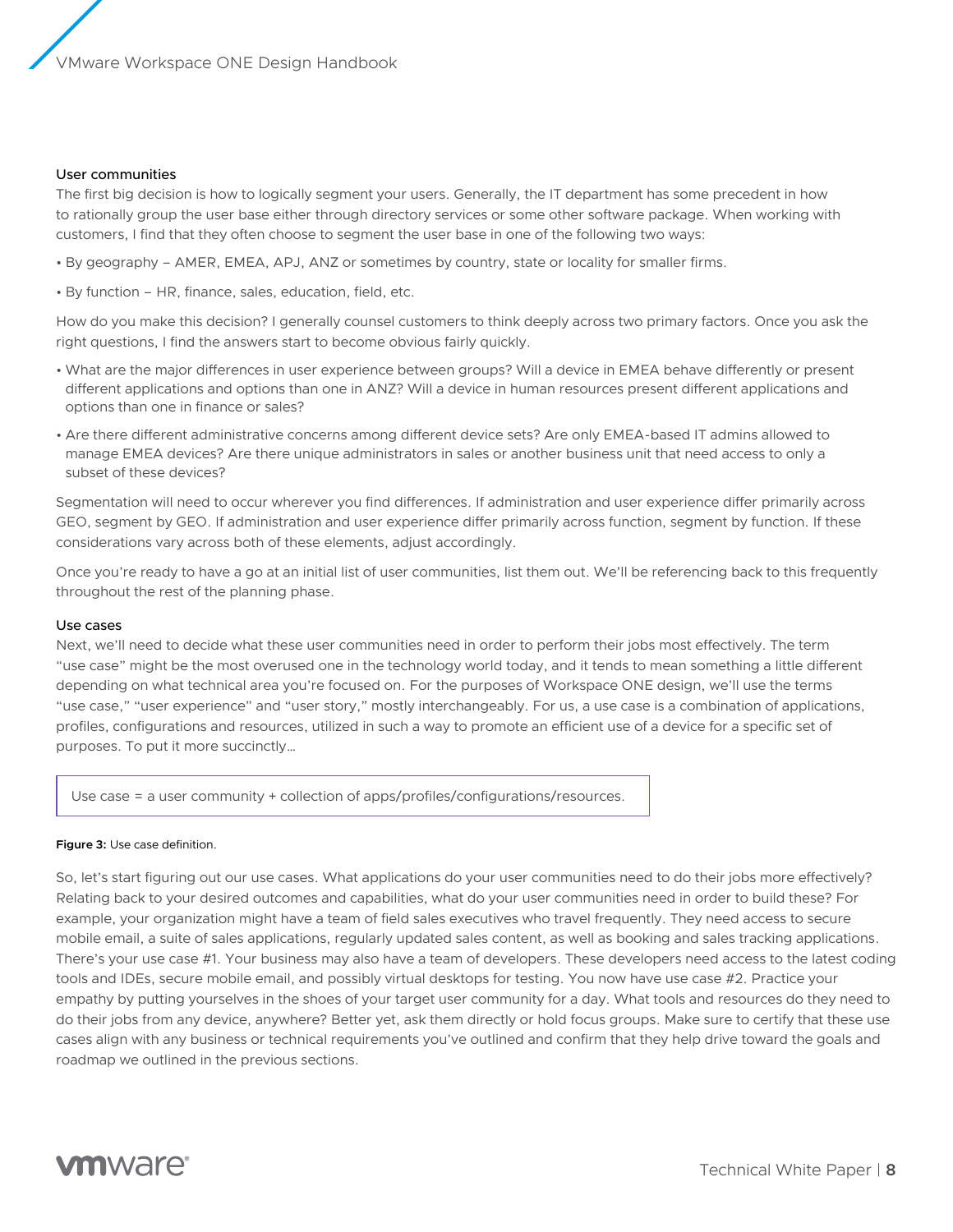<span id="page-8-0"></span>Allow me to close by mentioning a crucial point about use cases for Workspace ONE. In other technology areas, use cases are often dictated by the infrastructure. For the digital workspace, the opposite applies: the infrastructure you need is dictated by the use cases you've chosen. For example, if you've established a use case that one of your user communities needs tunneled application access to an internal resource, you will need to have a VMware Tunnel™ server to achieve the use case sufficiently.

Use cases are the most important factor when designing a Workspace ONE system. All other design decisions will be based upon the use cases you choose to implement. Make sure that these are carefully planned out in detail. Also, I highly recommend calling out your use cases explicitly in your project plan and tracking progress against their design, implementation, rollout and adoption regularly.

#### Requirements, assumptions, constraints and risks

Before jumping into developing a project plan, I always recommend detailing the following items:

- Business requirements: These are any requirements that are imposed by business (non-IT) factors that will affect the design for the solution. An example might be, "The leaders of the sales organization require all sales users to have mobile access to the global sales events calendar."
- Technical requirements: These are any requirements imposed by the current situation in IT. There are many categories of technical requirements: usability, security, manageability, etc. An example might be, "The system must house any administrative console behind two firewalls. Users must be on the internal network (or connected to the VPN) to connect to the administrative portal."
- Constraints: These are limitations that are unique to any specific business or technical situation. An example might be "The current mail system is on an out-of-date version of the software. This is a requirement due to a software integration that does not support the latest version. The mail system must remain on the previous version until this is mitigated by the vendor."
- Assumptions: These are any necessary items that we assume must be true for the design to function properly. An example might be, "The new server that will host the virtual machines for this system is on order. We assume that this will be delivered, installed and managed prior to installation of Workspace ONE."
- Risks: Risks are self-explanatory for the most part. For our purposes, a risk is any situation that could lead to potential failure of the solution. Some of these will be directly related to the requirements, constraints and assumptions you outlined in the previous section, which is why we leave this category for last. Also, make sure to list one or more mitigation steps for each risk you outline. An example might be, "There is a risk that the ongoing directory services migration could fail, leaving us without an active directory (AD) integration point temporarily." The mitigation might be, "We will discuss timing of the migration with the directory team and will encourage them to host a backup copy in a separate LDAP system."

Don't be bashful or embarrassed when listing these items out. Be up front and truthful about the current situation across both the business and your IT org. This is another area where a trained VMware consultant can really provide a great benefit. It's helpful to work with someone who has seen a variety of technical and business situations and can level-set which items are the most important.

Document all the items you can think of in a safe place like a shared team spreadsheet. Requirements, constraints, assumptions and risks should be revisited with your project manager on a regular basis throughout the entire project, as these items tend to change more quickly than most people assume.

# Project planning (establish KPIs, focus on time-to-value)

There are many different opinions on how to structure a project, and none of them are inherently better or worse than any of the others. So, instead of getting into an endless debate over waterfall vs. agile, I'll provide two overriding principles for how to structure your Workspace ONE implementation for maximum success.

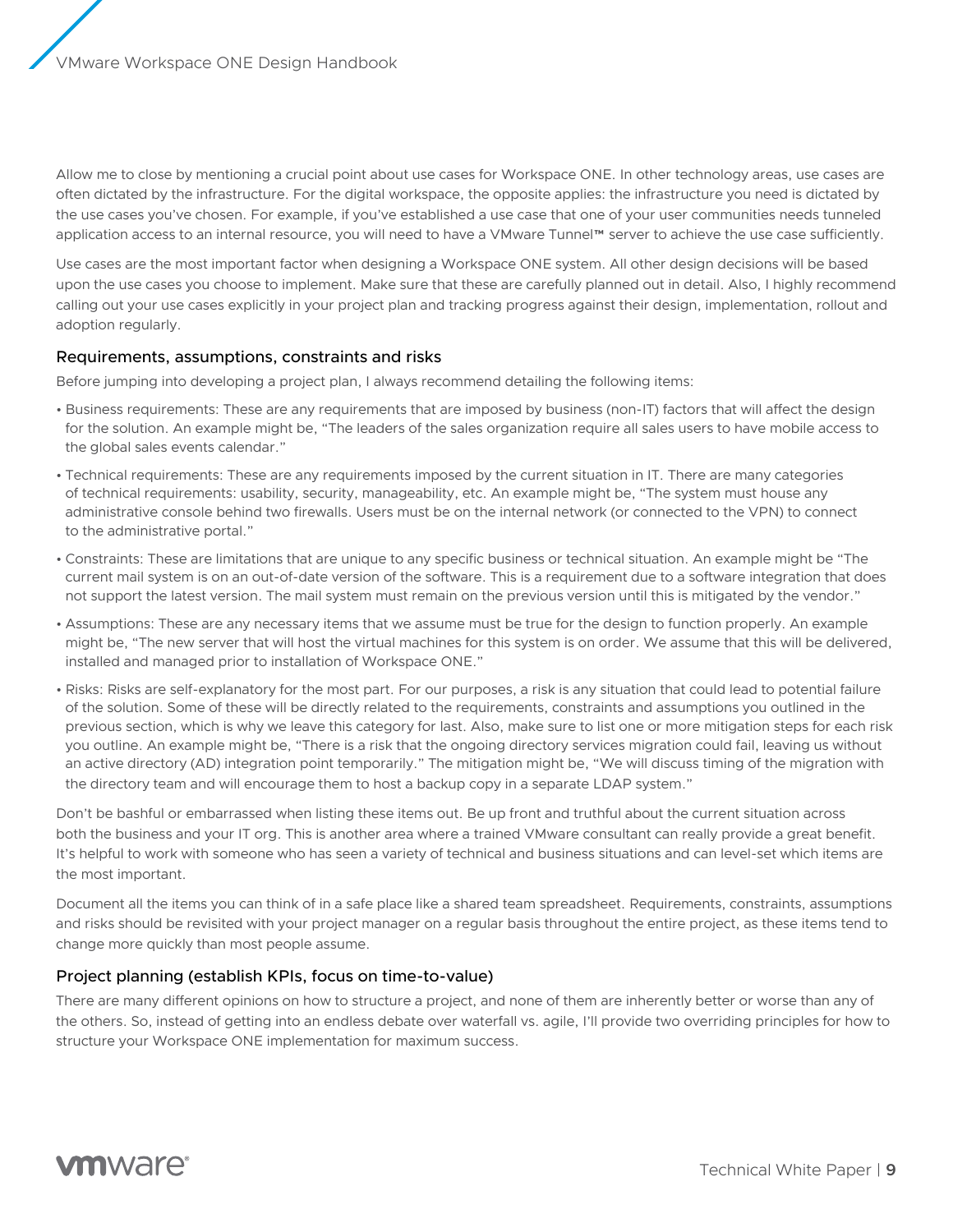<span id="page-9-0"></span>The first principle is to establish key performance indicators (KPIs) during the design phase of the project (or at least prior to implementation). This is the time to reflect on both your goals and list of user communities for the project. Which user communities are involved? What are you hoping to drive for each of those communities as a part of this project? Set S.M.A.R.T. (specific, measurable, achievable, realistic, time-bound) goals for each of these KPIs and establish touchpoints or milestones throughout your project plan. If some numbers don't meet your expectations, at least you will be able to change course during the project as opposed to after it's wrapped up.

What are some common examples of KPIs used for Workspace ONE projects, you ask? There are quite a few. "Devices managed" or "users enrolled" represent table stakes, but some companies get pretty creative with what they measure based on their goals for the solution. Some firms will measure times for common tasks before and after using a managed device and will utilize this as a tracking metric. If you're more focused on identity and access, you may want to measure the improvement in login times before and after implementing single sign-on (SSO). It's a bit of a cop-out, but these will certainly differ based on your unique implementation and business goals.

The second principle is to focus on minimizing time-to-value. For Workspace ONE, value is all about the number of devices on the platform and the increased employee productivity, satisfaction or customer revenue they ultimately helped drive in a given amount of time (i.e. your KPIs). For that reason, I recommend listing out your KPIs clearly and having dedicated touchpoints throughout the program to take measurements and check the numbers. Your most foundational KPI for the Workspace ONE platform will always be device or user count, so make sure to make this a fundamental part of your project plan. What is the minimum viable product (MVP) that you need in order to start enrolling devices? Think about a project phasing methodology that helps you promote these ideologies.

You might look at these two principles and challenge that I'm pushing you toward utilizing an agile methodology for your project. In truth, either waterfall or agile can be used to achieve these principles if done correctly. While agile might lend itself more to this approach directly out-of-the-box, you could employ a phased system with milestones if using waterfall. Work with your project management team to figure out what best suits your specific situation. This is another area where engaging with a VMware consulting expert can really help.

You should also take a hard look at your own IT organization and think about a program methodology that suits it best. While we talked earlier about altering processes and training personnel, your ability to do that prior to project kickoff will be limited. While I recommend challenging your organization to grow, also be realistic about what they will be able to execute, especially on a timeline.

# Part 2: Logical Design

# Primary components of the solution

I've never been a big fan of logical or conceptual designs. Having an engineering background, I'm always anxious to dive into the weeds of the solution, knowing or hoping that I'll figure out the big picture as I go along. As I've gotten more experience with unique customer situations and my understanding of the technology world has become broader, I'm finding more and more need to locate and comprehend quality logical design diagrams.

Note that both diagrams I'll show contain the Desktop and Application Virtualization components of the Horizon suite, which we won't cover in-depth in this book. For more information on VDI design, I'd recommend Johan van Amersfoort's two-part VDI Design Guide series, which can be purchased from Amazon or a number of other bookstores.

Below is the first logical diagram I really like for the VMware digital workspace. In the upper-left corner, we have the ultimate focus of every EUC project: employees and end users. These users access endpoints that are managed by UEM. By using single sign-on (SSO) and potentially multi-factor authentication (MFA), those same users are accessing applications through a selfservice catalog based on a number of conditional or contextual access policies. Pulling these aspects together in dashboards

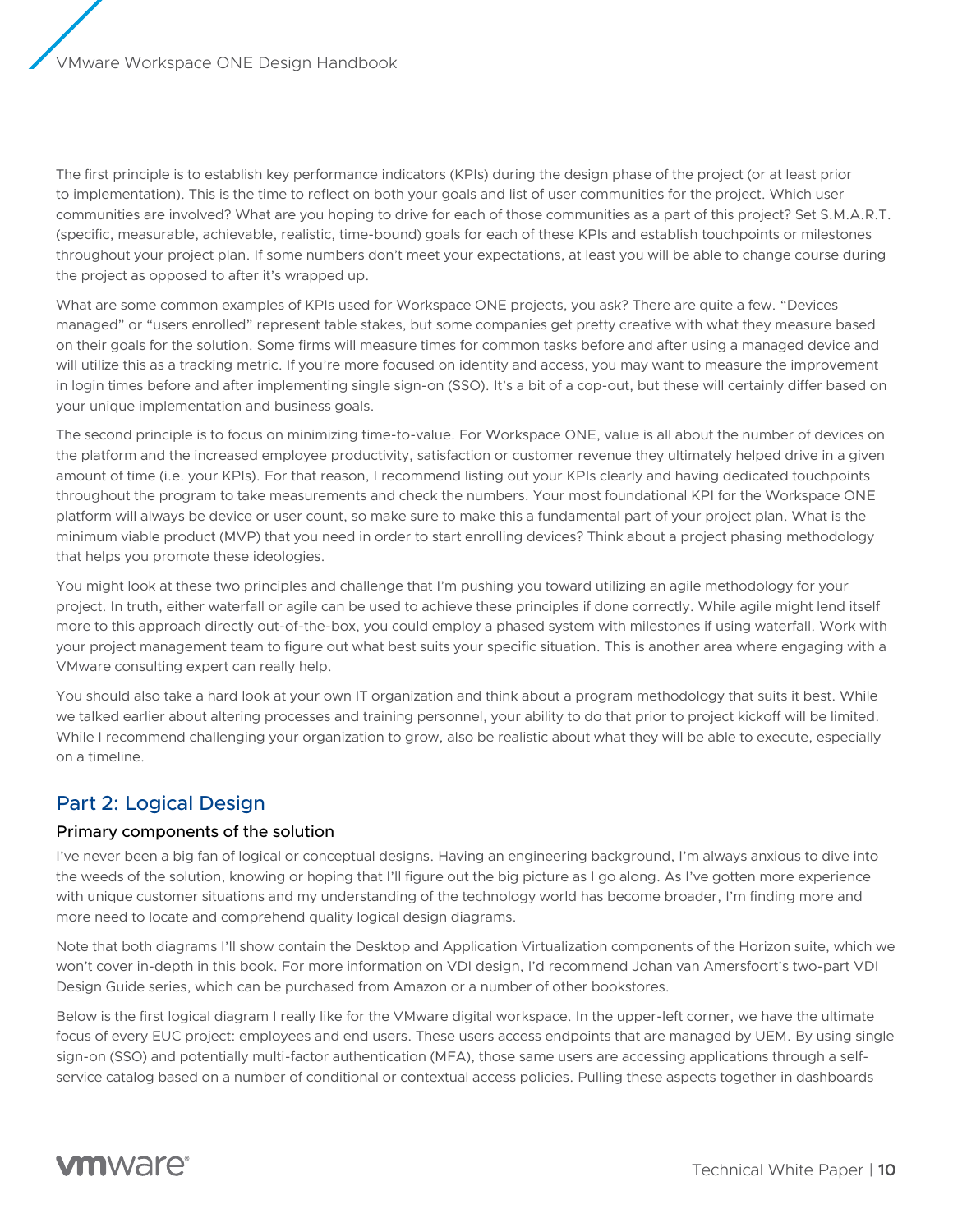provides an aggregated view complete with environment-wide analytics. These items directly comprise the access management portion of the solution. Integration with virtual desktops and applications is represented with the Horizon suite of products. All of this sits along an intelligence engine comprised of a decision engine, notifications, remediations, automations and analytics. An API framework provides the glue that holds the solution together and also offers integrations with trust network partners to provide mobile threat defense, cloud access security, and endpoint detection and response.<sup>3</sup>



#### **Figure 4:** Digital Workspace comprehensive logical diagram.

Where the first diagram comprised the entire VMware Digital Workspace, the second diagram (below) dives more directly into Workspace ONE. Four outward categories of benefits are provided to users and administrators of the solution. The first is a top-rate digital employee experience. The second is simplified management of endpoints. The third is visibility and insights, which would also include automation and remediation. The final category is solution-wide security of the digital ecosystem. Next, platform-wide intelligence allows for automation, insights and reporting across the entire solution. Underneath, a number of platform services are provided by the stack including UEM, app lifecycle management, zero trust conditional access, VDI and published apps, mobile flows and secure apps, and SDKs. The context of these services is important, which is represented by the next row. Management of devices, things, virtual appliances, applications and potentially the network comprises the solution. Lastly, the solution is bolstered by the support of an ecosystem of integration partners as well as a robust API platform.

<sup>3.</sup> Digital Workspace Reference Architecture - [techzone.vmware.com/resource/vmware-workspace-one-and-horizon-reference-architecture-overview](https://techzone.vmware.com/resource/vmware-workspace-one-and-horizon-reference-architecture-overview)

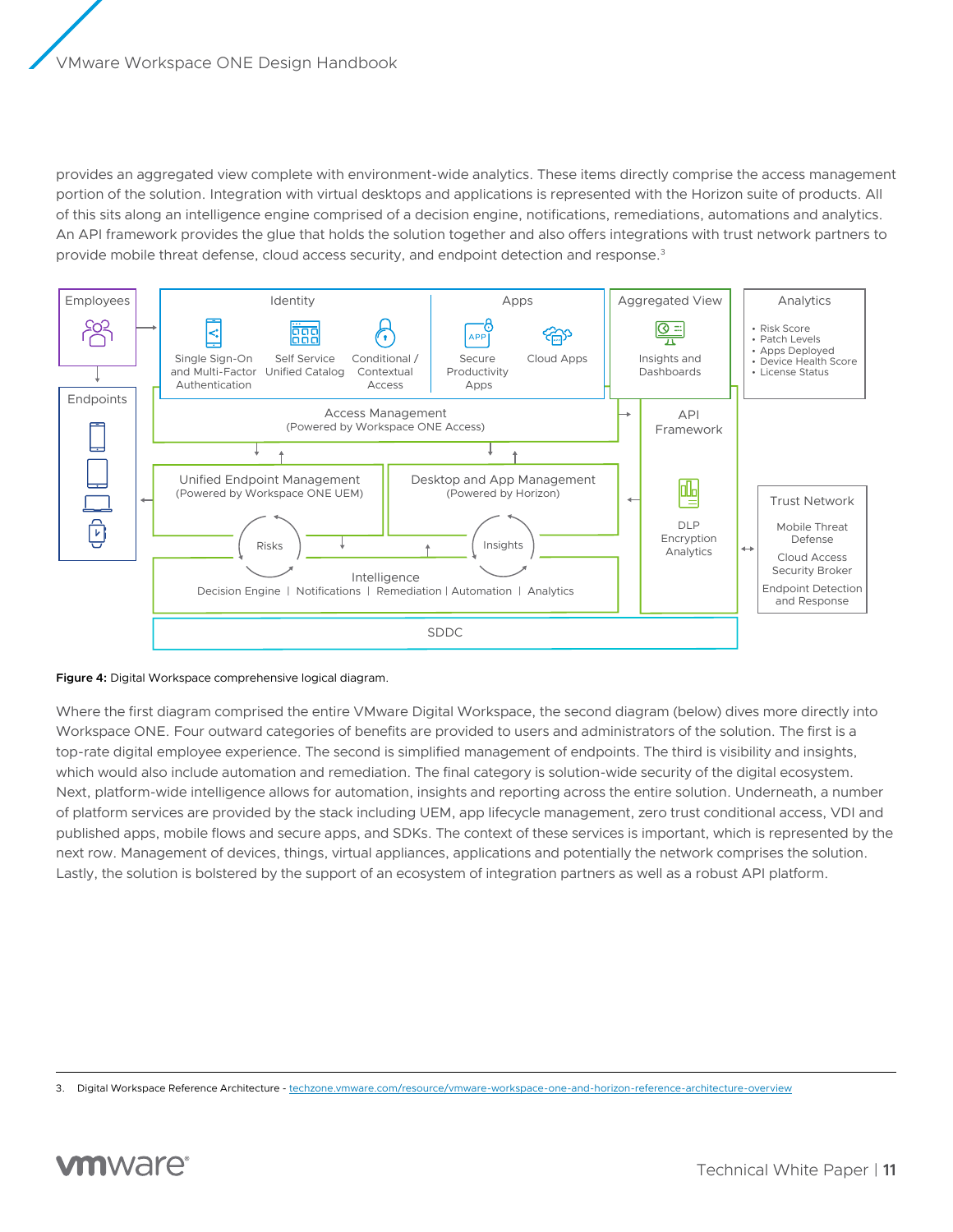<span id="page-11-0"></span>

#### **Figure 5:** Workspace ONE logical diagram.

Ultimately, your unique solution will be dependent on the use cases you outlined earlier and the features those use cases will require. While I'm biased to recommend that you adopt the entire solution, I'm not foolhardy enough to recommend that you do it all at once. Rome wasn't built in a day, and neither were the best digital workspace environments. Attack a few use cases that are aligned to your business goals and keep evaluating the situation for places to add value through new capabilities comprised of people, process and technology.

# Part 3: Physical Design

# Software as a service (SaaS) or on-prem?

By the time you're reading this book, the question of whether to implement your Workspace ONE solution in a SaaS environment or on premises might have been made for you. Still, it's an important decision, which is why it's often the first question that a VMware design consultant or architect will ask. This is because the decision of SaaS vs. on-premises has a ripple effect through the entire architectural and solution design process.<sup>4</sup>

# Key Decision Alert!

Will you choose SaaS or on-premises? While the decision might ultimately be made for you, the result will affect many of the future design decisions throughout this process. Choose wisely based on your business needs and IT situation!

# Factors to keep in mind

So, let's hypothesize that the decision has not already been made on your hosting model. What factors should you keep in mind when faced with this decision? Below are the pros and cons I always walk through with customers when they are working to decide.

<sup>4.</sup> Workspace ONE Recommended Architecture Guide - [docs.vmware.com/en/VMware-Workspace-ONE-UEM/2105/UEM\\_Recommended\\_Architecture/GUID-AWT-](https://docs.vmware.com/en/VMware-Workspace-ONE-UEM/2105/UEM_Recommended_Architecture/GUID-AWT-RECARCH-INTRO.html?hWord=N4IghgNiBcIO4HsBOBrAzgBzAYwKYAIEA7ApXbAWwQtyIBNc78wlsALASwBdyuBXMvgDmfDgxABfIA)[RECARCH-INTRO](https://docs.vmware.com/en/VMware-Workspace-ONE-UEM/2105/UEM_Recommended_Architecture/GUID-AWT-RECARCH-INTRO.html?hWord=N4IghgNiBcIO4HsBOBrAzgBzAYwKYAIEA7ApXbAWwQtyIBNc78wlsALASwBdyuBXMvgDmfDgxABfIA)

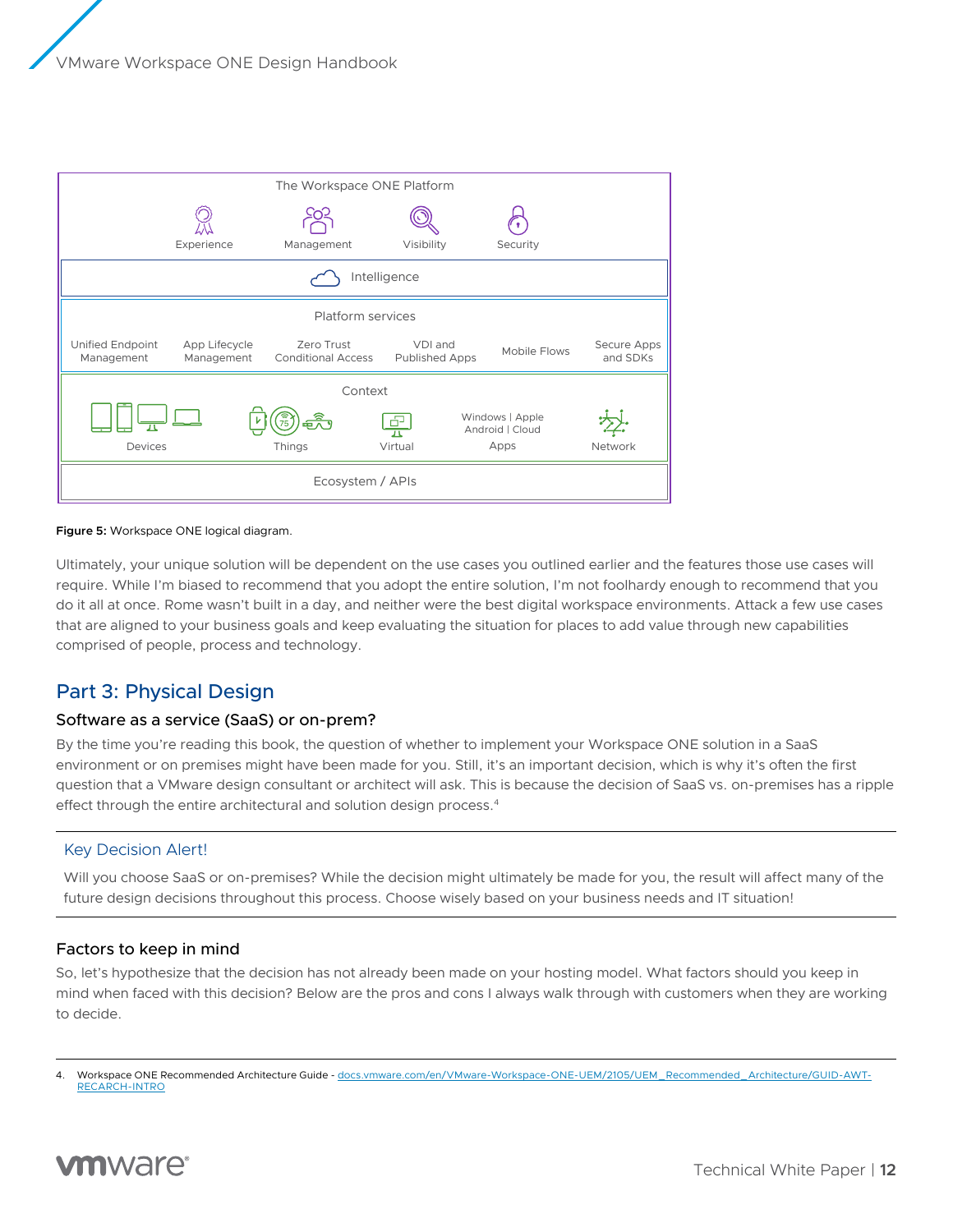- <span id="page-12-0"></span>• Server monitoring and maintenance: Simply put, in a world where you've purchased a SaaS tenant, the number of servers (virtual or otherwise) will be greatly reduced, although not totally eliminated. If going with an on-premises solution, you will be on the hook for the long-term monitoring and maintenance of the network, servers, etc. for the core components of the solution.
- Initial time to value: If going with the SaaS option, you can literally have your first device enrolled within minutes. When choosing on-premises, you'll need to install (or work with an expert to install) at least the core components of the solution to get started. For more on the core components, check out the "Physical Design" section later in the book.
- Upgrades: When choosing SaaS, upgrades are performed automatically for you by VMware. If you purchased the dedicated SaaS option, you will have the choice of when to upgrade to the latest version. When using shared SaaS, upgrades happen automatically as the latest generally available (GA) version of the software is released. If you choose an on-premises solution, you will need to perform the upgrades yourself, although VMware has professional services available to assist.
- Cost: There are some cost differences when choosing between SaaS or on-premises. With SaaS, your per-device license cost is generally slightly higher. This is to make up for the maintenance costs of the core servers. With on-prem you will spend additional up-front funds on resources for those core components, as well as the additional cost of deployment assistance. You'll also spend more time and effort maintaining and monitoring core servers over time.
- Data storage: While cloud-based solutions have been ubiquitous over the past decade, some firms still have business or security-focused reasons to keep data on premises. While the Workspace ONE SaaS solution is incredibly secure, I never argue with a CISO who brings a requirement that data remain on premises.
- Supportability: As someone who has been working with and around Workspace ONE for almost nine years, I can say pretty safely that on-premises environments introduce a lot of additional variables into the equation. Sometimes these additional variables can make troubleshooting more difficult. The simple fact that the core components are now living on an unknown network and unknown infrastructure presents new stages into any troubleshooting sequence that usually means more time.

# What's your recommendation?

Though not a common occurrence, I am sometimes asked by prospective customers, "What is your recommendation on SaaS vs. on-premises, Roy?" I begrudgingly have to tell you that in 100 percent of these instances, I gave the classic consulting answer, "It depends." It depends on all the factors above and the importance of each in any given customer situation. It depends on inputs from your CISO, your short and long-term budget situation, your leadership, your company's culture, and your end users.

However, I also generally recommend that customers observe the trends of modern IT. The world is going to the cloud, and it's happening faster than most people expected. When I began designing Workspace ONE solutions for customers back in 2013, almost all of them had on-premises mail systems. Now, at least 90 percent of them are bringing cloud-based mail solutions. While directory services have been slower to move, I've still been surprised with how many companies are now choosing to utilize the cloud for this purpose.

If none of the factors in the previous section jumped out strongly for you, and all other things are equal, I will typically recommend choosing the SaaS option. The reason? Simplicity. IT administrators are under pressure like never before. If you have an opportunity to simplify your solution and therefore your long-term responsibilities, I'd recommend taking it.

# Mapping core on-premises components

Note: While these sections do not apply to Workspace ONE administrators making use of VMware's SaaS offerings, reading them will still help you comprehend the underpinnings of how the solution works.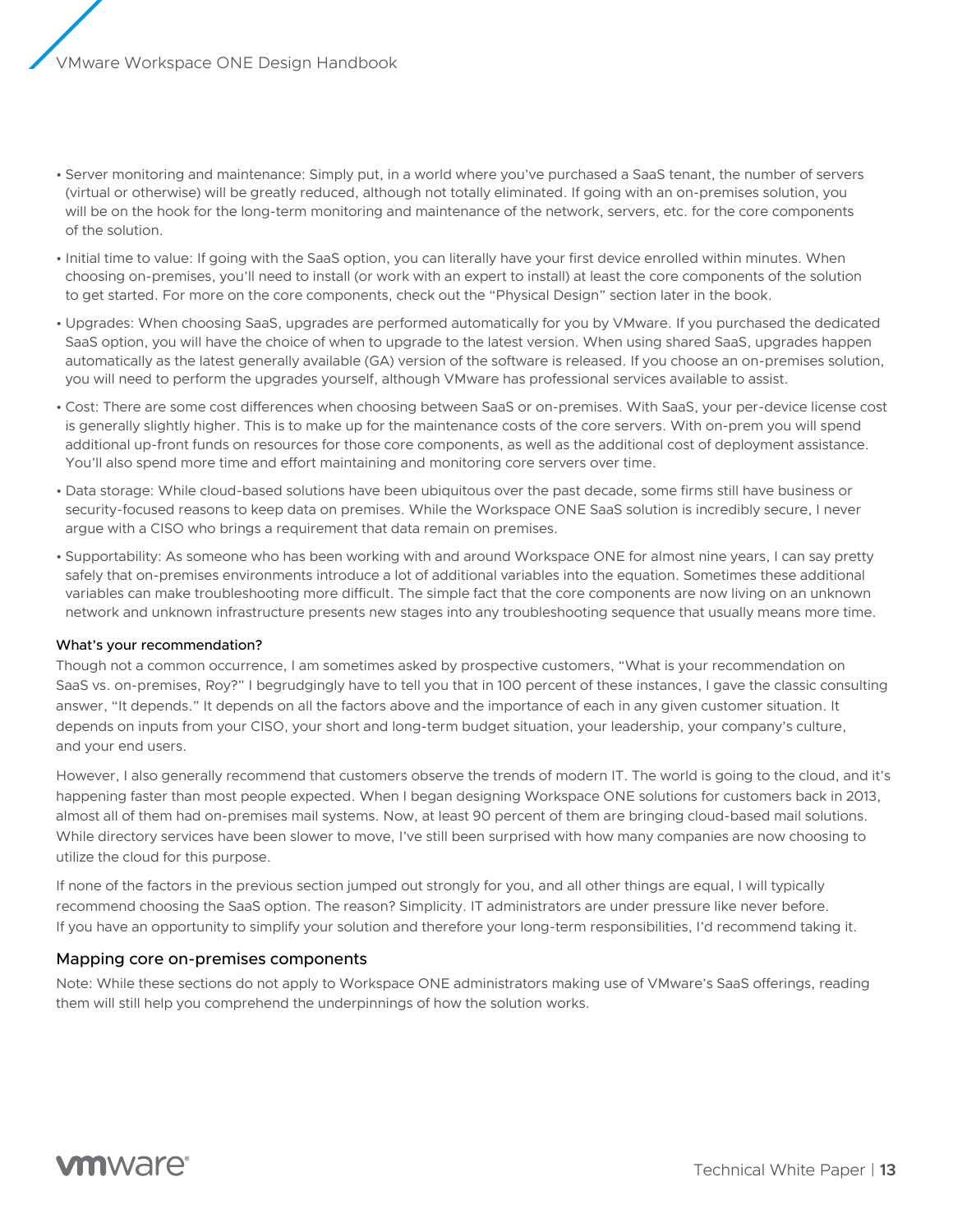### <span id="page-13-0"></span>Workspace ONE UEM components

Workspace ONE UEM has three core on-premises components: device services, console services, and the database. Each of these components is described in detail below:

Device services: The device services server, often referred to colloquially as the "DS" server, manages communication from the MDM solution to devices. It manages queueing and deployment of profiles, app packages, and content to devices. Note that since mobile devices were not designed to have open ports (for security reasons), all communication originates at the device itself. To put it simply, the device must initiate the request, not the other way around. Remember our diagram in the Logical Design section earlier when looking to understand communication flows among mobile devices, cloud messaging, and device services.

The DS server also typically houses the AirWatch Cloud Messaging (AWCM) instance for the environment. AWCM can be utilized in place of certain third-party cloud messaging providers and is also used for certain intra-server communication flows. For very large instances of Workspace ONE (100,000+), you may want to consider separating the AWCM role onto its own server, especially if you will be utilizing it as a primary cloud messaging provider for certain device types.

When deciding where to place the DS server, security is typically the primary concern. Are you comfortable with devices from a coffee shop making requests to a server on your internal network? Most CISOs are certainly not comfortable with that idea. For this reason, it's typically recommended that you place your DS server(s) in the demilitarized zone (DMZ) of your corporate network. This allows the DS server to act as a gatekeeper of sorts, without exposing your internal network to potentially unknown device requests.

Console Services: The console server, sometimes abbreviated "CN," manages all administrative access to the environment. Accessing the console allows administrators to configure profiles, applications, device access rules, etc. It's also the configuration hub for integration components that we will discuss in the next section.

The CN server also generally is where the application programming interface (API) instance for Workspace ONE UEM is located. The API is utilized when administrators want to automate or script certain commands outside of the console graphical user interface (GUI). The API is also used for certain intra-server commands. Again, for large environments, or in situations where your organization wants to script or automate API-based commands, you always have the option of splitting the API role onto its own server(s).

The debate over where to place the CN server is often more heated and open to differing views. At the end of the day, the decision ultimately comes down to the comfort level of the security team. If the team is comfortable with placing the console in the DMZ, it potentially simplifies the process for administrators to login from external locations. The risk, however, is that this ease-of-access opens a vector for potential malicious attacks such as dedicated denial of service (DDoS). Most of the deployments I've personally done have featured an internal console server, but there is not a one-size-fits-all recommendation here except to consult the security experts at your organization before making a final decision.

#### Key Decision Alert!

Where will you place the console server? Installing in the DMZ may be more convenient for administrators to login from outside the network, but you leave an administrative system open to potential threats. We typically recommend installing behind the corporate firewall but have seen instances in which other security mitigations make the DMZ more viable. Again, it's all about the unique attributes of your organization and its IT makeup.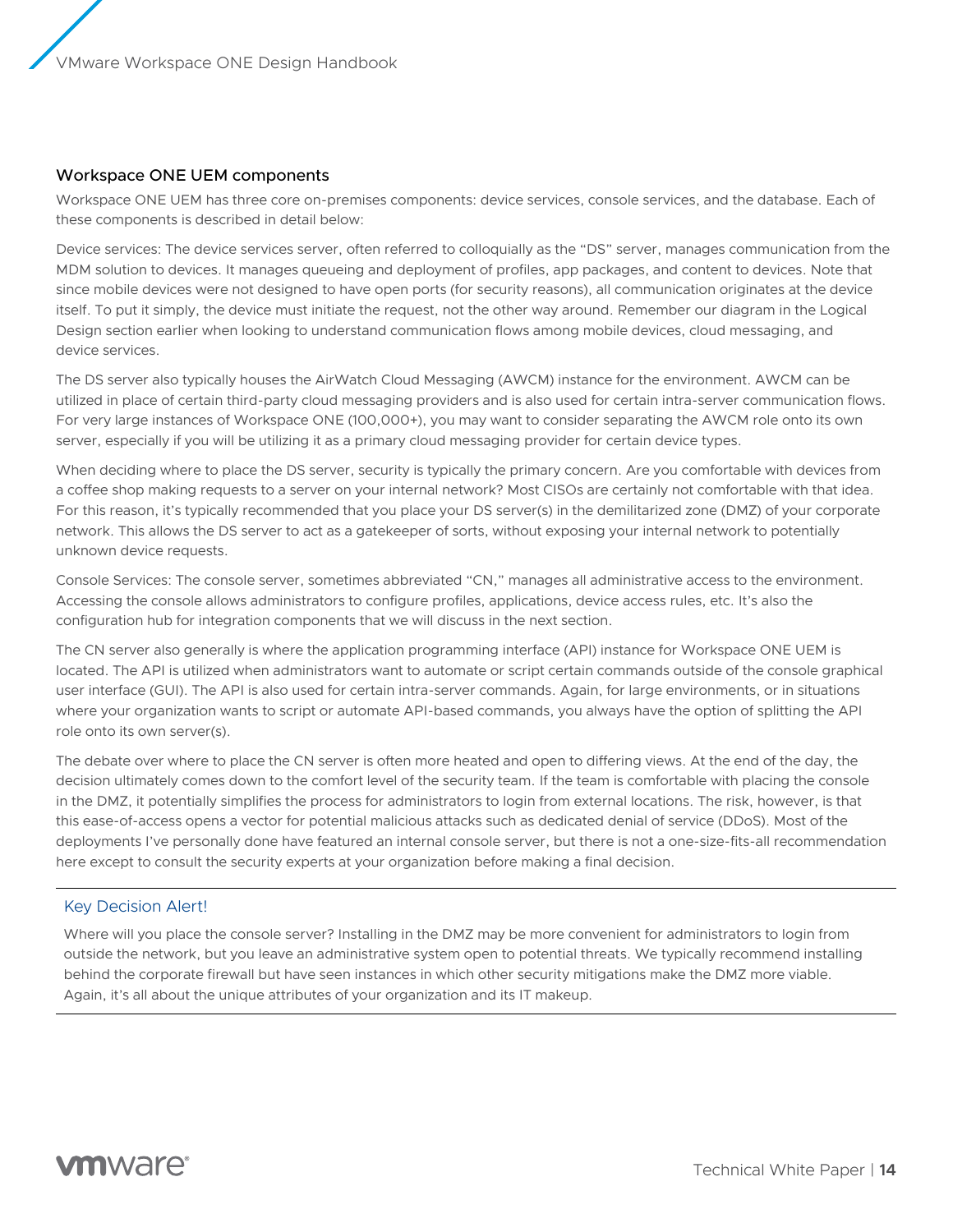<span id="page-14-0"></span>Database: The last primary component of the Workspace ONE UEM on-premises system is the database instance. This is housed in a Microsoft SQL™ server. The database stores all of the device records, user information, profile configurations, system settings, defaults, OGs and every other piece of data that gets displayed in the console. The database must have communication to both the CN and DS servers in order for them to function properly. For instance, commands to push a profile to a specific device are first queued in the database before getting picked up by the DS server.

The database is almost always located in the internal network behind secure firewalls for security purposes.

Now that we've covered all the primary components, let's build our first super-simple network diagram. We'll build on this throughout the following sections as we add components, but for now, these are the foundational pieces you'll need to build the bare minimum on-premises setup. Again, if you are utilizing a SaaS environment, all these things are taken care of for you.

# A Note About Cloud Messaging

In the "Device Services" section above, we mentioned a bit about cloud messaging. It's important to understand how communication flows function between cloud messaging services, the device and Workspace ONE (specifically the DS server). This will help you better comprehend how commands are pushed to devices.

First, let's outline the types of cloud messaging services:

- APNS: Apple Push Notification Service<sup>5</sup>
- FCM: Firebase Cloud Messaging (formerly GCM Google Cloud Messaging)<sup>6</sup>
- WNS: Windows Push Notification Services (WNS)
- AWCM: AirWatch Cloud Messaging

The key thing to remember is that mobile devices do not have open ports. You can't technically "push" anything to a device, even though mobile administrators do sometimes utilize this term to describe the flow. Mobile devices receive profiles, configurations and other information through cloud messaging. When you first configure your Workspace ONE UEM environment, you'll register with APNS and FCM. This will allow you to manage Apple iOS and Google Android devices once enrolled.

Once your Workspace ONE UEM environment is registered with third-party cloud messaging, these services are aware that you will alert them when a device has an active command in its system. The device, once enrolled, is also aware of the cloud messaging service and knows to establish a connection with it to check for new commands on a given interval. For this reason, the actual communication flow that describes the flow of initiated commands between these three parties (third-party cloud messaging, Workspace ONE DS, the device itself) is best visualized by a diagram such as the one below:



#### **Figure 6:** Foundations of MDM and cloud messaging.

<sup>6.</sup> Firebase Cloud Messaging - [firebase.google.com/docs/cloud-messaging](https://firebase.google.com/docs/cloud-messaging/)



<sup>5.</sup> Apple Push Notification Service - [developer.apple.com/library/archive/documentation/NetworkingInternet/Conceptual/RemoteNotificationsPG/APNSOverview](https://developer.apple.com/library/archive/documentation/NetworkingInternet/Conceptual/RemoteNotificationsPG/APNSOverview.html)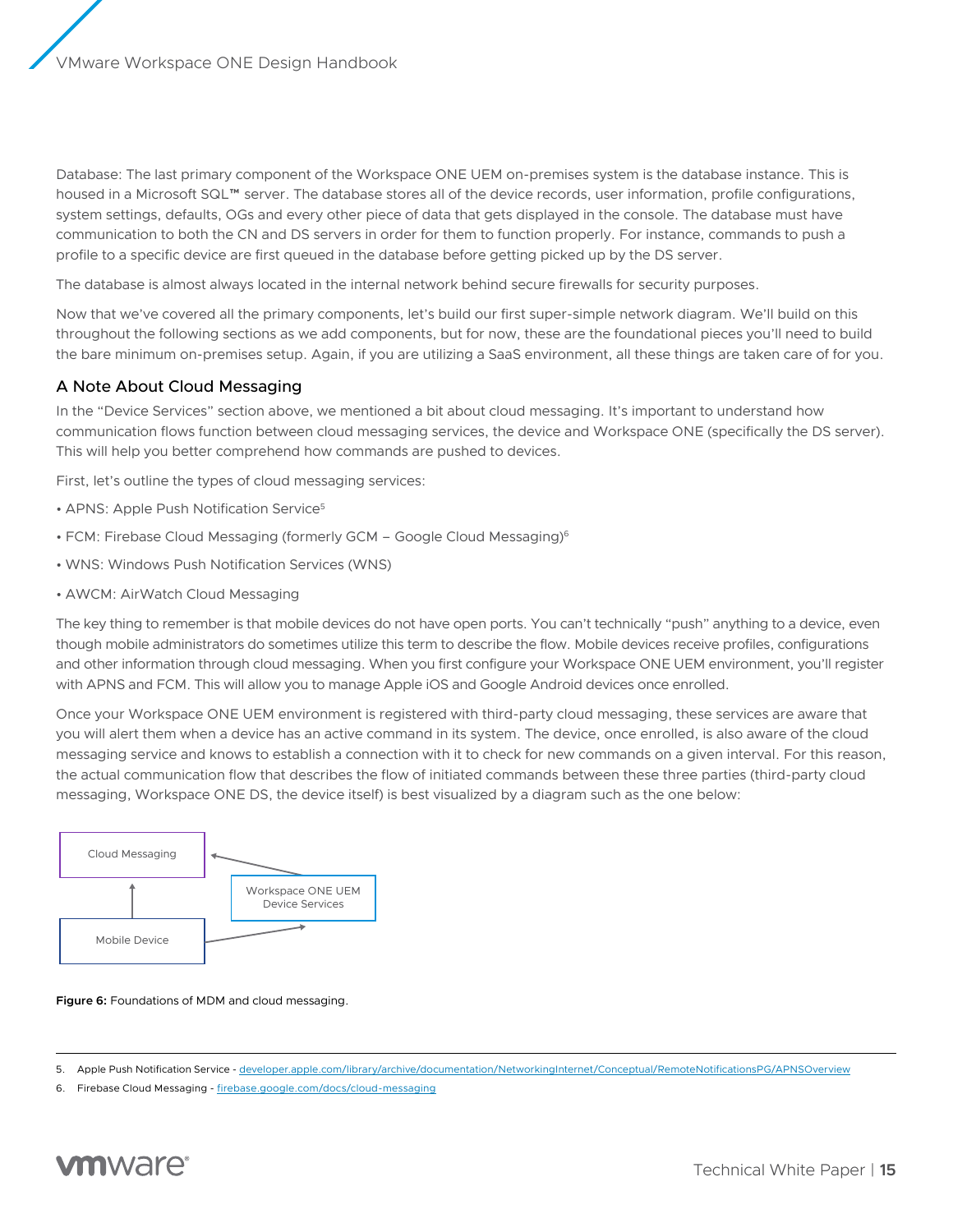<span id="page-15-0"></span>When a new profile, configuration or other resource is assigned to a device, Workspace ONE alerts third-party cloud messaging, effectively saying, "Hey, remember that device I manage that you're aware of? I've got something for it. Next time it checks it, please tell it I have a resource."

On the next check-in interval for the device, it reaches out to cloud messaging. The cloud messaging server replies with, "Hey, you know that system that manages your enterprise resources? They have a message or resource for you. Go ahead and check in with them as soon as possible to get it." The device then reaches out to the DS server, receives the message, and then downloads any resource (profile, notification or otherwise) that the system has ready for it.<sup>7</sup>

While there are some exceptions to this sequence, and while you could certainly provide a more detailed back-and-forth than what's provided here, this is the primary flow that describes the fundamentals of modern MDM. The reason I go into this detail is that so many people assume that the opposite of this description is true. For instance, on my first week at AirWatch back in 2013 (this was before the acquisition by VMware), my technical lead asked me to draw this communication flow as I assumed it worked. My diagram was literally the exact opposite of the truth. For this reason, I always take a little extra time to diagram out this foundational principle of MDM.

# Key Decision Alert!

Does it make sense to implement Workspace ONE Access for your organization right away? While some organizations sometimes choose to start with UEM and leave Access for a later project, I generally recommend against this. Implementing Workspace ONE Access and UEM simultaneously will help your organization take advantage of one of the most powerful features of the Workspace ONE suite: mobile single sign-on. If you are considering a BYOD program, Workspace ONE Access is a must-have and should probably be implemented in tandem with UEM.

# Workspace ONE Access components

The on-premises footprint for Workspace ONE® Access™ is very straight-forward. It is comprised of a single server role, the Workspace ONE Access appliance, which can be deployed as a single node or as a series of three or more nodes for high-availability purposes. The appliance comes in the form of an Open Virtualization Appliance (OVA) file that can be easily deployed in your VMware ESXi<sup>™</sup> hypervisor or other virtualization environment.<sup>8</sup>

# Sizing and scaling for Workspace ONE core components

One of the biggest decisions you'll face during a Workspace ONE design is the sizing and scaling of your underlying infrastructure. How many virtual machines will you need? What resourcing should they contain with regards to CPU and RAM?

Luckily VMware provides scaling factors to help you make this determination. As of version 2105, the scaling factors below are recommended. Regardless of the current version, always verify the latest sizing and scaling recommendations on [docs.vmware.com.](https://docs.vmware.com/)

<sup>8.</sup> Workspace ONE Access Appliance - [docs.vmware.com/en/VMware-Workspace-ONE-Access/20.10/workspace\\_one\\_access\\_install/GUID-0FABD001-050B-4A54-](https://docs.vmware.com/en/VMware-Workspace-ONE-Access/20.10/workspace_one_access_install/GUID-0FABD001-050B-4A54-B100-2FA4E8F55613.html?hWord=N4IghgNiBcIJYDsDOAXSFEHMAEB3A9gE4DWSADmAMYCm2+CtVNSSIAvkA) [B100-2FA4E8F55613](https://docs.vmware.com/en/VMware-Workspace-ONE-Access/20.10/workspace_one_access_install/GUID-0FABD001-050B-4A54-B100-2FA4E8F55613.html?hWord=N4IghgNiBcIJYDsDOAXSFEHMAEB3A9gE4DWSADmAMYCm2+CtVNSSIAvkA)



<sup>7.</sup> Apple Push Notification Service (APNs) - [docs.vmware.com/en/VMware-Workspace-ONE-UEM/services/iOS\\_Platform/GUID-ApplePushNotificationService](https://docs.vmware.com/en/VMware-Workspace-ONE-UEM/services/iOS_Platform/GUID-ApplePushNotificationService.html?hWord=N4IghgNiBcIO4HsBOBrAzgBzAYwKYAIEA7AgE1wDcBLPfNXJavNEAXyA)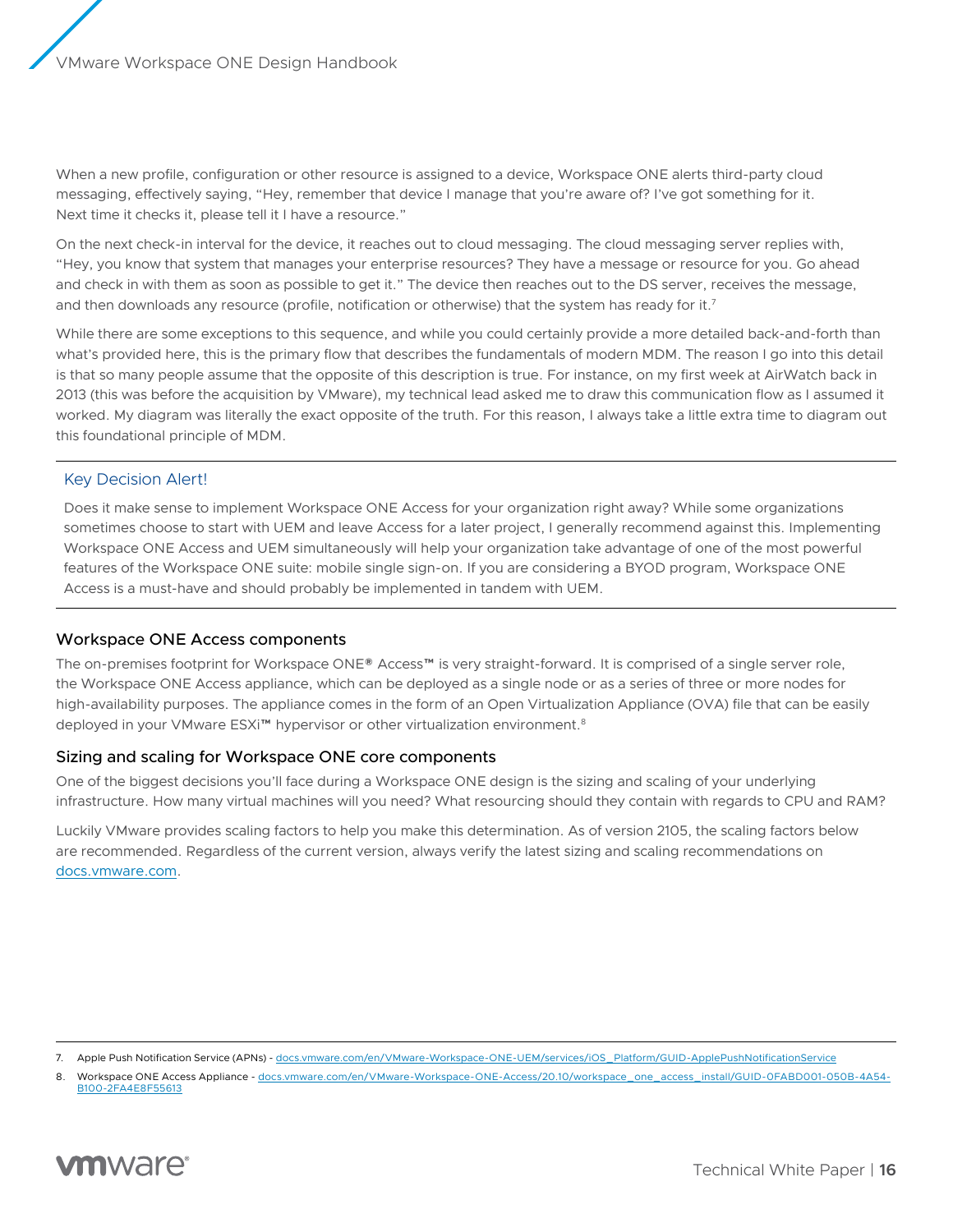| <b>Console Server Sizing</b>               |                  |                   |                   |                     |  |  |  |
|--------------------------------------------|------------------|-------------------|-------------------|---------------------|--|--|--|
|                                            | Up to 5K Devices | Up to 25K Devices | Up to 50K Devices | Up to 100K Devices* |  |  |  |
| <b>Virtual Machines</b><br>(Load-Balanced) |                  |                   | $\overline{2}$    | 2                   |  |  |  |
| CPU Cores (each)                           | 4                | $\overline{4}$    | $\overline{4}$    | 4                   |  |  |  |
| RAM (GB) (each)                            | 8                | 8                 | 8                 | 8                   |  |  |  |
| Storage (GB) (each)                        | 50               | 50                | 50                | 50                  |  |  |  |

| <b>Device Services Server Sizing</b>       |                  |                   |                   |                     |  |  |  |
|--------------------------------------------|------------------|-------------------|-------------------|---------------------|--|--|--|
|                                            | Up to 5K Devices | Up to 25K Devices | Up to 50K Devices | Up to 100K Devices* |  |  |  |
| <b>Virtual Machines</b><br>(Load-Balanced) |                  | $\overline{2}$    | 3                 | 4                   |  |  |  |
| CPU Cores (each)                           | $\overline{4}$   | $\overline{4}$    | $\overline{4}$    | 4                   |  |  |  |
| RAM (GB) (each)                            | 8                | 8                 | 8                 | 8                   |  |  |  |
| Storage (GB) (each)                        | 50               | 50                | 50                | 50                  |  |  |  |

| <b>Workspace ONE UEM Database Server Sizing</b> |                  |                   |                   |                     |  |  |  |
|-------------------------------------------------|------------------|-------------------|-------------------|---------------------|--|--|--|
|                                                 | Up to 5K Devices | Up to 25K Devices | Up to 50K Devices | Up to 100K Devices* |  |  |  |
| CPU Cores                                       | 4                | 8                 | 8                 | 16                  |  |  |  |
| RAM (GB)                                        | 16               | 32                | 64                | 128                 |  |  |  |
| DB Size (GB)                                    | 100              | 250               | 500               | 750                 |  |  |  |
| Trans Log Size (GB)                             | 40               | 100               | 200               | 400                 |  |  |  |
| Temp DB (GB)                                    | 40               | 100               | 200               | 300                 |  |  |  |
| Avg IOPs                                        | 150              | 750               | 1500              | 2000                |  |  |  |
| Peak IOPs                                       | 300              | 1500              | 3000              | 6000                |  |  |  |

**vm**ware<sup>®</sup>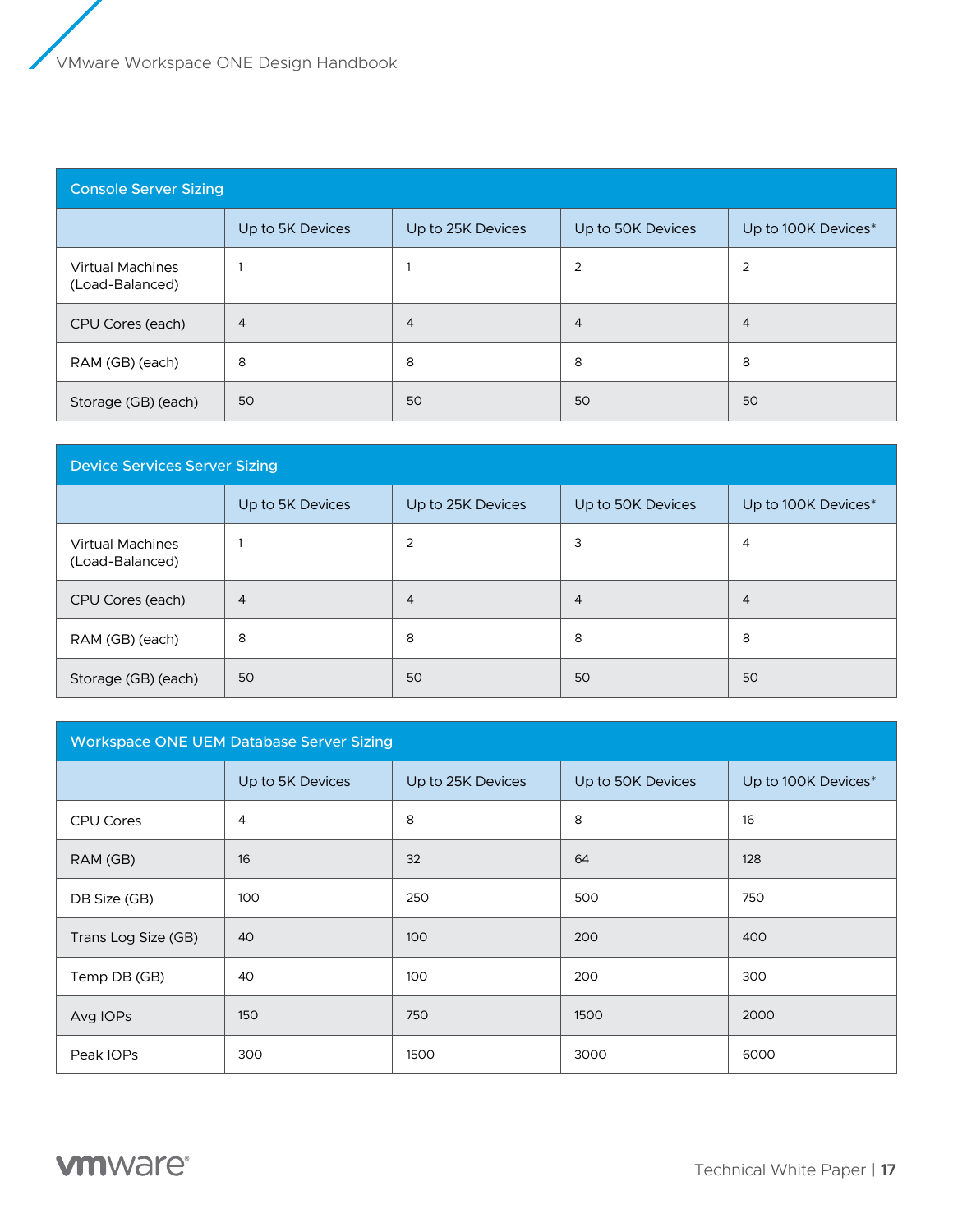<span id="page-17-0"></span>

| <b>Workspace ONE Access Appliance Server Sizing</b> |                            |                             |                             |                             |                        |  |  |
|-----------------------------------------------------|----------------------------|-----------------------------|-----------------------------|-----------------------------|------------------------|--|--|
|                                                     | Up to 1K<br><b>Devices</b> | Up to 10K<br><b>Devices</b> | Up to 25K<br><b>Devices</b> | Up to 50K<br><b>Devices</b> | Up to 100K<br>Devices* |  |  |
| <b>Virtual Machines</b><br>(Load-Balanced)          |                            | 3                           | 3                           | 3                           | 3                      |  |  |
| CPU Cores (each)                                    | $\overline{4}$             | $\overline{4}$              | $\overline{4}$              | 8                           | 8                      |  |  |
| RAM (GB) (each)                                     | 8                          | 8                           | 8                           | 16                          | 32                     |  |  |
| Storage (GB) (each)                                 | 100                        | 100                         | 100                         | 100                         | 100                    |  |  |

| <b>Workspace ONE Access Appliance Server Sizing</b> |                              |                             |                             |                             |                        |  |  |
|-----------------------------------------------------|------------------------------|-----------------------------|-----------------------------|-----------------------------|------------------------|--|--|
|                                                     | Up to $1K$<br><b>Devices</b> | Up to 10K<br><b>Devices</b> | Up to 25K<br><b>Devices</b> | Up to 50K<br><b>Devices</b> | Up to 100K<br>Devices* |  |  |
| CPU Cores (each)                                    | $\overline{2}$               | $\overline{2}$              | 4                           | 8                           | 8                      |  |  |
| RAM (GB) (each)                                     | 4                            | $\overline{4}$              | 8                           | 16                          | 32                     |  |  |
| Storage (GB) (each)                                 | 50                           | 50                          | 50                          | 50                          | 50                     |  |  |

\*Note that at 100,000+ devices, it is recommended to have dedicated API and AWCM servers with separate scaling recommendations. Please check<docs.vmware.com> for the latest sizing and scaling recommendations.

# A note about high-availability (HA) and disaster recovery (DR)

After viewing the sizing and scaling recommendations above, you may ask, "What happens if I lose a server?" or "What happens if I lose a data center?" Both are valid questions that you should be asking.

The sizing guidelines for VMware are designed to provide a minimum supported level of resourcing that still provides the optimal user experience for both administrators and end users. They do not account for the need for providing a highlyavailable environment or one that is resilient against disaster situations.

Before we get too deep into the weeds, let's clarify how I define HA and DR, as I have heard some debate on the topic. For the purposes of this book, I define high-availability as a set of mitigation steps meant to provide resiliency against the loss of a single server or VM within a given data center. I define disaster recovery as a set of mitigation steps meant to provide resiliency against the loss of an entire data center.

For these reasons, I recommend following very simple guidelines for HA and DR as it pertains to Workspace ONE. To provide adequate HA, add at least one load-balanced server (with identical specs) to the recommendations above (n+1) within the same data center. To adequately provide DR, you will duplicate the entire network topology (including the extra server(s) for HA) into a separate data center (2n) with suitable failover methodology in place.

# **vm**ware<sup>®</sup>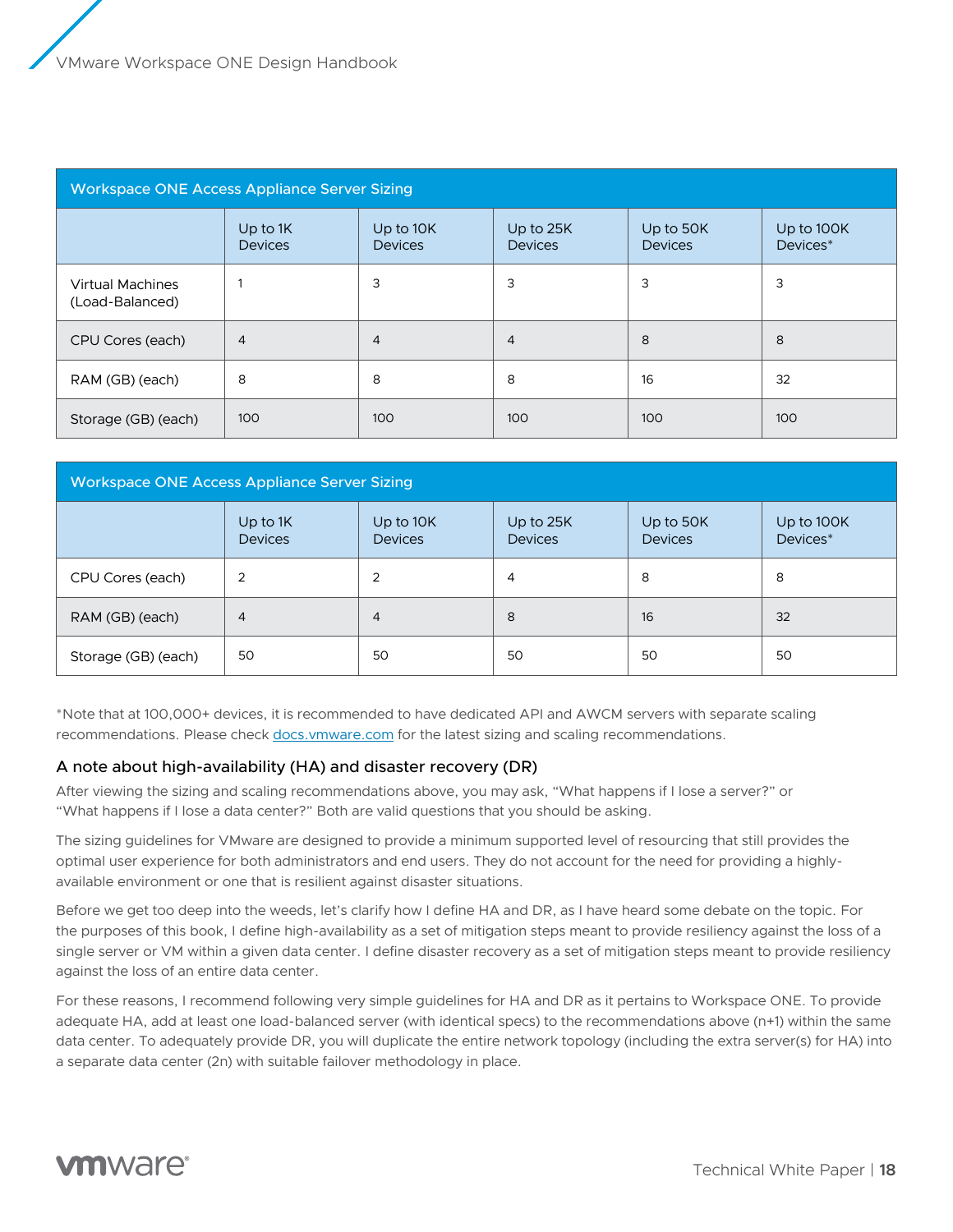# <span id="page-18-0"></span>Key Decision Alert!

Do you need HA? Do you need DR? The answer to the first question is almost always "yes." The second can get a bit more complicated. Is it a policy to implement DR for your IT systems? While implementing DR is a best practice, it's best to understand how Workspace ONE fits into the rest of your on-premises IT infrastructure. Over the long-term, however, I always recommend making a plan to implement DR as soon as it is possible.

# Workspace ONE UEM integration components

Out-of-the-box, Workspace ONE UEM has all the tools you need to manage devices, configure profiles and policies, manage and distribute applications, and run basic reports. However, there are other integration components and servers that will greatly augment the functionality of your environment. Note that these components are optional but add additional capabilities that will be extremely helpful in helping you achieve the capability roadmap we laid out earlier.

VMware AirWatch Cloud Connector™ (ACC): The AirWatch Cloud Connector (ACC) is a server that helps integrate your Workspace ONE UEM environment with your enterprise resources. The most common of these is active directory (AD) or a lightweight directory access protocol (LDAP) instance for directory services. Integrating Workspace ONE with directory services will allow users to log in with their AD/LDAP credentials instead of utilizing another, unique set of login creds solely for Workspace ONE. The ACC is also used to integrate with certificate authorities (CAs), Syslog, and other enterprise services.

Just a quick note: The CN server is able to perform all of these integrations without use of the ACC. So why is it necessary? Security! Would you like a cloud-based console reaching out to your domain controller (DC) over port 443 all the way through your firewalls? Most CISOs would faint at the very notion! The ACC allows for a secure connection from the internal network out to VMware's cloud services to provide these necessary integrations without opening any unnecessary firewall exceptions.

For on-premises environments with the CN server hosted on the internal network, the ACC is usually not necessary. However, it can be helpful at offloading integration tasks for on-premises environments as well. It is also recommended if you choose to house your CN server in the DMZ for security reasons.

The ACC server is almost always housed in the internal network so it can directly integrate with enterprise components without the need to open additional firewall rules.

A few final notes about the ACC server and what makes it such an elegant solution to the problem of secure enterprise integration. Much like the discussion we had about mobile devices earlier, the UEM console never needs to initiate a connection to the ACC. The ACC actually reaches out to the UEM console through AWCM. Since the ACC is always the party establishing communication, you do not need to open any special ports to the ACC from the UEM SaaS environment. Another benefit to this configuration? Since there are no inbound connections to the ACC, you will not need to load-balance traffic when installing more than one for HA purposes. Just install one or more additional ACCs on the same subnet, and you're good to go. The ACC will detect the additional server(s) through AWCM and load balance requests automatically.<sup>9</sup>

# Unified access gateway (UAG)

The unified access gateway (UAG) is a server that maintains many integration server roles. It is utilized for both on-premises and SaaS Workspace ONE UEM environments. The UAG, and thus the server roles below, are typically housed in the company DMZ. The following server roles are housed within the UAG server application.

• VMware Tunnel: The VMware Tunnel server provides the ability for applications to tunnel securely into the internal network to access corporate resources. Have an internally-developed application that needs access to an internal database? Using the Workspace ONE SDK alongside the VMware Tunnel can make this configuration possible. The Tunnel server also supports

<sup>9.</sup> AirWatch Cloud Connector - [docs.vmware.com/en/VMware-Workspace-ONE-UEM/services/WS1-ACC.pdf?hWord=N4IghgNiBc4JYCcDuYAuBjAFgAnRA9gK4Amu+Ad](https://docs.vmware.com/en/VMware-Workspace-ONE-UEM/services/WS1-ACC.pdf?hWord=N4IghgNiBc4JYCcDuYAuBjAFgAnRA9gK4Amu+AduQKbqr4IgC+QA) [uQKbqr4IgC+QA](https://docs.vmware.com/en/VMware-Workspace-ONE-UEM/services/WS1-ACC.pdf?hWord=N4IghgNiBc4JYCcDuYAuBjAFgAnRA9gK4Amu+AduQKbqr4IgC+QA) 

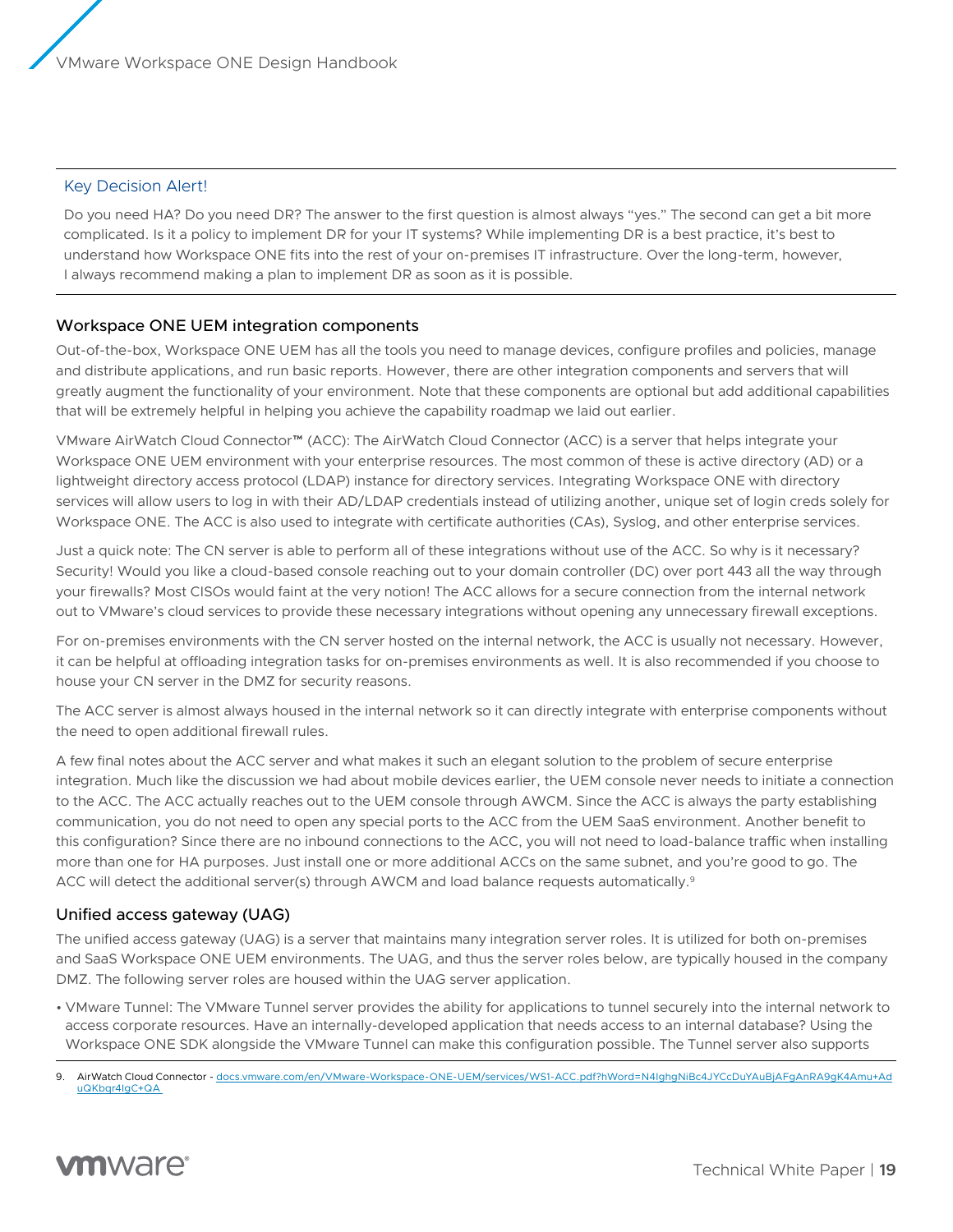<span id="page-19-0"></span>per-app VPN, which provides the ability for device-side segmentation of traffic through a VPN. Need to provide users the capability to access internal websites from a coffee shop, but don't want to load down your VPN with a bunch of unnecessary internet traffic? Setting up per-app VPN alongside adequate tunnel configurations makes this simple.<sup>10</sup>

- Content Gateway: The Content Gateway allows the Workspace ONE Content application (formerly AirWatch Content Locker) to integrate with internal or external file stores such as SharePoint™, Google Drive™, traditional on-premises file servers, and others. One of the most unique use cases I saw for the Content Gateway was for a customer I worked with a few years ago. This firm had a fleet of sales representatives that traveled the country and held daily meetings with retail buying agents. Every day, each seller would be shipped a new binder of sales information (flyers, customer notes, etc.) to the hotel at which they'd be staying. The cost of printing and shipping these binders was overwhelming. We replaced the solution with the Workspace ONE Content application, the Content Gateway server, and an integration to an internal file server. With the proper configuration, each seller was able to access all the unique sales material for each day on their tablet device. The customer saved a ton of money, and the solution was better for the environment as well.
- Secure Email Gateway (SEG): The Secure Email Gateway (SEG) server acts as a mail proxy for devices to access internal mail servers. While the recent prevalence of cloud-based mail servers has made these situations less common, the SEG is still a great way to secure your on-premises mail infrastructure. Instead of requiring potentially compromised devices to access your mail system with requests, the SEG can be configured to proxy these requests based on device compliance rules.

Prior to integration with the UAG, each of these roles comprised separate servers, and you still technically have that option today. If you prefer, you can create separate VMs for your VMware Tunnel, Content Gateway and SEG servers. However, the simplicity of utilizing the UAG for these purposes means that most customers choose the UAG method. If using the VMware Tunnel and/or Content Gateway roles, I typically recommend installing UAG in a front-end/back-end topology, meaning you will install a UAG front-end in the DMZ followed by a UAG back-end in the internal network. This provides security and trackability of network traffic from end to end for these roles. The SEG role is typically installed on a machine located in the DMZ.

# Key Decision Alert!

Do you need a UAG? It all depends on what resources your devices need access to? On-premises email? Internal content stores? API endpoints? Intranet sites? If you said "yes" to any of these, you may need a UAG!

# Workspace ONE Access integration components

Workspace ONE Access uses one simple integration component: the Workspace ONE Access Connector server. The Workspace ONE Access Connector server typically lives in the internal customer network and integrates with AD, RADIUS and RSA SecurID to assist with user authentication.<sup>11</sup>

The Connector server is fairly simple in nature. It reaches out to the Workspace ONE Access appliance server (typically in the DMZ) over port 443 to establish communication (similar to the ACC for Workspace ONE UEM). Since it is generally located in the internal network, there is no need to open firewall ports for integration to AD, RADIUS or other services.

The Workspace ONE Access Connector server contains three separate services: directory sync, user auth and Kerberos auth. You can choose to install these services all on the same server or on separate servers if you prefer. Sizing for the connector is highly dependent upon which combination of services you choose to install where, so I will refrain from reprinting every combination here. Just as before, always make sure to check<docs.vmware.com>for the latest sizing and scaling recommendations.<sup>12</sup>

<sup>12.</sup> Workspace ONE Access Connector Sizing - [docs.vmware.com/en/VMware-Workspace-ONE-Access/services/Workspace ONE\\_access\\_connector\\_install/GUID-](https://docs.vmware.com/en/VMware-Workspace-ONE-Access/21.08/ws1_access_connector_install/GUID-6A070A5E-3DC3-4D2F-AE5B-8A8201310C92.html)[6A070A5E-3DC3-4D2F-AE5B-8A8201310C92](https://docs.vmware.com/en/VMware-Workspace-ONE-Access/21.08/ws1_access_connector_install/GUID-6A070A5E-3DC3-4D2F-AE5B-8A8201310C92.html)



<sup>10.</sup> VMware Tunnel - [docs.vmware.com/en/VMware-Workspace-ONE-UEM/services/WS1\\_Tunnel\\_Linux.pdf?hWord=N4IghgNiBcIG4FsDuYBOBTABAFwK4Dt90oBfIA](https://docs.vmware.com/en/VMware-Workspace-ONE-UEM/services/WS1_Tunnel_Linux.pdf?hWord=N4IghgNiBcIG4FsDuYBOBTABAFwK4Dt90oBfIA)

<sup>11.</sup> Workspace ONE Access Connector - [docs.vmware.com/en/VMware-Workspace-ONE-Access/services/Workspace ONE\\_access\\_connector\\_install/GUID-271C47F6-](https://docs.vmware.com/en/VMware-Workspace-ONE-Access/21.08/ws1_access_connector_install/GUID-271C47F6-856C-40F0-97AB-A8AD95025F9C.html) [856C-40F0-97AB-A8AD95025F9C](https://docs.vmware.com/en/VMware-Workspace-ONE-Access/21.08/ws1_access_connector_install/GUID-271C47F6-856C-40F0-97AB-A8AD95025F9C.html)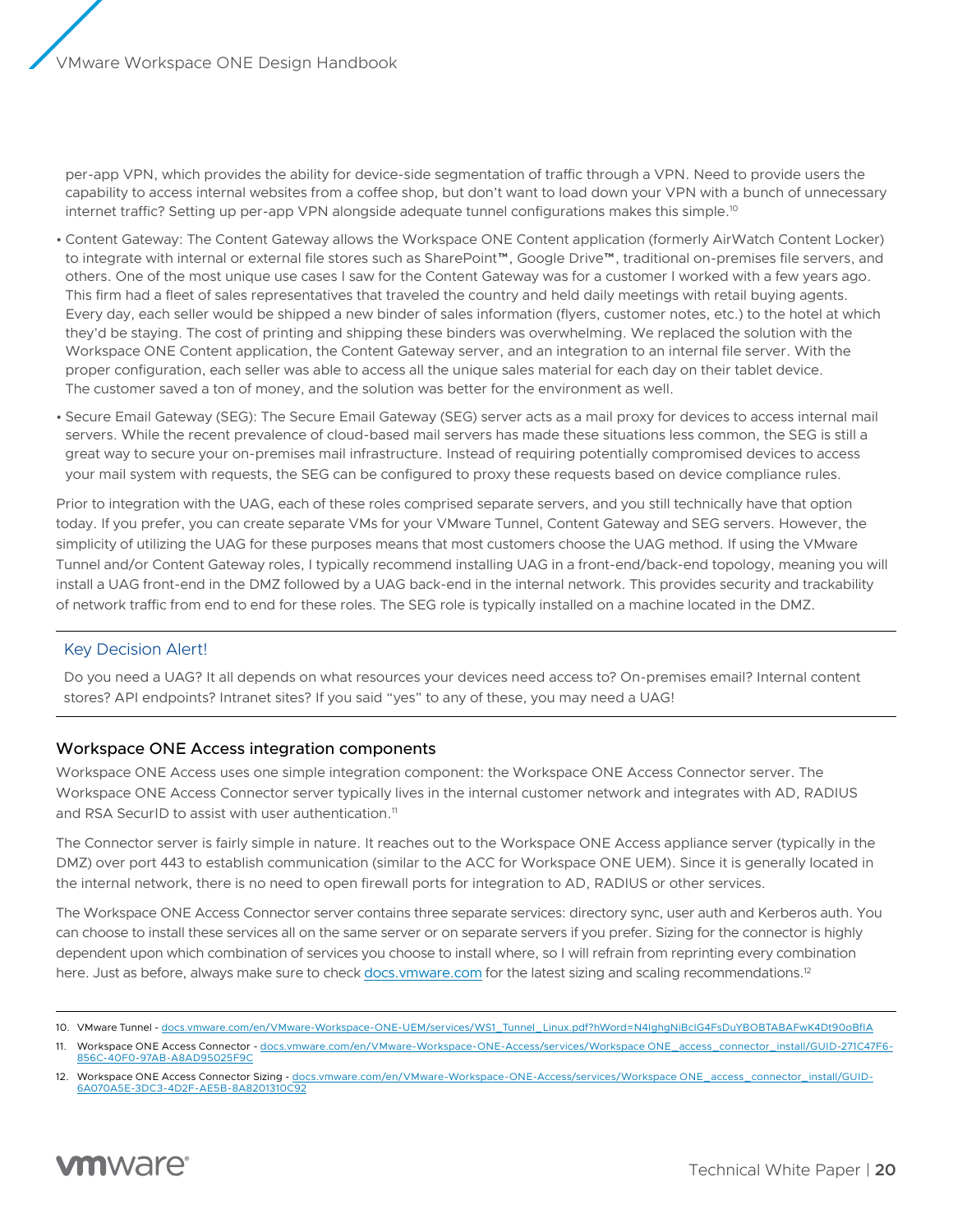# <span id="page-20-0"></span>Part 4: Solution Design

# Creating an organization group (OG) structure

Remember earlier when we mapped out our user communities and use cases? All that pre-planning is going to pay huge dividends now, because it will save you a lot of time when contemplating how to logically organize users, groups, devices, configurations and settings within your Workspace ONE UEM environment.

There are many ways to segment devices within Workspace ONE UEM, and everyone seems to have their preference. I will not argue with administrators who prefer to throw all devices in a single group and then use device types or tags to logically separate them. However, for the first-time admin, I always highly recommend using the most foundational form of logical segmentation: organization groups (OGs).

Organization groups are the foundation of Workspace ONE's multi-tenant infrastructure. Profiles, configurations and settings can all be configured at "parent" OGs and then either inherited or overridden at "child" OGs.

When designing OG structures, we typically use the same logic utilized earlier:

- What are the major differences in user experience between groups?
- Are there different administrative concerns among different device sets?

Both of these are reasons why devices may need to be separated. Use cases and administration are generally the deciding factors in how to plan out an OG structure. Let your "user communities" table from the previous section be your guide as much as possible here.

A lot of great OG structures have been initially mapped out in a very rough fashion on a scrap of paper or the back of a napkin. Just make sure to move it into a more legitimate document before too long.

Once you come to a decision on how to create your OG structure, I always recommend mapping it out in a tool such as Microsoft Visio™, Microsoft PowerPoint™, Miro™, or some other easy mapping tool. You should be able to create something similar to the map below:



**Figure 7:** An organization group (OG) diagram.

# Enterprise integration

After we've planned out our environment structure using OGs, we'll want to complete the primary enterprise integration tasks. The term "enterprise integration" comprises all the items below.

- Certificate authorities
- Content Gateway
- Directory services

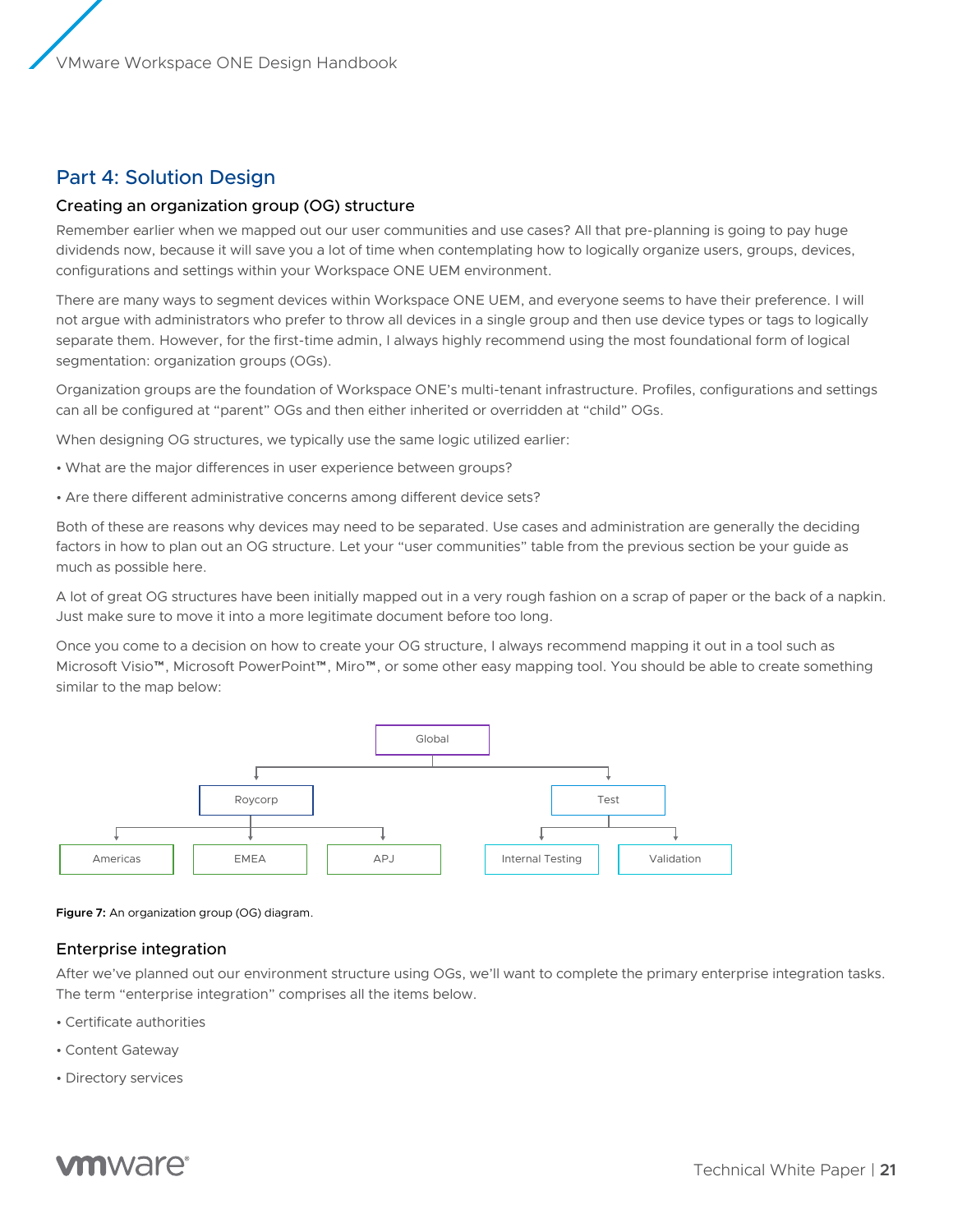- <span id="page-21-0"></span>• Email (SMTP)
- VMware Tunnel
- VMware Tunnel Proxy
- Peer distribution
- Third-party proxies
- Pull service installers
- SMS
- Syslog
- Workspace ONE Access

We will not be covering every single configuration option within the Workspace ONE UEM console. This book is designed to lead you down the design path intended to make you most successful with the most common configurations for success. At the risk of overstating this point, this is where the help of a knowledgeable VMware consultant can help you customize a solution that fits your unique needs. I've ordered the sections below in the order I recommend you undertake your design for enterprise integration.

#### Key Decision Alert!

Which enterprise systems will you connect to? Granting access to internal systems (in a secure fashion) can improve employee productivity and reduce frustration, especially when implementing BYOD and/or work-from-anywhere initiatives.

#### Directory services

The most significant of these steps is hooking the system up to directory services so that corporate users will be able to enroll their devices using directory credentials. This will also allow administrators to utilize directory-based credentials when logging into the system. If you have a SaaS tenant of Workspace ONE UEM, you will need to install the ACC server in your network to integrate with directory services securely. If you are planning to use Workspace ONE UEM on-premises, you have the option of integrating to directory services directly.

#### Certificate authorities

This area of the console will help you integrate with a number of different types of certificate authorities (CAs). Hooking up to a CA will allow you to deliver certificates directly to a mobile device for the purposes of authentication, typically against a VPN or Wi-Fi network. After configuring the ACC to communicate with the CA, you'll need to configure a certificate template as well as a certificate payload in the associated profile you'd like to use the certificate against.

# Email (SMTP)

Do not confuse this enterprise integration step with full email integration. Integration with your corporate Simple Mail Transfer Protocol (SMTP) instance effectively allows you to redirect the automated emails sent from the Workspace ONE console to be sent directly from your organization. Let's say you'd like an automated email to be sent to a user if their device becomes compromised. By default, that email will be sent to users from Workspace ONE. While you can customize these messages and templates, some administrators would prefer these emails to come directly from the organization. Integrating directly with an SMTP endpoint allows you to do just that.

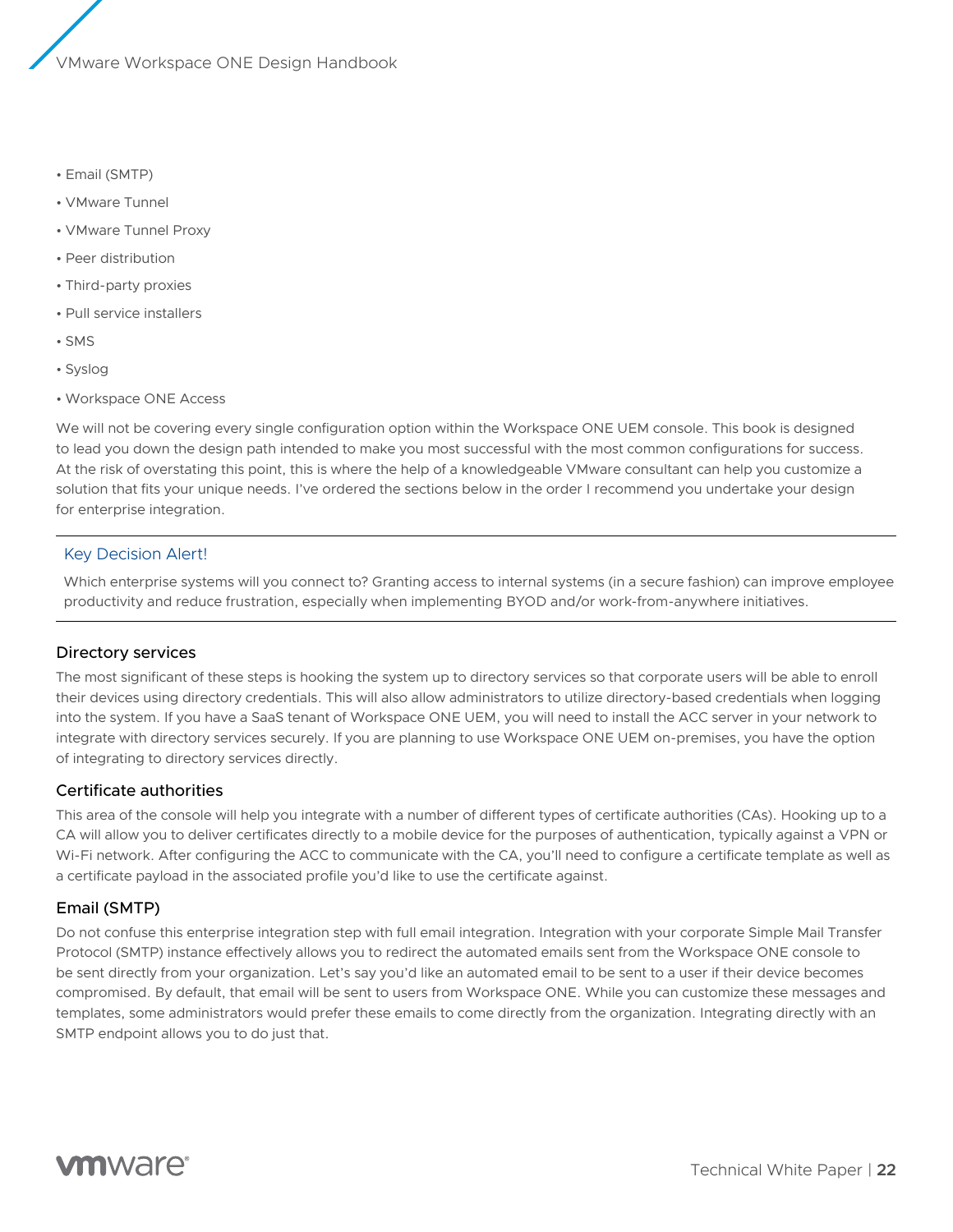# <span id="page-22-0"></span>Workspace ONE Access

This is where you will integrate your Workspace ONE Access tenant with your Workspace ONE UEM environment. Integrating with the Identity & access features of Workspace ONE Access provides the ability to front-load the end-user experience with applications rather than device management. We will talk much more about Workspace ONE Access in the sections below.

# VMware Tunnel

We spoke in depth about the VMware Tunnel back in the Unified Access Gateway (UAG) section earlier. The VMware Tunnel allows for secure per-application tunneling from external devices into endpoints (websites, servers, etc.) in the corporate network. When using the tunnel role, we typically recommend a front-end/back-end configuration, where a front-end tunnel is installed in the DMZ, and a back-end tunnel is installed in the internal network.

# Content Gateway

We also covered the Content Gateway when discussing the UAG. The Content Gateway specifically allows the VMware Content application to access both internal and external corporate file stores.

# Mobile single sign-on (SSO) with Workspace ONE Access

#### Background and significance of mobile SSO

No technological leap in the mobile world was as significant as the slick introduction of mobile single sign-on (SSO). When SSO became part of the UEM toolbox in the mid-2010s, it opened a whole new world of possibilities to mobile administrators. More than that, it made mobility experts question the very foundations of MDM. The question that changed everything was…

• Why do we have to lead the employee experience with the hassle of device enrollment? Why can't we make the application catalog the front-end of the experience?

This was a bold idea. Identity & access was not a new technology area. Companies had been utilizing SAML and OAuth-based identity providers for years. But, when combined with mobile management, the prospect of true, seamless mobile SSO became a possibility. Workspace ONE Access was born.

It's astounding just how much Workspace ONE Access has improved my personal employee experience at VMware. If I need to check my retirement account or my HSA balance, I access the tools through Workspace ONE Access. If I need to use internal tools to help develop new professional services offerings, I log in through Workspace ONE Access. If I need to fill out an expense report, I use Workspace ONE Access to sign on seamlessly. No more remembering 1,000 passwords. I remember one, and I'm good to go. The best part is that this experience flows directly over to my mobile device as well. Let's say I'm on the golf course and realize I forgot to submit that expense report yesterday? I use the Intelligent Hub app on my phone to access it directly. No more rushing to the clubhouse in the middle of the best round of my life to beg the staff to let me use their computer. Mobile SSO has truly been a transformative technology. What's more, this is the technological advance that evolved MDM into the Digital Workspace.

As we'll cover in more depth later, mobile SSO also made bring-your-own-device (BYOD) a much more viable solution for the average user. Mobile SSO pushed the enrollment requirement back to only the applications where it was absolutely necessary. Otherwise, users were free to access applications without any specific corporate controls on the device. If you need more security, the tool can integrate with MFA providers. If you already have a major identity provider, we can configure authentication chains where either the existing provider or Workspace ONE Access is the front-end. The flexibility of the solution is another major plus.

# **vm**ware<sup>®</sup>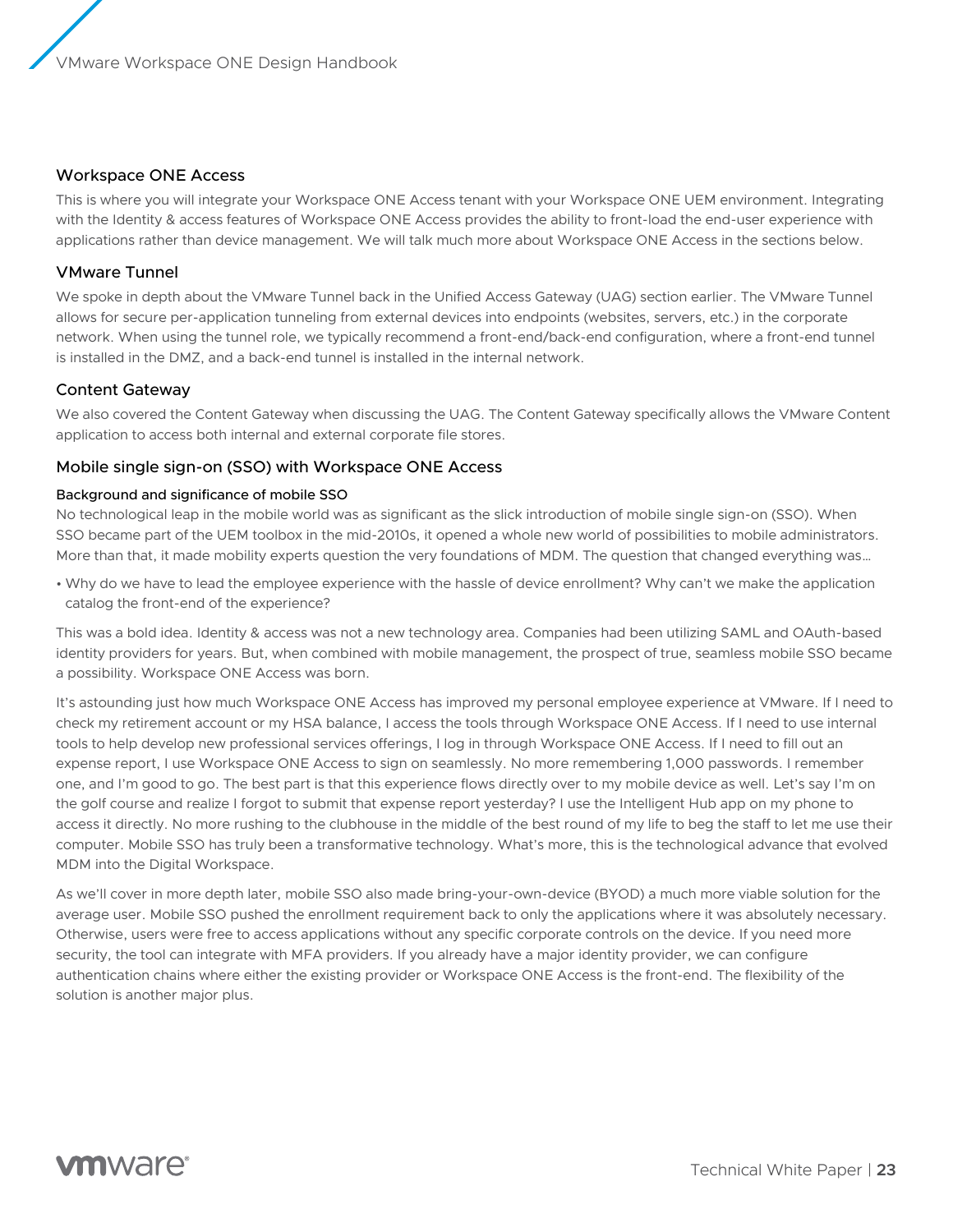# <span id="page-23-0"></span>Identity provider vs. service provider

Identity & access management is a big topic. I'm not going to attempt to cover all the foundations of security assertion markup language (SAML)-based authentication, but I do feel it's important to cover the basic flows, especially the difference between an identity provider (IdP) and a service provider (SP).

The identity provider is effectively the portal that the user will login to and interact with. It handles the initial authentication with the user and then directs the request back to the service provider. The service provider is exactly what it says: it provides a service that the user is hoping to receive. For example, if I am hoping to update my sales numbers in a work-based portal, that sales portal is the service provider. The chart below helps describe the authentication flow between a user agent, the IdP and the SP.



#### **Figure 8:** SAML authentication basics.

Why do we need to cover this? Because when designing solutions, Workspace ONE Access can be configured either as the IdP or the SP depending on the needs of the customer. If the company has no existing IdP, Workspace ONE Access can be configured as an IdP and then each of the individual services will be SPs. If the company would like to keep their existing IdP as the front-end, Workspace ONE Access can be configured as the SP for mobile SSO.

# Workspace ONE hub services

Workspace ONE Hub Services is a set of features that co-exists within the Workspace ONE Access platform, specifically designed to help administrators offer an all-in-one portal for end users to access applications, teams and information within the firm. End users will access these features through the Intelligent Hub application or through the Hub portal (i.e., Workspace ONE Access catalog).

Hub Services is just that, a series of additional services provided to improve employee experience with a one-stop-shop experience. These services include the unified application catalog, notifications, people search, employee self-service, digital badge, virtual assistant, custom tab, branding and templates. While the unified application catalog is the "feature presentation" so to speak, the other services allow users to reduce the number of portals they must go to for company information. The people search feature set eliminates the need to do complex organizational searches through the company directory to perform employee lookups. The digital badge feature provides an extra layer of physical security for organizations, allowing the Workspace ONE Intelligent Hub application to act as a digital badge for physical access to office locations.

# **vm**ware<sup>®</sup>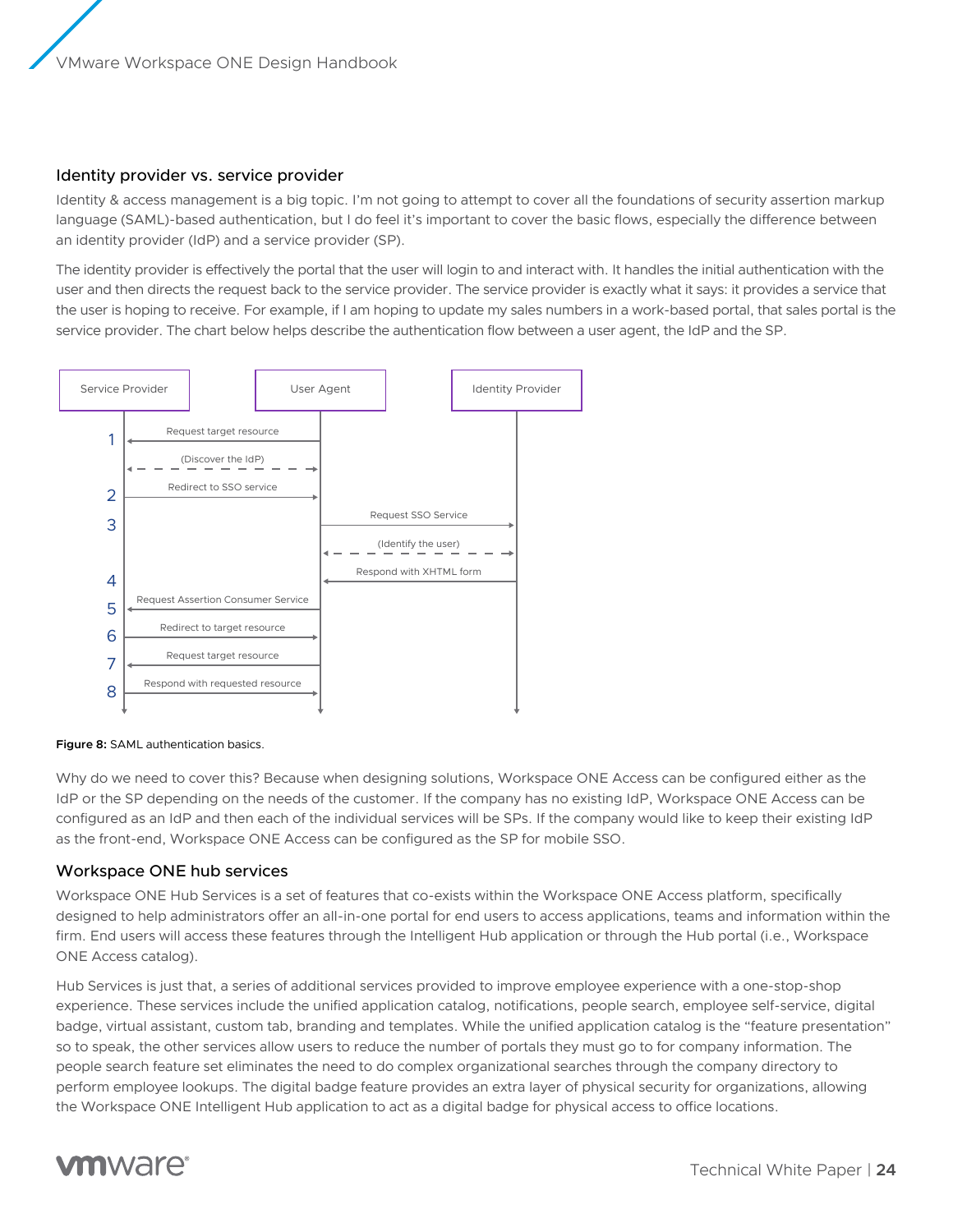<span id="page-24-0"></span>Note that not all these features are included in the on-premises version of Workspace ONE Access. Please check [docs.vmware.com](https://docs.vmware.com/) for the latest supportability table.

#### Workspace ONE Access – things to consider

Implementing Workspace ONE Access is now effectively a universal recommendation when I work with new customers. If you are considering a BYOD program, I go from 99 percent to 100 percent. The only exceptions to this that come to mind are more specialty-focused use cases: kiosk devices, rugged devices, use cases with single-app mode, etc. Otherwise, I generally approach design discussions as one all-in process that includes both UEM as well as identity & access. The addition of all the Hub Services features only compounds that recommendation further.

Just as with UEM, you'll need to make the decision on whether to utilize an on-premises solution or purchase a SaaS tenant. Most of the firms I've worked with have chosen to make the same decision for both UEM and Access (i.e., if one uses a SaaS tenant for Workspace ONE UEM, they also choose to implement Workspace ONE Access in SaaS fashion), and I generally agree with that direction. The SaaS footprint for Workspace ONE Access is so small (a simple connector), that it makes a lot of sense for companies to choose this option. My recommendation remains the same: Choose the option that works best for your security team and end users.

#### Key Decision Alert!

Will you implement Workspace ONE Access as a true IdP? Regarding the IdP vs. SP decision, it mostly depends on what is currently in place as it pertains to Identity Management. If no other IdPs exist, then Workspace ONE Access will take the place of the IdP. If there is another IdP that must be integrated with, the next decision point is "Which service will provide the frontend?" Factors that play into that decision are usually focused on end user comfort with existing systems.

# Mobile application management (MAM)

Mobile application management (MAM) is one of the foundations of effective endpoint management. From the beginning of mobile device management, the ability to deliver applications automatically (or present them via a catalog) was an attractive feature for mobile administrators.

MAM has certainly expanded with the introduction of Workspace ONE Access, but the foundations remain the same. There are six primary types of applications supported by Workspace ONE UEM for distribution to devices.<sup>13</sup>

- Internal applications: These are apps that you or your company has developed and that you have the physical application package files for.
- Public applications: These are applications that are available on third-party app stores such as the Apple Store or Google Play Store. These can be either free or paid.
- Purchased (custom): Custom purchased apps allow you to leverage the Apple App Store for distribution without making your application fully available to the public. This requires Apple Business Manager to help identify valid devices and/or users.
- Purchased (VPP): These are applications purchased through the Apple Volume Purchase Program (VPP). The program allows you to purchase paid applications in bulk and then have Workspace ONE manage the licensing for you.
- Web links: These are direct links to web pages that will show up as application icons on a user's device.
- SaaS: These are web applications presented through Workspace ONE Access.

<sup>13.</sup> Mobile Application Management - [docs.vmware.com/en/VMware-Workspace-ONE-UEM/services/Application\\_Management/GUID-AWT-MAMINTRODUCTION](https://docs.vmware.com/en/VMware-Workspace-ONE-UEM/services/Application_Management/GUID-AWT-MAMINTRODUCTION.html?hWord=N4IghgNiBcILYHsBGBLCBTABGADjiKAxmAC4oIB2mcYFYA5unOhSSAL5A)

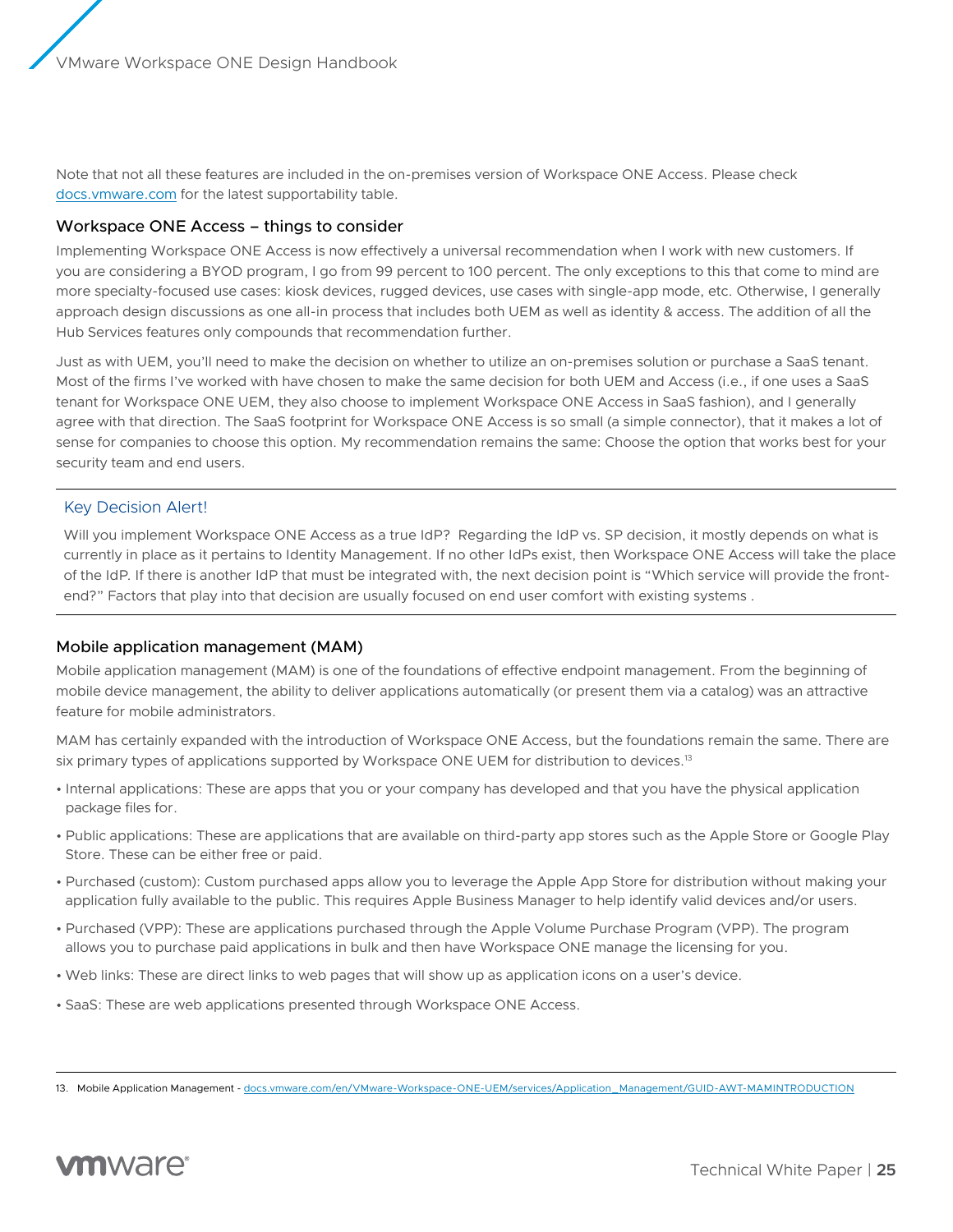<span id="page-25-0"></span>Developing a good strategy for application distribution is important to a quality Workspace ONE design. Which apps will be presented to which users? Which applications are limited by licensing? Which apps should be automatically distrusted vs. optional? Getting input directly from users, preferably during a pilot rollout phase, is the best way to confirm your approach and make adjustments if necessary. I recommend creating a MAM design plan where your primary applications are clearly listed with the associated user communities they will be distributed to, as well as the distribution method (automatic or optional).

# Mobile email management (MEM)

Mobile email management (MEM) can mean different things to different people. Ultimately, it's all about getting corporate email securely on users' devices. Over the years, however, this space has evolved significantly, which has led to numerous options being available. I'll try to break them all down one by one.<sup>14</sup>

# Approaches to MEM

**Direct profile-based email delivery:** This is the simplest way to deliver email to devices. Configure a profile with the Exchange ActiveSync (EAS) payload that directs the device's native mail client to a specific email endpoint. That's all there is to it. This option does not provide any additional protections other than those provided by your email system. It merely simplifies the process of configuring the devices appropriately.

**Secure Email Gateway (SEG):** The Secure Email Gateway (SEG), which is now SEGv2, is a proxy-based solution to mobile email management. The SEGv2 role can be installed on the UAG front-end server in the client DMZ. This is coupled with an email profile that directs the device to request email from the SEG directly, not the email's client access endpoint. The SEG receives the command, checks the device against its most recent approved device list (updated based on enrollment status, compliance status, and other rules that you configure), and then redirects the command to the email system. Think of the SEG as a bouncer for your email environment. Because it is a physical proxy, there are two specific functions it provides that no other MEM option can: hyperlink transformation and attachment encryption.

**PowerShell integration:** Workspace ONE UEM can directly utilize PowerShell-based commands to turn on and off access to email based on device ID. If the system detects that the device breaks a configurable compliance rule (compromised status, disallowed device type, disallowed device OS, etc.), the system can send a PowerShell command to the email endpoint to deny access. This works for both on-premises Microsoft Exchange™ and Microsoft 365™ email environments. The best part is that PowerShell integration does not require any additional hardware. It can perform all the same tasks as a SEG with the exceptions of hyperlink transformation and attachment encryption.

**App-Based Delivery:** The most modern approach is one in which a managed application, such as VMware Boxer™ is delivered to the device with the configuration pre-loaded. When you configure the Boxer application to be delivered to managed devices, you also configure application-specific configurations (sometimes called AppConfig) to deliver mail to devices. This is especially popular with cloud-based mail systems as it streamlines the configuration process considerably.

**Pure SSO-Based Access:** If you don't need to direct email to an application (think modern management use cases), and you have a cloud-based mail system that supports SAML-based authentication, you can configure Workspace ONE Access to authenticate to the mail system using SSO. This is popular for laptop and desktop management scenarios, especially for BYOD or non-managed device access.

#### Choosing the MEM approach

What MEM approach is right for your organization? As always, it depends on what you're trying to support. Here are a few things to keep in mind when deciding.

• If you absolutely require hyperlink transformation or attachment encryption, the SEG is required.

• Application-based delivery has become very popular in recent years due to its feature richness and simplified user experience.

<sup>14.</sup> Mobile Email Management - [docs.vmware.com/en/VMware-Workspace-ONE-UEM/services/WS1\\_MEM\\_Doc.pdf](https://docs.vmware.com/en/VMware-Workspace-ONE-UEM/services/WS1_MEM_Doc.pdf?hWord=N4IghgNiBcILYHsBGBLCBTABOuY2dwDswBzHdQgFxAF8g)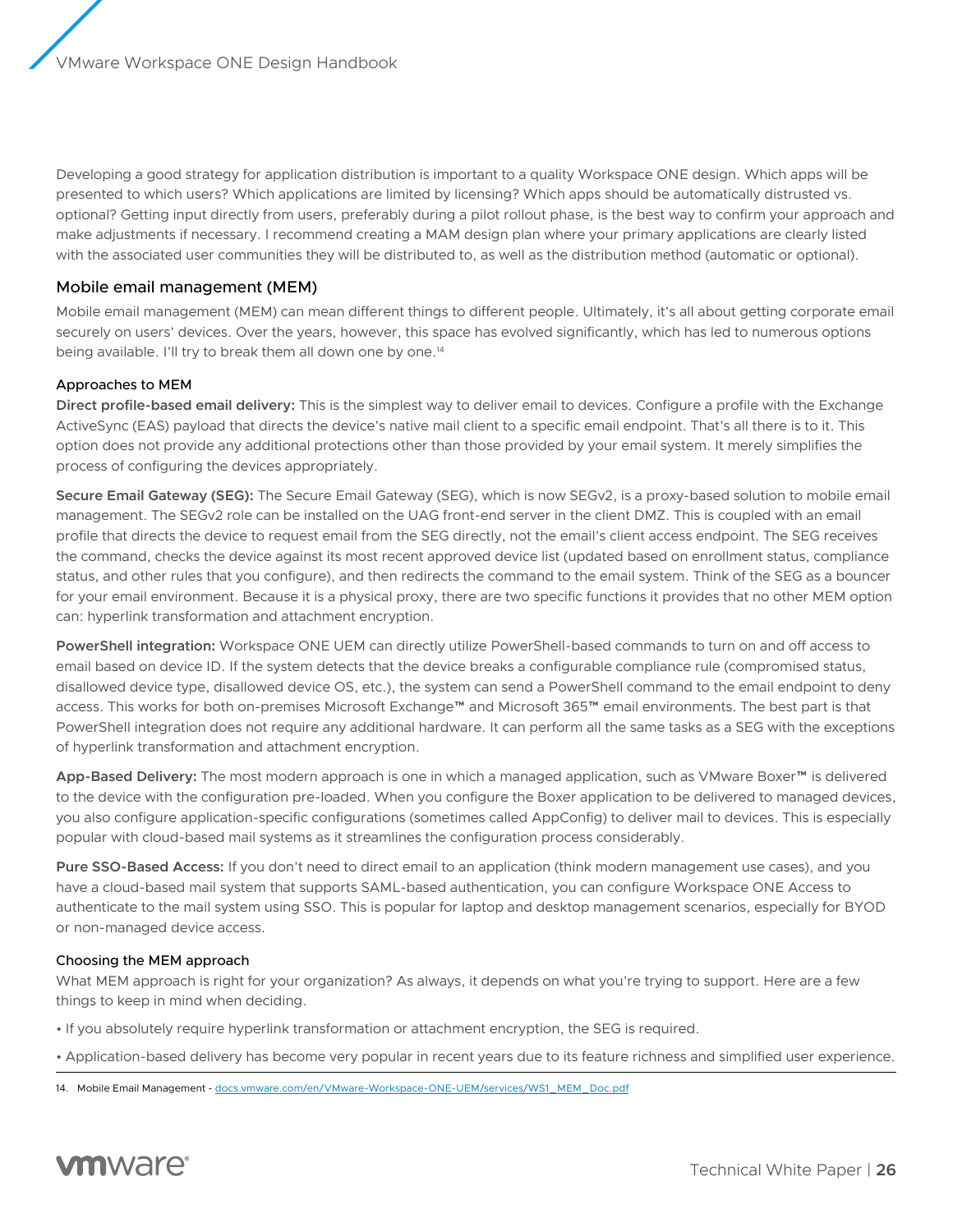- <span id="page-26-0"></span>• If you are not utilizing mobile devices and just need web-based authentication to email, consider the pure SSO-based access option.
- If you have cloud-based email, consider that utilizing a mail proxy will result in a "hair-pinning" effect (i.e. directing external traffic to the internal network only to direct it externally again). If this is not a concern, and your network can handle it, then just make sure to carefully weigh the benefits and costs.

Once again, I often get asked, "Roy, which MEM option do you recommend for us?" My answer is usually, "The simplest one that provides the security you need." Analyze each option and determine if it provides the security you desire for your email endpoint(s). From that list, choose the one that provides the simplest experience for your end users. This will reduce calls to your support center and help you sleep easier at night, too.

# Device compliance, enrollment security and privacy

# Device compliance rules

Device compliance is one of the most foundational security features of Workspace ONE UEM. The idea is simple: If you want to get access to corporate resources, there are a few simple rules you must follow. Device compliance is the feature that allows administrators to set and customize these rules. For example, administrators likely don't want devices that access company resources to be jailbroken or rooted (compromised). They may also desire that certain applications known to be malicious not be present on the device. Other admins may want to avoid supporting certain device types, operating systems or versions.

This is a great area to work on directly with your CISO or security architect. Think about your device fleet and user community. If you are planning to utilize full enrollment for devices and/or deploy company-issued devices, device compliance rules are a foundational element of the solution I would not recommend you skip.15

# Enrollment security and restrictions

Another key step is setting up restrictions pertaining to enrollment. Some organizations will limit the number of devices a user can enroll; others will restrict the types of devices that can be enrolled in the system; others will choose to leave the system more open. The most common restrictions are related to limiting enrollment to known users and/or groups.

Why would you want to restrict enrollment? Some companies are more license-conscious than others and would like to maintain a firm grip on how many enrolled devices are in the system. Some organizations don't have support (profiles, rules, applications) for certain platforms configured (e.g., iOS vs. Android), and would like to ensure that the user experience is wellhandled. Restricting to known users and groups will ensure that only users that have been added through a directory or manual sync will be able to access the system.

I may sound like a broken record, but this is an area where no two companies will be exactly alike. If license count is not a big concern, and if you have adequate handling for major platforms, why would you not want more users on the system? I'm sure some orgs have a good answer to that, but it will generally be specific to the business situation.

# Privacy settings and transparency

Implementing secure and transparent privacy restrictions in Workspace ONE is a vital step in building end-user trust of the platform. When working with customers, I always take extra time to stress the importance of these decisions.

Workspace ONE privacy settings effectively decide two things: what device and user information is tracked by the portal, and which remote device actions are allowed by administrators. The first category describes items that are automatically reported based on device info (first name, last name, device-friendly name, phone number, etc.). The second category includes actions such as enterprise wipe (in which the corporate data is removed), device/factory wipe (in which the entire device is wiped) and others. If you are implementing a BYOD program in which devices are ever enrolled, the importance and sensitivity of these decisions just went up by a few orders of magnitude.

<sup>15.</sup> Workspace ONE UEM Compliance - [docs.vmware.com/en/VMware-Workspace-ONE/services/WS1-Access-deploymentguide/GUID-EF834B6D-C3EC-48BA-B38D-](https://docs.vmware.com/en/VMware-Workspace-ONE/services/WS1-Access-deploymentguide/GUID-EF834B6D-C3EC-48BA-B38D-1574F7E4B773.html?hWord=N4IghgNiBcIO4HsBOBrAzgBzAYwKYAIEA7A7BAWwwgEswi8QBfIA)[1574F7E4B773](https://docs.vmware.com/en/VMware-Workspace-ONE/services/WS1-Access-deploymentguide/GUID-EF834B6D-C3EC-48BA-B38D-1574F7E4B773.html?hWord=N4IghgNiBcIO4HsBOBrAzgBzAYwKYAIEA7A7BAWwwgEswi8QBfIA)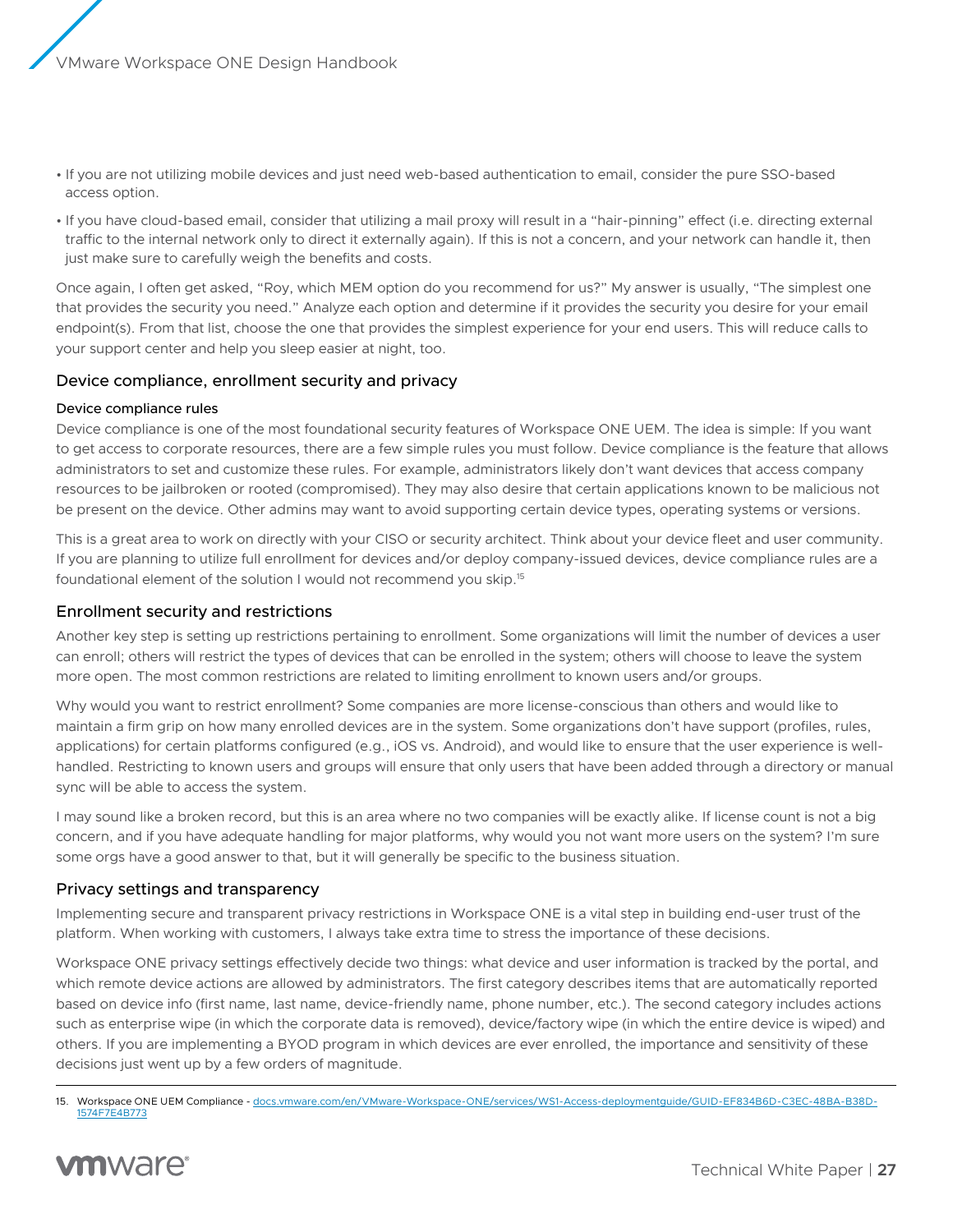<span id="page-27-0"></span>My advice is to call a meeting with representatives from your legal organization and achieve the following:

- 1. Decide on a list of privacy settings that is palatable for all parties.
- 2.Document the settings and reasoning behind them in a privacy document. Ensure that this is transparent, stored somewhere safe, and easy to access by employees.
- 3.Further document these items in the EULA that will be approved by users upon enrolling.

One of the big keys to a successful UEM rollout is building trust with your user community. Emphasizing transparency in the process will greatly improve your chances of doing this effectively.

#### Other security settings and profiles of note

There are a host of other security-focused options and configurations within the Workspace ONE console that I haven't mentioned. Enforcing a password or PIN on managed devices is typically recommended. Most organizations tend to impose a few options in the restrictions profile for enrolled users. Hopping over to Workspace ONE Access, most administrators prefer additional levels of authentication for requests originating from off the corporate network. As you'll see later, Workspace ONE Intelligence introduces the ability to automate many of these rules and use data analytics to identify threats. What's more, new features in this area are popping up all the time. Confirm the latest settings on <docs.vmware.com> during the design process to ensure your strategy is optimal.

# A note about BYOD

Bring-your-own-device (BYOD) programs have been around almost as long as MDM software. Having to carry two different devices (one personal, one corporate) quickly became cumbersome on users, especially as the footprint of the average mobile device continued to grow throughout the 2010s. For many organizations, BYOD was the perfect solution. Allow users to utilize their own devices and access corporate resources. This simplified the end-user experience and generally saved the company on device and mobile costs. It was a win for all parties.

Still, the solution came with a number of considerations to keep in mind. As an IT organization, do you allow support for all device types? Do you require full enrollment of devices? What privacy concerns (both real and perceived) does this raise? Do you limit the device-oriented actions that administrators can take based on this use case?

Two things came along that greatly simplified these discussions: Workspace ONE Access and the introduction of multiple personas on mobile devices.

Workspace ONE Access allowed administrators to put the user experience first and the device management second. If the user needs to access a secure application that should require device enrollment, the administrator can require the user to enroll the device to access it. If this isn't the case, the user will not need to have their device enrolled. This "enrollment only if" approach greatly improved the comfort level for BYOD users.

Around the same time, many device OEMs began offering the ability to manage personal and work personas on a single device. This allowed end users to effectively separate their application experiences on a single device. What's more, it allowed users to "turn off" their work applications on weekends or during vacations. Digital wellbeing for the win!

My point is that there is no "BYOD button" in Workspace ONE. Implementing a BYOD program means a lot of different things based on your specific technical and business situation. Many of the factors that make for a successful BYOD program are nontechnical in nature. Working with your end users to understand privacy concerns is crucial. Ultimately what you'll be left with is a series of changes and small configurations to privacy settings, enrollment rules, administrative settings, application-access rules in Workspace ONE Access, and others. The key to these configurations having any sort of meaningful outcome is close engagement with your user base, an open mind to their concerns, and transparency regarding the capabilities of the solution.

# **vm**ware<sup>®</sup>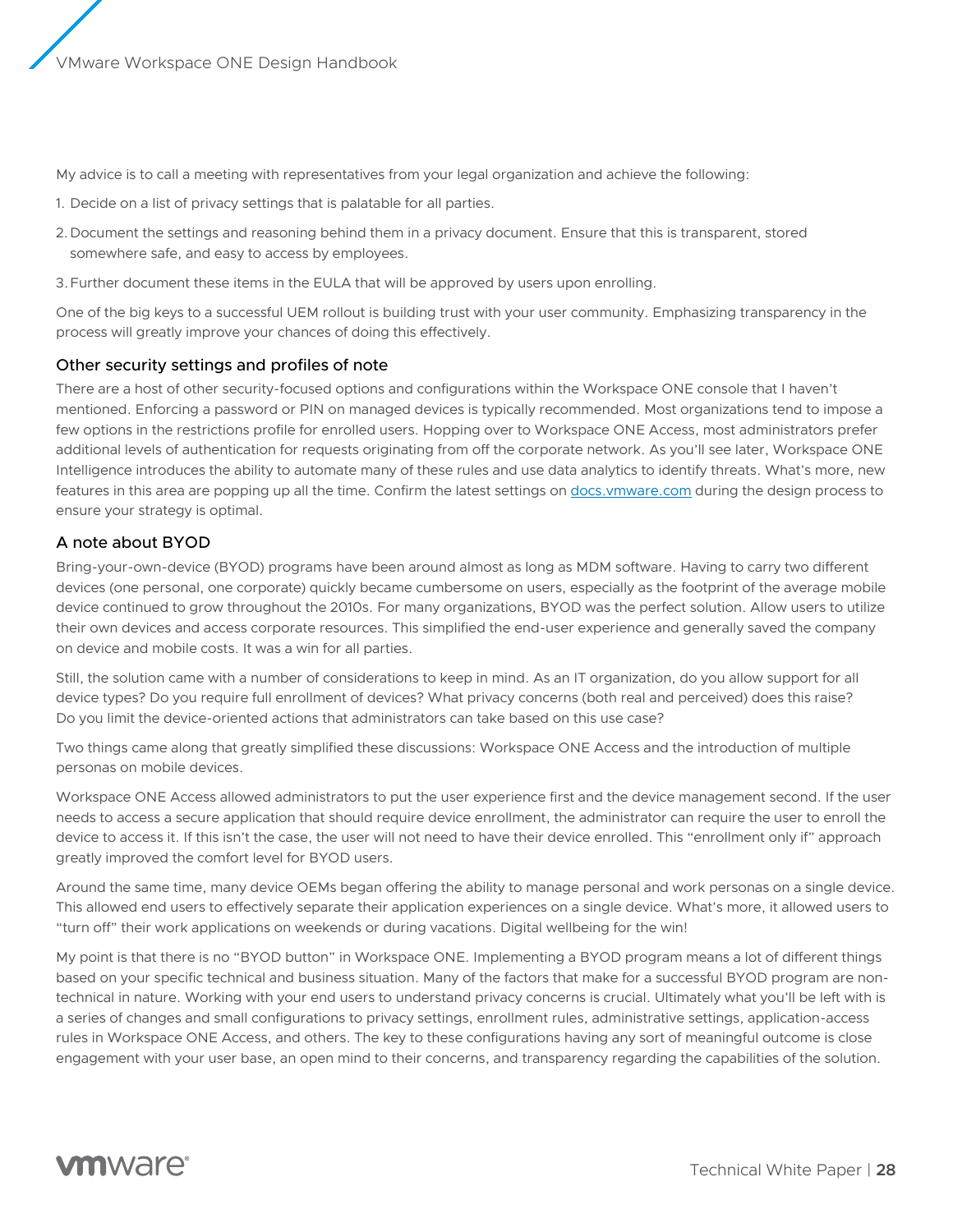# <span id="page-28-0"></span>Basics of modern management

Modern management, specifically referring to unified management of Windows and macOS laptops and desktops cohesively alongside mobile devices, is an absolutely huge topic, one that is honestly worthy of an entire book. In an attempt to summarize in a few short pages, I will lay out the foundational principles of modern management and attempt to summarize as best as possible. Once again, this should not take the place of stand-alone guidance on modern management.<sup>16</sup>

# The five pillars of modern management

VMware sometimes uses a construct called the "Five Pillars of Modern Management" when describing the solution for Windows and macOS devices. Since most firms managing Windows devices previously utilized a number of PC Lifecycle Management (PCLM) tools to oversee deployments, many of the pillars tend to be focused on effective migrations away from these legacy tools to modern equivalents such as Workspace ONE UEM.

### Pillar 1 – users & devices

The first pillar is focused on getting users onto the system and devices enrolled. While it's a simple idea, the sheer number of options can be overwhelming. Many companies opt to utilize out-of-box enrollment (OOBE) as it provides a great end-user experience when receiving a new device. Firms can further this automation through a process called drop-ship provisioning, which works with device manufacturers to have the device partially enrolled prior to being shipped to the user. Of course, you also have the option of basic hub enrollment.

Having used OOBE for new devices, I can tell you that it drastically improves the experience of receiving a new device. Taking it a step further with drop-ship provisioning can really simplify the process for IT. If you're just starting out, it's great to use more basic enrollment methodologies, but I recommend you do so with the intention to further streamline down the road.

### Pillar 2 – policy management

The second pillar focuses on device policies and profiles. For customers moving from an SCCM-managed environment, this generally involves a lengthy process of inspection on current device rules and restrictions. Here, I will issue a strong recommendation: Do not attempt to recreate all your SCCM configurations in Workspace ONE. The entire point of modern management is to do things more efficiently, not the exact same on a different system. Even though it takes more up-front work, go through the process of justifying your current rules and envision how the same outcomes (or likely better) can be achieved through a more modern approach.

# Pillar 3 – application management

The third pillar focuses on managed applications. Having utilized other PC lifecycle management (PCLM) tools in the past, I personally feel this is the area where the administrative experience is most greatly improved in the modern management world. Still, I would recommend that this design phase is the perfect time to perform an inventory of the applications you have in the enterprise today. How can the list be simplified? Do you really need to support eight messaging apps? Should you still be supporting that decade-old web browser? Think about a simpler, end-user-focused approach that streamlines application access and cuts down on cognitive load for your users.

#### Pillar 4 – update management

The fourth pillar is around how to manage periodic updates for devices. In the Windows realm, Workspace ONE UEM supports both Windows Server Update Services (WSUS) and Windows Update for Business (Sometimes abbreviated WU4B). The focus for this pillar is often on how to best manage and distribute upgrades, how to create a set of distribution rings, and which user communities should receive updates on what schedule.

<sup>16.</sup> Windows Desktop Device Management - [docs.vmware.com/en/VMware-Workspace-ONE-UEM/services/Windows\\_Desktop\\_Device\\_Management/GUID](https://docs.vmware.com/en/VMware-Workspace-ONE-UEM/services/Windows_Desktop_Device_Management/GUID-uemWindeskDeviceManagement.html?hWord=N4IghgNiBcIO4EsB2ATA9nAzgAhQU0wGsAXNAB1zwDcEBjPbAWzCTAHM9G8liQBfIA)[uemWindeskDeviceManagement](https://docs.vmware.com/en/VMware-Workspace-ONE-UEM/services/Windows_Desktop_Device_Management/GUID-uemWindeskDeviceManagement.html?hWord=N4IghgNiBcIO4EsB2ATA9nAzgAhQU0wGsAXNAB1zwDcEBjPbAWzCTAHM9G8liQBfIA)

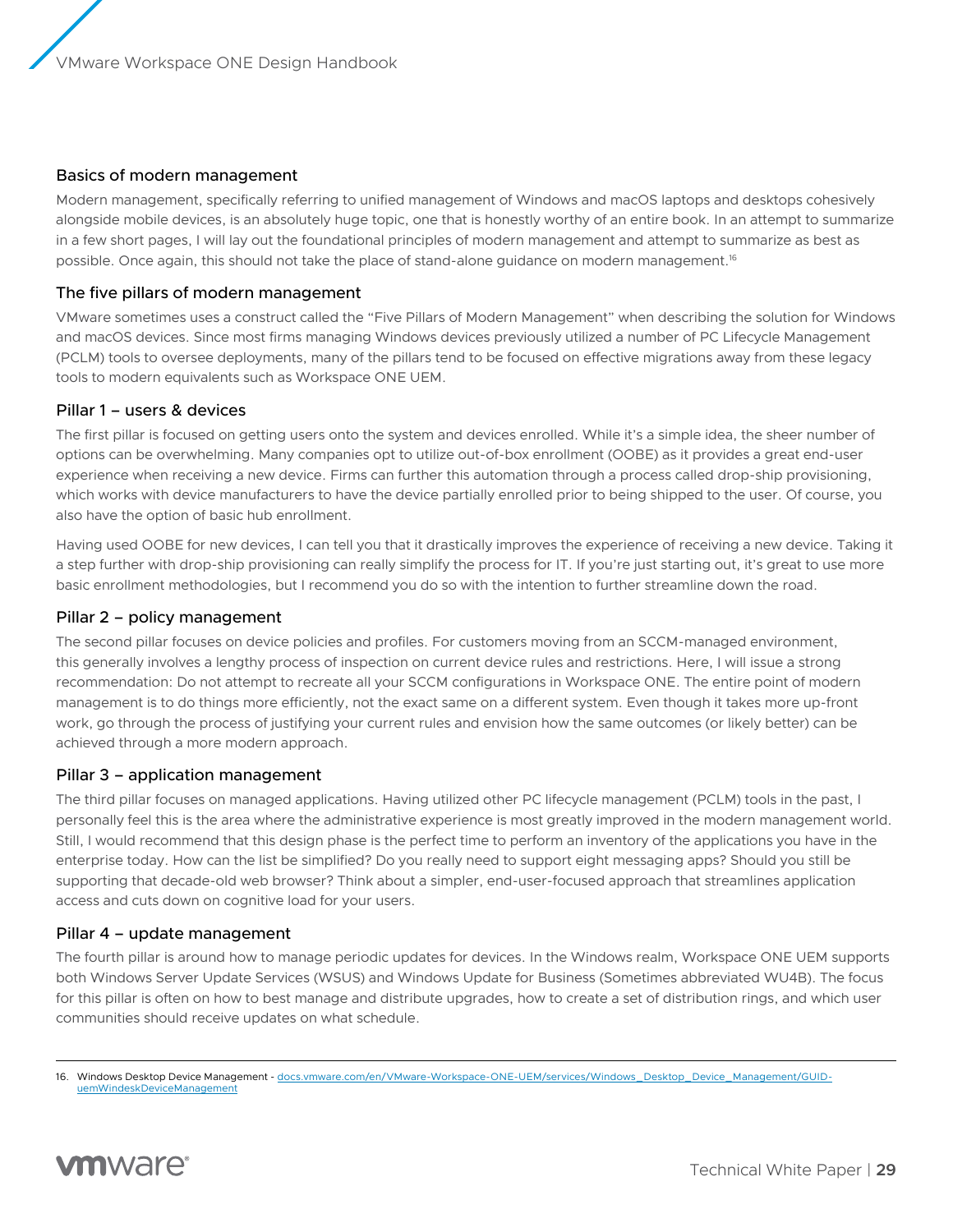# <span id="page-29-0"></span>Pillar 5 – security & compliance

The final pillar involves setting up security profiles and compliance rules for devices. Once again, attempting to recreate all the security provisions in the previous PCLM tools is not my recommended approach. Use this opportunity to take a fresh look at your organization's security needs and create a set of restrictions profiles and compliance rules that meet the honest needs of your company.

### Closing recommendations for modern management

As I stated in the introduction, modern management is a massive topic and could fill the pages of another book altogether. This is definitely an area where I recommend working with a professional, as the technology changes quite frequently. An experienced consultant will be up to date on the latest enhancements and will also be able to front-end use cases that have been successful with other implementations.

# Part 5: Environment Optimization and Monitoring

#### Workspace ONE Intelligence

One of the most exciting new tools in the Workspace ONE suite is undoubtedly Workspace ONE Intelligence. This tool allows administrators to gain insights into their entire digital workspace, as well as enforce security and compliance measures across the enterprise. A few high-level use-cases are below:

- Create and subscribe to weekly reports on non-compliant devices in your environment.
- Create a single, custom dashboard with all the pertinent information you need to manage your devices and applications.
- Utilize key integrations such as Slack or ServiceNow to create automations.

Workspace ONE Intelligence is primarily comprised of four feature sets: dashboards, automations, reports and digital employee experience management. We'll cover each in the sections below.17

# Dashboards

The first primary feature area of Workspace ONE Intelligence is dashboards. Dashboards provide a valuable visualization tool for administrators and provide near-endless customization. For instance, for administrators looking to drive device enrollment, you can set up a widget showing the number of enrollments in the past week. For the security conscious, you could set up widgets showing the number of compromised devices sorted by department or OS version.

One of the biggest benefits of Workspace ONE Intelligence dashboards is the ability to expand use cases beyond just the IT organization. Human Resources (HR) administrators may want to understand how quickly new applications are being adopted or how many users have unenrolled their devices recently. Leaders in finance or other organizations may have different needs. As an IT administrator, this is a great way to make good on our initial design promise to provide valuable capabilities back to the business.

# Automations

The automation feature of Workspace ONE Intelligence is designed to make your life as an IT administrator easier. Every automation is a mental thread you get back! Should compromised devices be automatically warned or even unenrolled? Should devices receive a notification upon receiving a new application? Think about all the small administrative tasks you need to accomplish each day/week/month. Many of them can likely be automated away with Workspace ONE Intelligence.

<sup>17.</sup> Workspace ONE Intelligence - [docs.vmware.com/en/VMware-Workspace-ONE/services/intelligence-documentation/GUID-intel\\_products\\_container](https://docs.vmware.com/en/VMware-Workspace-ONE/services/intelligence-documentation/GUID-intel_products_container.html)

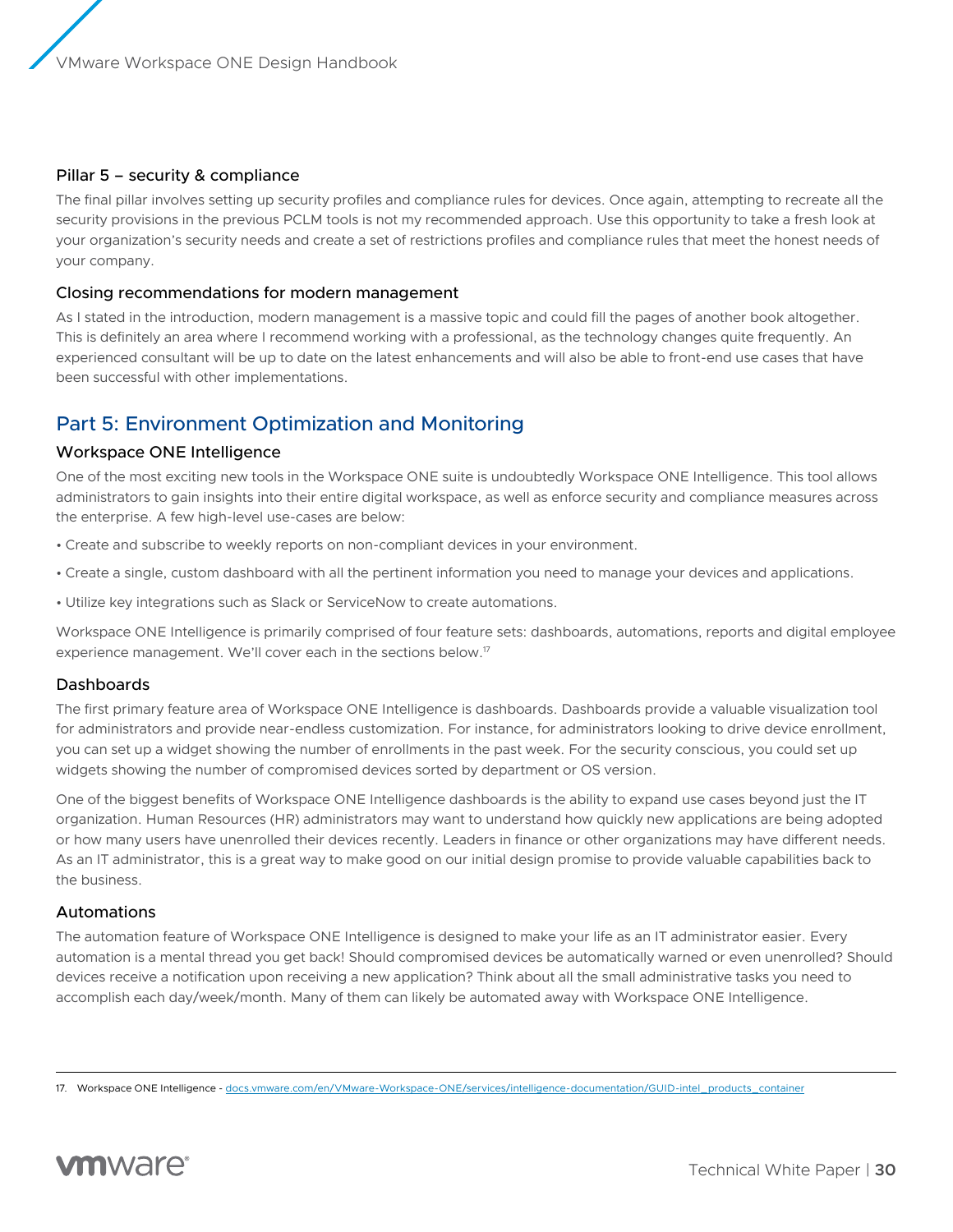<span id="page-30-0"></span>This is an area that customers often have a difficult time designing during the implementation of Workspace ONE as it creates a sort of "chicken and the egg" problem. For this reason, I generally recommend setting up one "no brainer" automation to practice utilizing the toolset. After that, I advise that administrators will likely need to design and create new automations as needs arise and evolve.

# Reports

Reports are a great expansion of the dashboards feature set we discussed earlier. Let's say your CIO expects a weekly write-up on compromised devices each Monday morning. You could start working on manually checking your device list each Sunday afternoon… or you could set up a weekly report subscription with Workspace ONE Intelligence. Setting up a report subscription is an effective means of getting a more detailed subset of data on a regular basis. Keep in mind that you can always run a report off-cycle or as a one-off to get quick information as well. I'd recommend thinking about what types of data you'll need on a regular basis in order to set up some initial reports when designing the solution.

### Digital Employee Experience Management (DEEM)

Digital Employee Experience Management (DEEM)<sup>18</sup> is a feature set within Workspace ONE Intelligence that helps administrators understand the quality of the digital employee experience among the company's users. DEEM harvests information from managed devices to provide telemetry data that can be utilized for decision-making or even automatically acted upon in some cases. One use case is the ability to see the total number of OS crashes over time. If you find that these have gone up significantly in the past month, you may determine that a recent OS update is causing crashes to occur. You could also gain insight into the average boot and shutdown times of devices to see how they are changing. One of the most interesting use cases I've seen is that of battery health. If the system detects that a device has a poorly-performing battery, an automation can be configured to automatically alert the user and submit a request for a new battery on their behalf.

Ultimately the data is utilized to generate a user experience score as well as an organization experience score. Using the data to maximize these scores will help ensure your IT organization is a valuable asset to the business.

# Part 6: Building Real Designs (with Examples)

#### Assumptions and disclaimers

With any proper design, certain assumptions will need to be made to account for time and space constraints. The four examples below are meant to get you thinking about the proper high-level steps to designing a Workspace ONE implementation. With that said, here are a few disclaimers to keep in mind:

- These examples are not reflective of any specific designs I have performed in the past. They are meant to be illustrative of common customer needs and requirements.
- The diagrams are simplified. When performing designs for customers, more detailed diagrams are always utilized. These detailed diagrams include ports and protocols, server information, load-balancing details, etc.
- The diagrams in this book are designed to get you started, but are not a substitute for a proper design, preferably performed with a VMware architect.
- Whenever not explicitly called out, I always assume that the customer has given us a requirement for the console server to be placed in the internal network.
- All diagrams are shown with a simplified network architecture, which assumes a simple DMZ and internal network separated by two firewalls. Again, these diagrams are meant to call out specific design principles, not replicate exact, complex network architectures.

<sup>18.</sup> Digital Employee Experience Management - [docs.vmware.com/en/VMware-Workspace-ONE/services/intelligence-documentation/GUID-19\\_intel\\_deem](https://docs.vmware.com/en/VMware-Workspace-ONE/services/intelligence-documentation/GUID-19_intel_deem.html?hWord=N4IghgNiBcICYFMEFsQF8g)

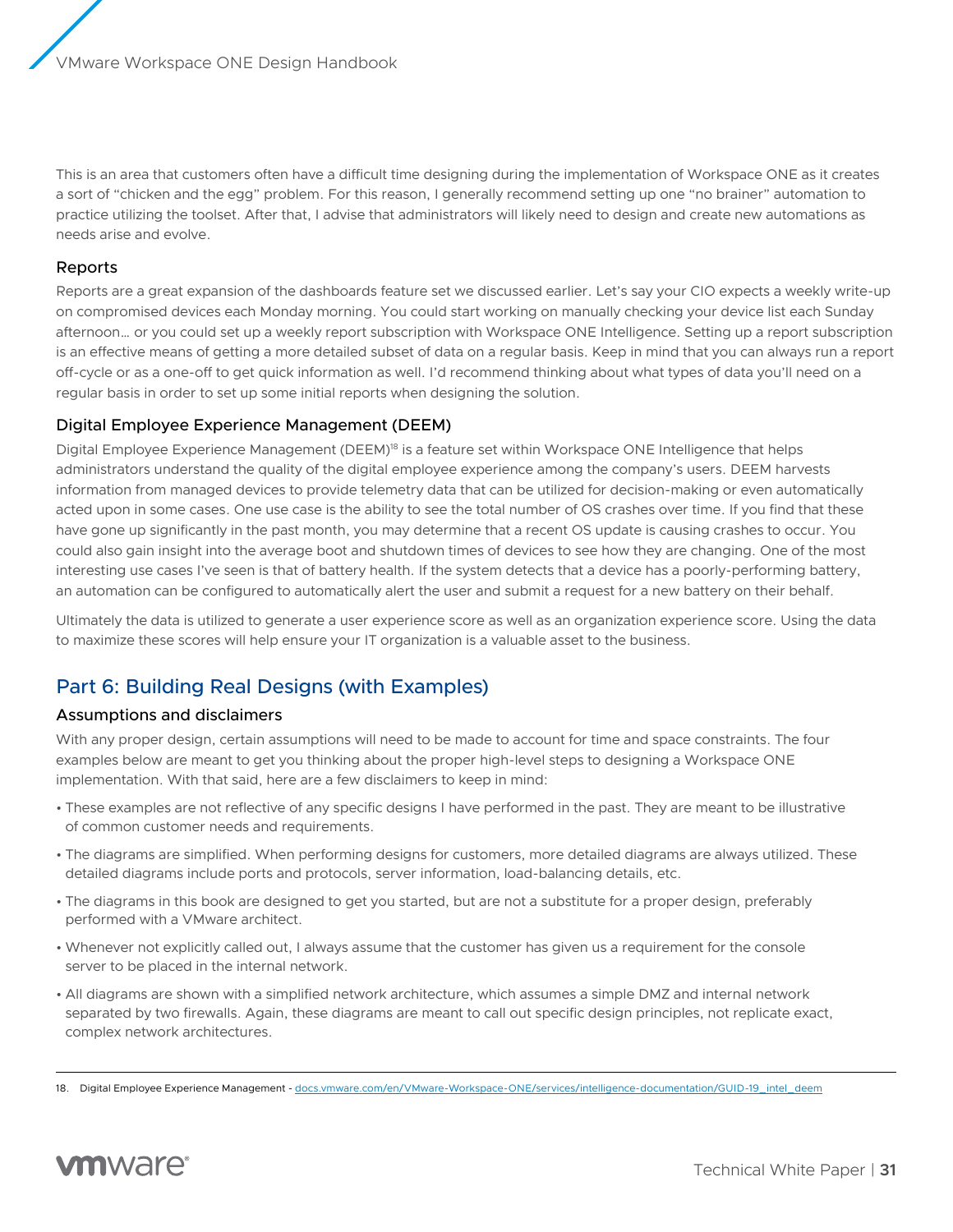- <span id="page-31-0"></span>• Some servers and services have been grouped together for simplicity and brevity.
- If not otherwise listed, it is assumed that licensing is always in place for the solutions being proposed.
- All designs are open for debate! The examples I've described often do not give all of the information needed to make extremely specific decisions about architecture or configuration. In these cases, we've assumed the most common situation or outcome. For the most part, that particular item was not overtly pertinent to the design quality I was attempting to highlight in that given example.

# Example 1: Basic MDM

#### CGHM business and IT background

Compu-Global-Hyper-Mega-Net19, or CGHM for short, is a small 50-person company headquartered in the United States. The company is just getting started, has raised a small amount of initial capital from investors, and has begun speculation on potential entry into the internet retail space. The momentum and press so far have been enough to attract the interest of Microsoft for a potential acquisition.

While CGHM has several talented engineering and design-focused employees, its main threat comes in the form of individual property (IP) theft. Based on the strong press, CGHM has already become the target of phishing attacks and hacking attempts. Most shockingly, its small physical office on Evergreen Terrace has had multiple break-in attempts, which makes hosting physical infrastructure risky. Compliance and the ability to quickly wipe devices are big MDM selling points for CGHM.

CGHM would like to offer mobility management to its employees in a secure way. The company also has a small internal iOS application that it has developed to assist its employees with research and development tasks. This application has no need to contact any enterprise resources and is wholly contained in the cloud. CGHM has no desire to manage identity & access and would prefer to utilize a more vanilla-style solution focused on base MDM for the time being. Being extremely security focused, CGHM plans to purchase iOS devices for its employees and manage them directly.

You've been hired as a consultant to help design a Workspace ONE-based solution and help CGHM achieve their business and IT goals. How do you proceed?

# CGHM's Workspace ONE design

You begin by asking leadership about the different types of users at CGHM. You quickly find that CGHM is really just one large user community. Being such a small organization, there are no formal team structures or sub-orgs. You are made aware that the 50 people in the org all really need the same thing: secure email and access to the CGHM internal iOS application. This becomes your one and only use case: CGHM employees. Administration will be performed by a single individual who is familiar with MDM concepts, but does not have much hands-on experience.

You need to conduct a series of workshops to uncover any business and technical requirements, as well as assumptions, constraints and risks. This is how you uncover the strong need for a robust set of device-side compliance rules that can be automated, tracked and monitored. Through this process, you're also able to determine that a SaaS solution likely makes the most sense for CGHM based on its inherent risks to physical security and small footprint. Understanding the need for strong device control leads you to determine that full enrollment of corporate-owned devices is a good starting point for CGHM.

Jumping into solution design, you determine that CGHM uses Active Directory for its directory services with on-premises domain controllers (DCs). The company does not utilize a third-party IdP. There is only one physical location for CGHM, and each of its employees report in person on most days. There is a single corporate Wi-Fi network that is secured through an active directory certificate services (ADCS) certificate. CGHM would like to distribute mobile email to all its users from its on-premises-based mail solution. The company's email team has a firm requirement that confirms compliance status using a mail proxy before allowing a device to access mobile email.

<sup>19.</sup> Compu-Global-Hyper-Mega-Net is a fictitious company owned by Homer Simpson in the TV show The Simpsons - [simpsons.fandom.com/wiki/Compu-Global-Hyper-](https://simpsons.fandom.com/wiki/Compu-Global-Hyper-Mega-Net)[Mega-Net](https://simpsons.fandom.com/wiki/Compu-Global-Hyper-Mega-Net)

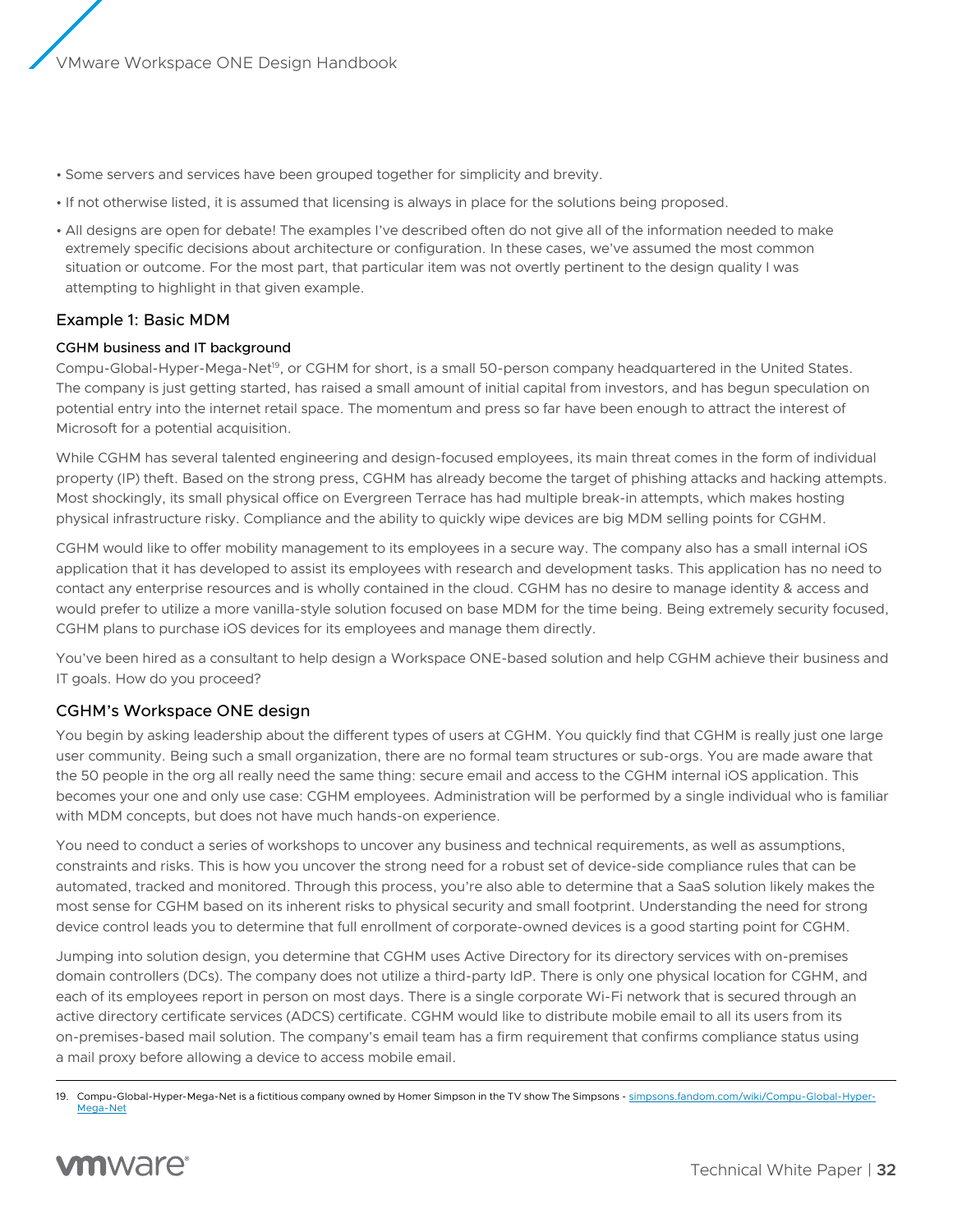Based on what you know so far, you plot out the network architecture diagram below for the solution.



CGHM Workspace ONE Diagram

#### **Figure 9:** CGHM network architecture diagram.

Let's break down why these decisions were made. We established earlier that a SaaS option would be utilized for the Workspace ONE UEM core components based on CGHM's physical security risk and small footprint. The ACC has been designed to live in the internal network so that it can integrate with Active Directory. The SEG role (installed on the UAG) will be placed in the corporate DMZ based on the requirement to proxy mail traffic and inspect device posture. We have no need for the Content Gateway or VMware Tunnel as no use case for these was brought to us by CGHM. There is no requirement for identity & access management currently. Having established a basic network architecture and high-level solution design, you're also able to map out an initial OG hierarchy.



**Figure 10:** CGHM organization group hierarchy.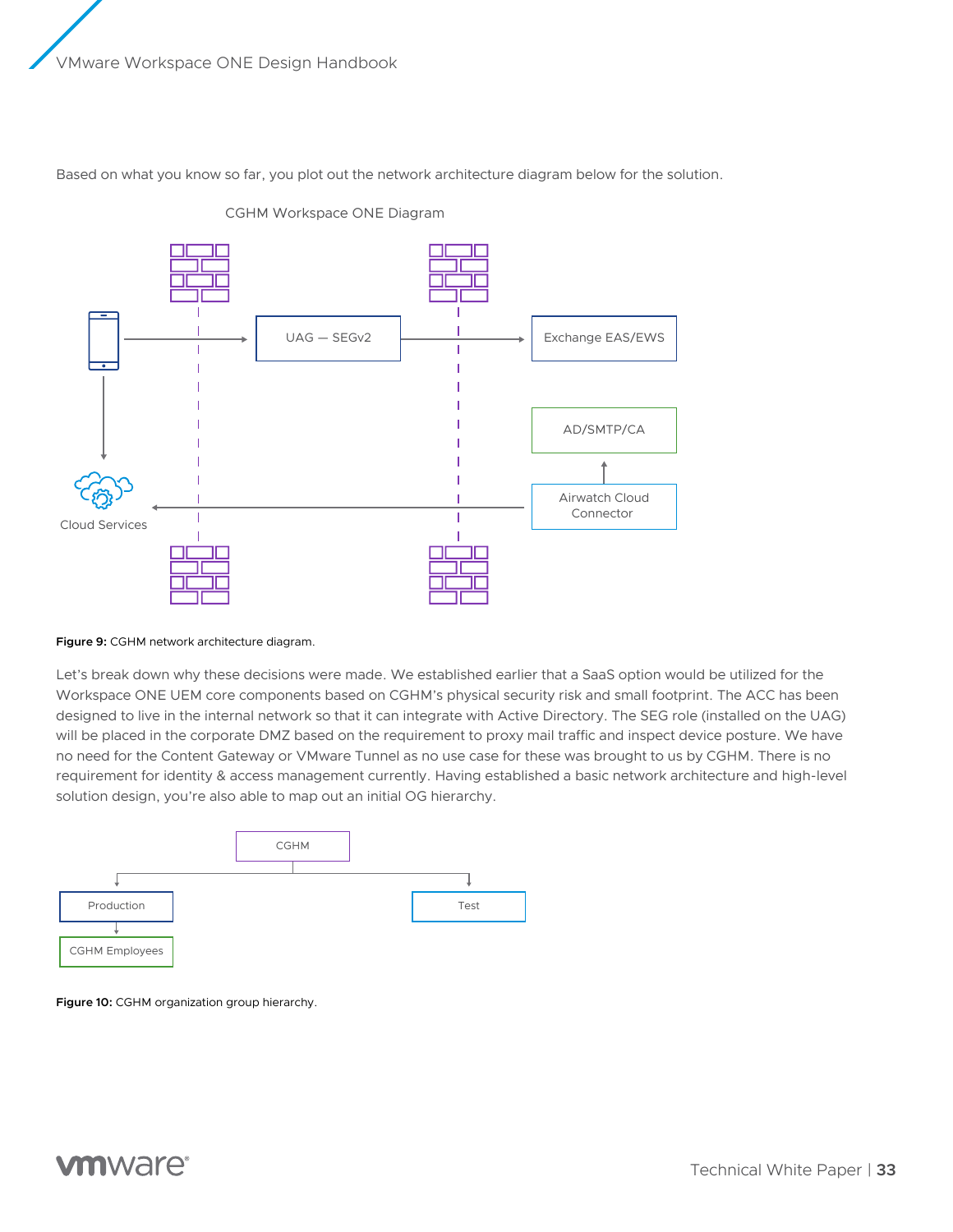<span id="page-33-0"></span>You next work with CGHM's project management team to develop a project plan for the implementation of Workspace ONE and its rollout. You find that CGHM prefers agile-based methodologies for project management. Working with the team, you create the following project plan, making sure to minimize time-to-value (first enrollment) and prioritizing adoption and rollout support for end users. You also hash out a simple end-user communication and promotion plan, which is included in the overall program workbook. You also identify a few simple KPIs to track as the rollout progresses. A rough Gantt chart is below:

| Phase/Sprint | $\overline{2}$ | 3 | 4 | 5 |
|--------------|----------------|---|---|---|
| Kickoff      |                |   |   |   |
| Design       |                |   |   |   |
| Implement    |                |   |   |   |
| Pilot        |                |   |   |   |
| Rollout      |                |   |   |   |

#### **Figure 11:** CGHM simplified project plan.

As you finalize the design, you interview members of the IT organization and find that one individual has significant interest and background knowledge in MDM but lacks practical experience. You work with leadership to identify one additional administrator that will assist with day-to-day MDM tasks, effectively giving the organization a two-person mobility team. You recommend that both administrators achieve VCP-DW certificates within the next six to twelve months.

# CGHM's Results

Inspired by the project, CGHM goes on to provide MDM capabilities for its 50 employees within six short weeks. You spend another month working to drive more adoption of the program and achieve a 95 percent adoption rate among qualified employees. Measuring against your KPI goal of 85 percent adoption, CGHM interprets the solution as a huge success. Most importantly, the company's CEO and CISO have reported better and more restful sleep since the mobile security solution was put into place. Having completed all the recommended training, the new small mobility team feels confident in supporting any questions that arise from end users. Being careful not to pry into confidential matters, you overhear that the additional security capabilities have made CGHM an even more attractive purchase target for one large technology firm in particular. On your way out of the office after attending the final status report, you overhear a conversation about "writing a lot of checks."

Having completed a successful design and implementation for CGHM, you close the project by recommending the next step on the roadmap for the company. You identify that the company has no capabilities in identity & access management. This becomes a logical next step for the company in order to provide secure access to applications from any device in a secure fashion. Having been impacted by the events of 2020, CGHM would like to explore offering a more user-centric approach to endpoint and user management.

# Example 2: Mobile SSO-driven BYOD

#### Flancrest Enterprises' business and IT background

Flancrest Enterprises<sup>20</sup> is a US-based supplier of pens and writing utensils. While manufacturing is outsourced, Flancrest still employs approximately 1,000 people: 250 in design, 450 in sales, 100 in marketing, 50 in IT, 50 in HR, and 100 split among finance and other back-office roles. The company is very technology-forward and prefers to spend IT dollars on ongoing

<sup>20.</sup> Flancrest Enterprises is a fictitious company owned by Ned Flanders on the TV show The Simpsons - [simpsons.fandom.com/wiki/Flancrest\\_Enterprises](https://simpsons.fandom.com/wiki/Flancrest_Enterprises)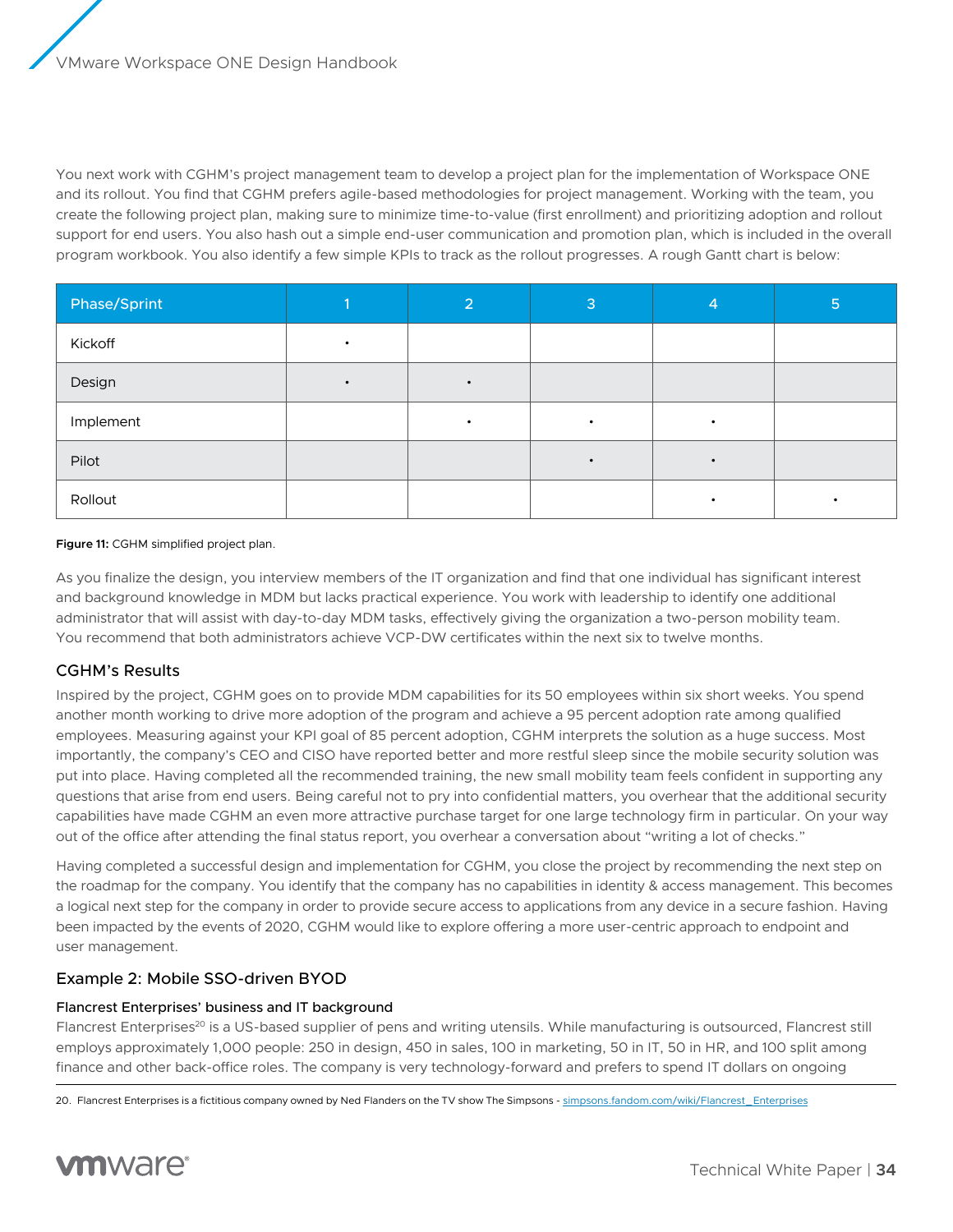<span id="page-34-0"></span>subscriptions to cloud providers instead of maintaining large on-premises data centers. The firm's IT group is more focused on building new capabilities and does not wish to own ongoing monitoring, maintenance and upgrades of on-premises servers where possible. Flancrest's ultimate goal is to empower its employees to be productive, regardless of their work location.

To achieve this goal, Flancrest would like to provide its 1,000 employees with a suite of productivity applications, including the ability to create and edit documents, spreadsheets, presentations, etc. Other common applications include HR software, timesheet and payroll applications, and access to internal company websites. The company also makes use of web-based modeling tools for its 250 product designers. Its mail system is managed in the cloud.

Flancrest does not intend to issue company-managed mobile devices. It does, however, offer a stipend for employees to purchase a new mobile device every three years. It also contributes a small amount to employees once per month to help offset mobile data costs. Flancrest recommends the users stick to either Apple iOS or Android-based devices.

You've been hired as a consultant to help design a Workspace ONE-based solution and help Flancrest achieve their business and IT goals. How do you proceed?

# Flancrest Enterprises' Workspace ONE design

You begin by working with the customer to list out the user communities being supported by the first rollout for Flancrest. You are made aware of the 1,000-person user base and how it is divided among departments. You ask and find that all users are US-based and supported by the same IT administrators. You then identify two key use cases: general knowledge worker and designer. Working with the company, you determine that all users need access to the same suite of productivity applications. However, designers also require access to a design program that is license-limited. You find that the design team's specific applications require API-based calls into an internal database of previous architectures. The third-party application that makes these calls supports per-app VPN directly out-of-the-box.

You need to conduct a series of workshops to uncover any business and technical requirements, as well as assumptions, constraints and risks. The one major item that comes from this series of interviews is that the company has very strong technical leadership that would like access to reporting and insights on their team's device and application metrics. Through this process, you're also able to determine that a SaaS solution likely makes the most sense for Flancrest based on its proclivity to pay for hardware support and spend IT dollars and effort on building new capabilities. This leads you to the conclusion that a BYOD program would be the best solution for Flancrest.

Jumping into solution design, you determine that Flancrest uses Active Directory for its directory services with on-premises domain controllers (DCs). The company does not utilize a third-party IdP. After the events of 2020, Flancrest Enterprises shut down its physical office locations and has gone 100% virtual. For that reason, it does not need to provide access to any specific Wi-Fi networks. However, its CISO does require that any authentication requests from external networks (which will be all of it in this case) go through MFA with the company's RSA-based solution. Flancrest would like to distribute mobile email to all its users from its cloud-based mail solution. The customer would like to control copy/paste and other restrictions from the email and productivity suite. You explain that either the Outlook for Mobile or the VMware Boxer application can provide those controls, but note that the Outlook option requires Company Portal/Authenticator and another registration step for end users. Based on these pros and cons, Flancrest settles on utilizing VMware Boxer.

# **vm**ware<sup>®</sup>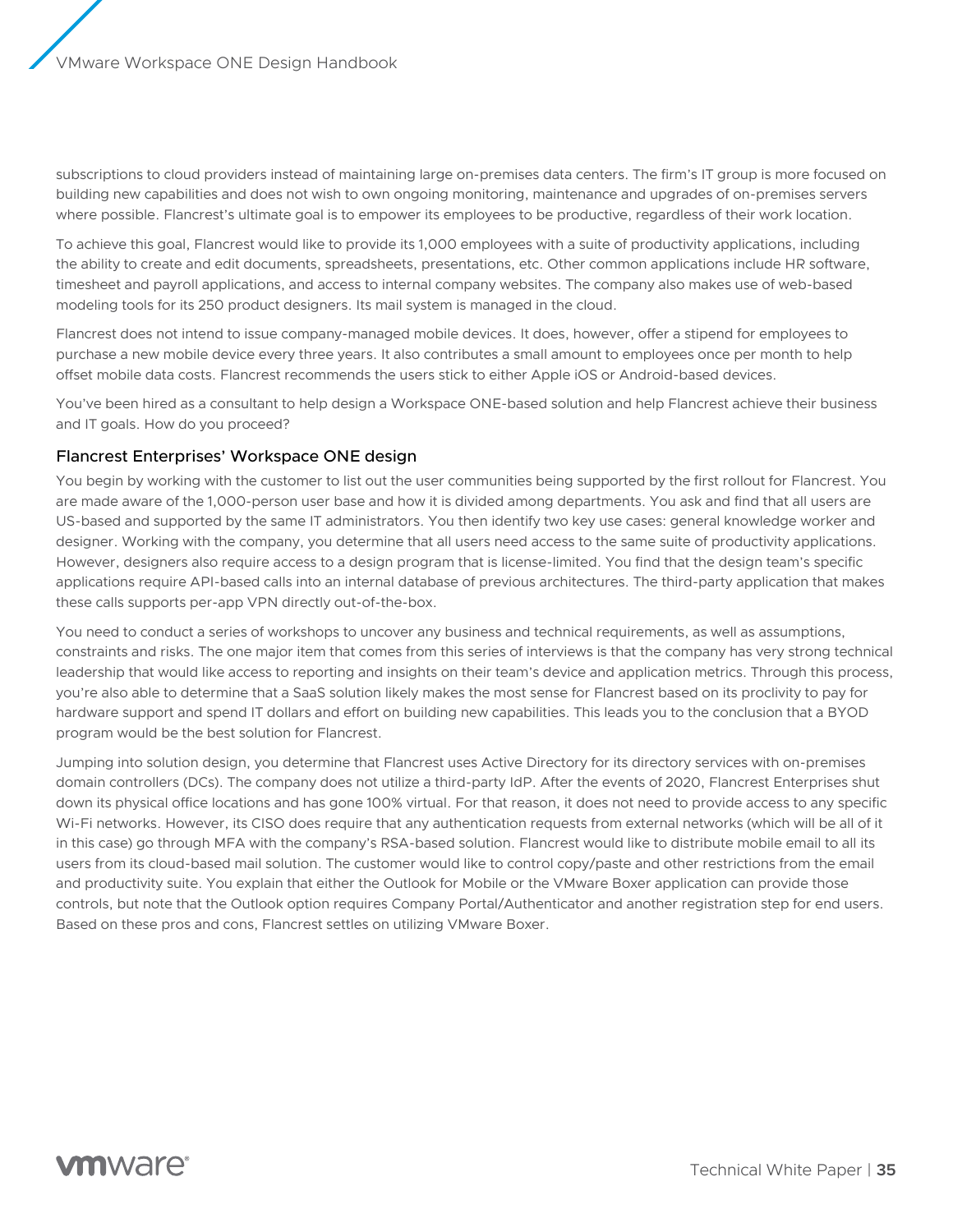

Based on what you know so far, you plot out the network architecture diagram below for the solution.

Flancrest's Workspace ONE Diagram

#### **Figure 12:** Flancrest's network architecture diagram.

Let's break down why these decisions were made. We established earlier that a SaaS option would be utilized for the Workspace ONE core components (both UEM and Access) based on Flancrest's proclivity for cloud-based options and desire to avoid unnecessary server maintenance. The ACC has been designed to live in the internal network so that it can integrate with Active Directory. We will share this server with the Workspace ONE Access connector for the same purpose. The UAG front-end and back-end servers will support both Android-based mobile SSO as well as the application-tunneling features needed for the design team's specialty app. We have no need for the Content Gateway as no use case for it was brought to us. The SEG role is unnecessary as we will be connecting to cloud-based mail, have no need for the additional SEG features such as hyperlink transformation, and plan to distribute mail directly to the Boxer application.

Having established a basic network architecture and high-level solution design, you're also able to map out an initial OG hierarchy. Your preliminary diagram is below.



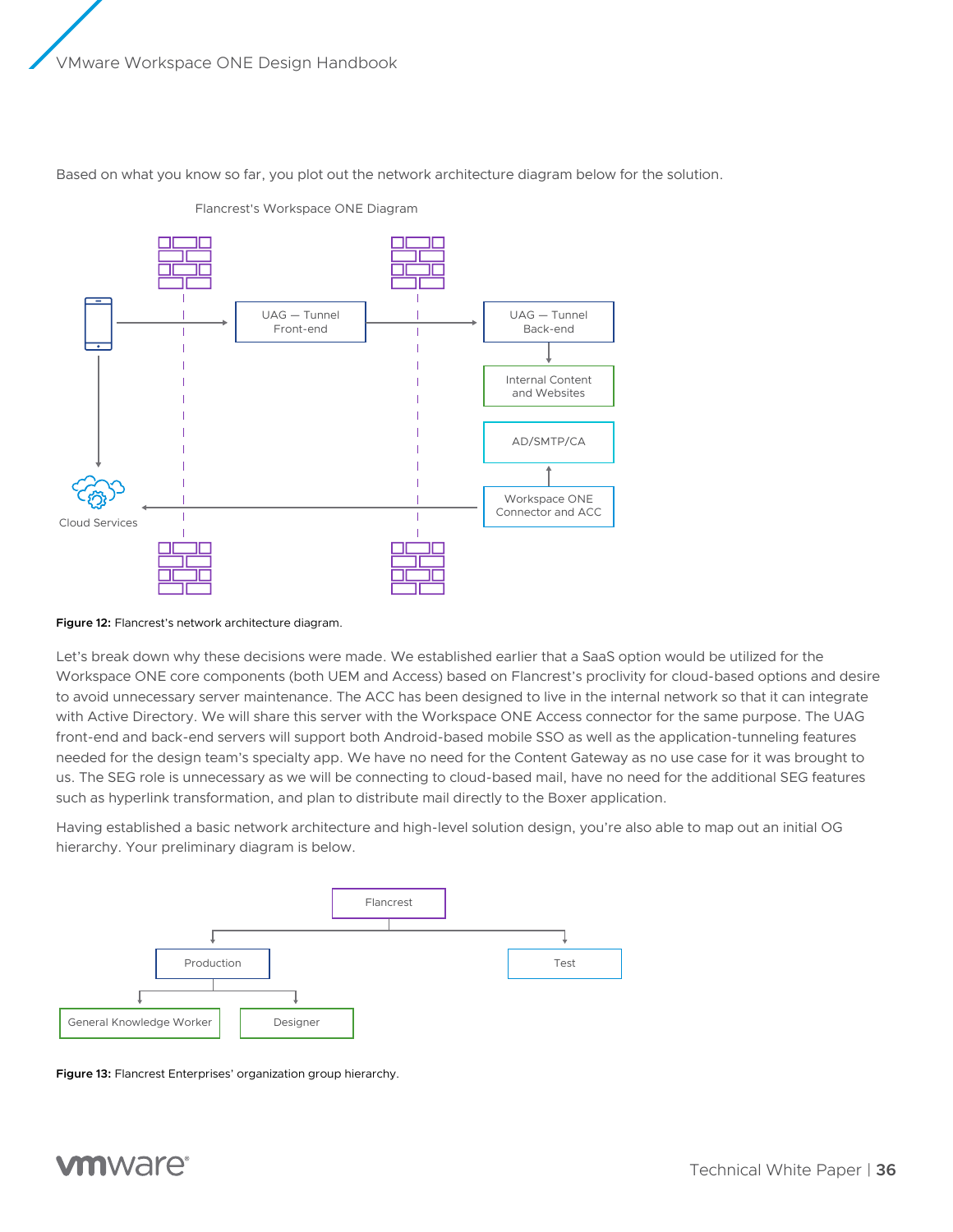<span id="page-36-0"></span>Next, having worked through a rough set of overall guidelines for application access earlier in the design, you work with IT to create an initial list of applications for Workspace ONE Access. You note in the design that all application access from offsite (which is all access currently) will require MFA through the company's RSA solution.

You next work with Flancrest's project management team to develop a project plan for the implementation of Workspace ONE and its rollout. You find that Flancrest prefers to work in a waterfall-based program methodology but is open to using phasing and milestones. Working with the team, you create the following project plan, making sure to minimize time-to-value (first enrollment) and prioritizing adoption and rollout support for end users. For this reason, the general knowledge worker use case is chosen to be the MVP and be implemented first. You also hash out an end-user communication and promotion plan, which is included in the overall program workbook. You also identify a few simple KPIs to track as the rollout progresses. A rough Gantt chart is below:

| Phase/Week     | $\blacksquare$ | $\overline{2}$ | 3         | $\overline{4}$ | 5 <sup>1</sup> | $6\phantom{1}6$ | $\overline{7}$ | $\,8\,$   | 9         | 10 <sup>°</sup> |
|----------------|----------------|----------------|-----------|----------------|----------------|-----------------|----------------|-----------|-----------|-----------------|
| Kickoff        |                |                |           |                |                |                 |                |           |           |                 |
| Design         |                | $\bullet$      |           |                |                |                 |                |           |           |                 |
| Implement      |                | $\bullet$      | $\bullet$ | ٠              | $\bullet$      | $\bullet$       |                |           |           |                 |
| Pilot          |                |                |           |                |                | $\bullet$       | $\bullet$      | $\bullet$ |           |                 |
| Rollout        |                |                |           |                |                |                 | $\bullet$      | $\bullet$ | $\bullet$ | $\bullet$       |
| End-User Comms |                | Heads-up       |           |                | Pilot          |                 | Rollout        |           |           |                 |

#### **Figure 14:** Flancrest's simplified project plan.

As you finalize the design, you interview members of the IT organization and find that many are unfamiliar with the basic concepts of UEM and identity & access. You work with leadership to identify five admins that will comprise the new "mobility team." This team will own monitoring and maintenance of the integration servers (ACC and UAGs), administration of the UEM and Access consoles, and support for end users. You recommend a series of training courses and certifications for each of the administrators. The level 1 admins (support-focused) will work to achieve VCA-DW certifications. The level 2 admins (administration and maintenance-focused) will work to achieve VCP-DW certifications over the next six to twelve months.

# Flancrest Enterprises' results

With your help, Flancrest goes on to provide UEM and identity & access capabilities for all its 1,000 employees within a few short months. You spend another three months working to drive more adoption of the program and achieve a 90 percent adoption rate among qualified employees. Working with the IT organization, you also capture some rough productivity metrics for the design team. Remote design tasks that used to take almost 30 minutes with previous tools are now only taking 15 minutes. Measuring against your KPI goals of 80 percent adoption and a 30 percent reduction in design task time, the company views the technical solution as an overwhelming success. Having completed all the recommended training, the new mobility team has been given glowing reviews from end users and leadership alike. End users especially like the freedom that the solution provides. Instead of stressing about potential missed emails and the inability to do work from anywhere, they feel confident in the company's mobile work initiatives.

Having completed a success design and implementation for Flancrest, you close the project by recommending the next step on the roadmap for the company. You identify that the firm has approximately 1,000 Windows-based devices currently managed by SCCM. You suggest that these are moved to a modern management-based solution for the firm's next project.

# **vm**ware<sup>®</sup>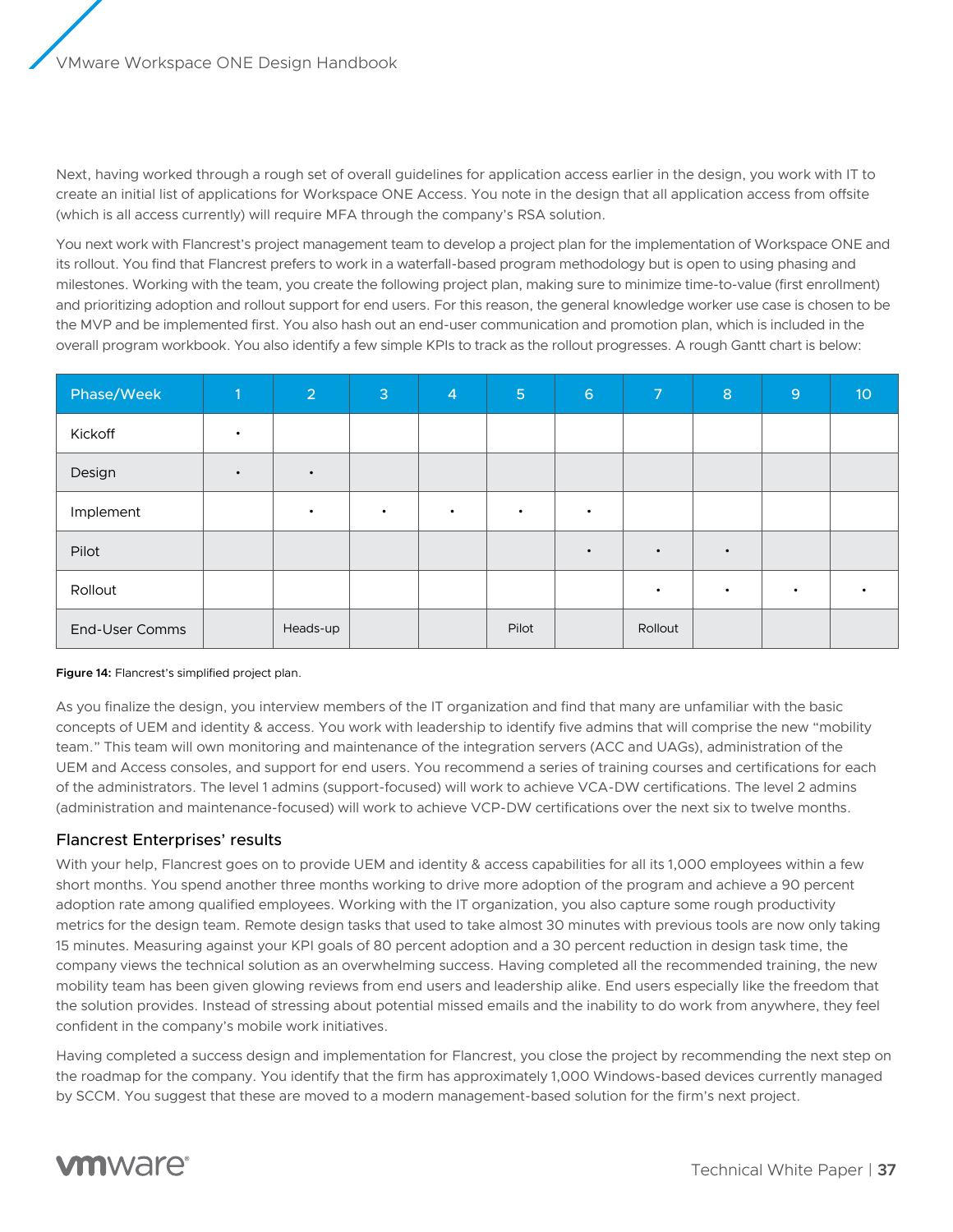# <span id="page-37-0"></span>Example 3: Modern management design

#### Technical Resource Consulting's business and IT background

Technical Resource Consulting (TRC) is an IT consulting firm located in London, United Kingdom. TRC has field offices in ten major countries around the world and generates the majority of its revenues from onsite IT consulting services, which have been performed for customers in over 100 countries. The company currently has 1,500 employees: 1,000 in consulting services, 200 in marketing, 100 in IT, and the remaining 200 split between HR, finance, legal, corporate and back-office roles. The firm considers itself to be technology-forward based on its business model, but its IT group sometimes has trouble keeping up with the latest technology advances. Still, it aims to move to a user-centric model that allows its very distributed workforce to be efficient and productive from anywhere.

One area where the company has fallen behind is in desktop and laptop management. TRC has utilized SCCM for almost twenty years, and its desktop management team has a collective 115 years of experience in the technology. TRC would like to move to a modern management model based on Workspace ONE UEM. The company adopted Workspace ONE last year for its mobile use cases and would like to use the same instance for desktop management.

Ultimately the desire to shift to modern management has been driven by two factors: employee experience and user productivity. Employees have consistently noted laptop issues and slow wait times as significant hindrances to performance in recent employee surveys. In the realm of productivity, an internal consulting team determined that a standard consulting employee spends one week per year in downtime with laptop issues. The company wants to reduce this greatly using Workspace ONE. This will be the company's vehicle to push policy updates in an increasingly "work-from-home" world.

TRC would like to provide a true user-centric experience on laptops and desktops to its consulting users. This would include basic enrollment of devices and access to corporate applications on Windows devices. The company has not yet adopted any macOS-based devices. All laptops are purchased by the company and delivered to employees. No BYOD model has been deemed appropriate for laptop use cases at this time.

You've been hired as a consultant to help design a Workspace ONE-based solution and help TRC achieve their business and IT goals. How do you proceed?

# Technical Resource Consulting's Workspace ONE design

You begin by working with the customer to list out the user communities being supported by the first rollout for TRC. You are made aware of the 1,500-person user base and how it is divided among departments. You determine that all users are supported by a central IT support organization. You then identify two key use cases: office worker and consulting worker. Working with the company, you determine that all users need access to the same suite of productivity applications. Consulting users, however, also need access to a few additional applications that are license-restricted.

You need to conduct a series of workshops to uncover any business and technical requirements, as well as assumptions, constraints and risks. You are informed about the existing on-premises Workspace ONE UEM environment that was implemented for mobile users. You are given a list of applications that need to be supported and find that most are web-hosted and support SSO. TRC would like to configure Workspace ONE Access as the service provider and its existing IdP provider as the identity provider. The company's CISO would like to utilize MFA using its existing RSA-based solution when a user attempts to access applications from a network other than Wi-Fi located at the company HQ or field offices.

Pivoting to solution design, you are also informed that the company utilizes many different vendors for laptops and there is no desire to implement drop-ship provisioning at this time. You find that the company utilizes Azure AD and has a premium license. The company utilizes a well-known 3rd-party IdP but has not implemented any integrations with Workspace ONE. The company already utilizes cert-based authentication for its onsite Wi-Fi networks for the mobile use case. In the previous implementation, the company implemented Workspace ONE in an on-premises fashion. As a part of that project, it also

# **vm**ware<sup>®</sup>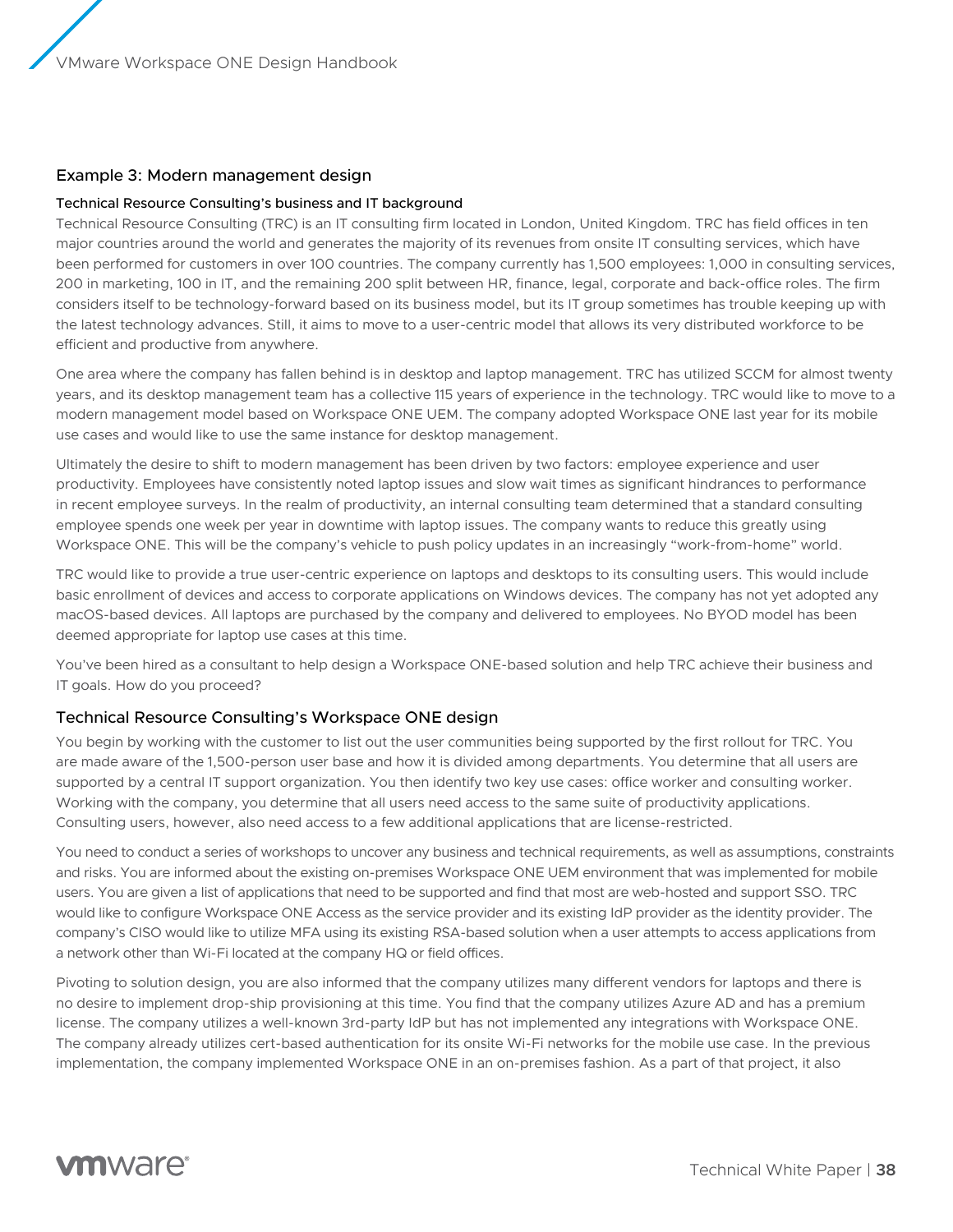implemented a front-end and back-end UAG for tunneling purposes. You recommend that the customer should consider moving its on-premises Workspace ONE UEM environment to a SaaS instance. TRC agrees with this direction in the long-term, but decides to stick with the on-premises instance for now.

One of the most interesting tidbits you gleaned from the requirements-gathering phase was the need to promote employee experience. For this reason, you propose implementation of Workspace ONE Intelligence and its DEEM feature set. The customer is excited by the prospect and gives it the green light for this project.

You are given the previous network architecture diagram for the implementation of Workspace ONE. You confirm that this is up-to-date after interviews with the IT group.

Based on what you know so far, you update the diagram as shown below.



TRC Workspace ONE Diagram

**Figure 15:** TRC network architecture diagram.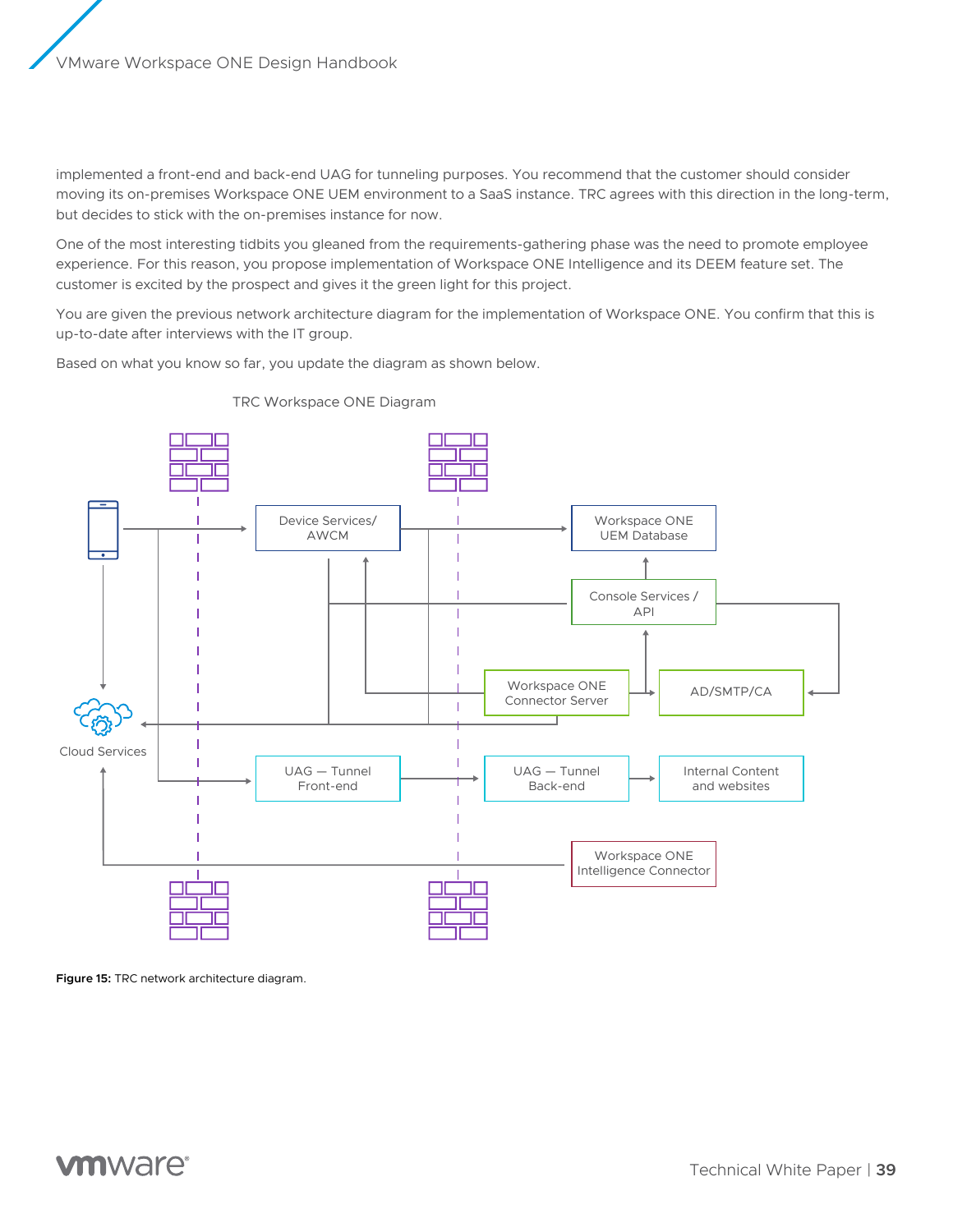Let's break down why these decisions were made. The company already had Workspace ONE UEM implemented, so we will focus on the net-new components. No requirements were brought that would result in any additional components to the UEM infrastructure. The only change is the desire to implement access to corporate applications from anywhere. This requirement will require implementation of Workspace ONE Access. Since the company has expressed desire to place the primary components in the cloud, we only need to add the Workspace ONE Access connector for application access. Although we are adding Workspace ONE Intelligence, the core components for this solution live in the cloud as well. We only need to add the Workspace ONE Intelligence Connector in the internal network.

Having established a basic network architecture and high-level solution design, you're also able to map out an initial OG hierarchy. Your preliminary diagram is below.



#### **Figure 16:** TRC organization group hierarchy.

Next, having worked through a rough set of overall guidelines for application access earlier in the design, you propose a rule set for Workspace ONE Access focused on the existing web-hosted SSO applications. The configuration will feature Workspace ONE Access as the service provider and TRC's existing IdP provider as the identity provider. If a user attempts to access any application on a network other than office Wi-Fi, the company's MFA solution will trigger a token request.

You add Workspace ONE Access as an IdP to the customer's existing IdP. It will be utilized to handle all initial authentication traffic. You explain to the company's CISO that this configuration will allow Workspace ONE Access to verify device management status and compliance status on application access attempts. Any device that passes management and compliance checks is granted access to single sign-on to every application regardless of location. If a device is not managed or compliant, RSA integration is implemented to still allow access to the applications from external networks. This solution allows the primary IdP to own all authorization and claims, while allowing Workspace ONE Access to own primary authentication.

You also hash out a rough list of DEEM automations to assist administrators in improving employee experience.

You next work with TRC's project management team to develop a project plan for the implementation and its rollout. You find that TRC prefers to work in a waterfall-based program methodology but is open to using phasing and milestones. Working with the team, you create the following project plan, making sure to minimize time-to-value (first enrollment) and prioritizing adoption and rollout support for end users. It is determined that both the general office worker and consulting worker use cases can be implemented in parallel based on the overlap in requirements. You also hash out an end-user communication and promotion plan, which is included in the overall program workbook. You also identify a few simple KPIs to track as the rollout progresses. Based on the business requirements laid out earlier, you propose two KPIs: employee experience score and average employee downtime. The company would like to improve both by 50 percent within the first year.

# mware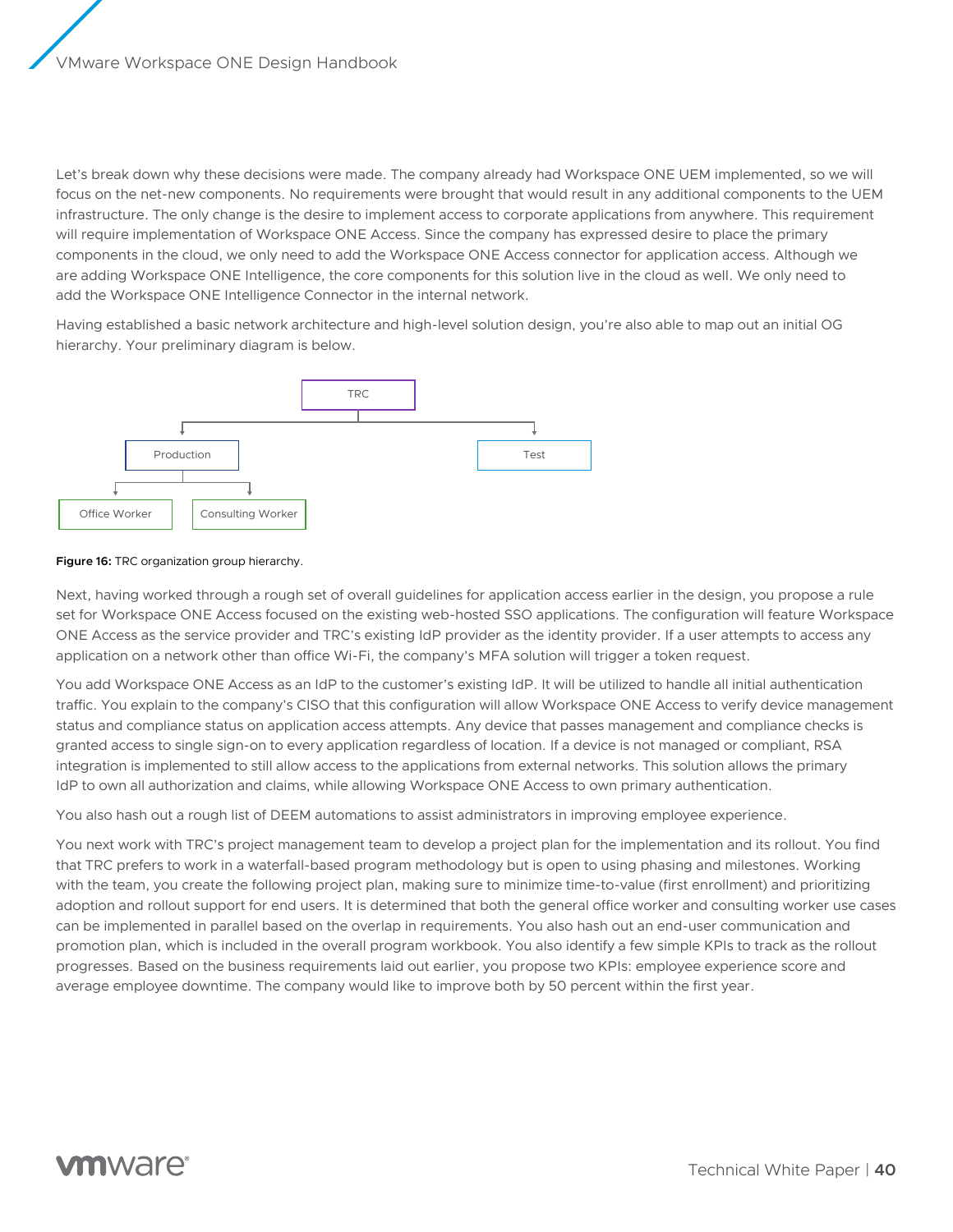#### <span id="page-40-0"></span>A rough Gantt chart is below:

| Phase/Week                 | $\vert$ 1 | $\overline{2}$ | $\overline{3}$ | $\overline{4}$ | $\overline{5}$ | $6\phantom{a}$ | $\overline{7}$ | $\mathbf{8}$ | $\overline{9}$ | 10 <sup>°</sup> | 11        | 12        |
|----------------------------|-----------|----------------|----------------|----------------|----------------|----------------|----------------|--------------|----------------|-----------------|-----------|-----------|
| Kickoff                    | $\bullet$ |                |                |                |                |                |                |              |                |                 |           |           |
| Design                     | $\bullet$ | $\bullet$      |                |                |                |                |                |              |                |                 |           |           |
| Implement                  |           | $\bullet$      | $\bullet$      | $\bullet$      | $\bullet$      | $\bullet$      |                |              |                |                 |           |           |
| Pilot - Office<br>Worker   |           |                |                |                |                | $\bullet$      | $\bullet$      | $\bullet$    |                |                 |           |           |
| Pilot-<br>Consulting       |           |                |                |                |                |                | $\bullet$      | $\bullet$    | $\bullet$      |                 |           |           |
| Rollout -<br>Office Worker |           |                |                |                |                |                |                |              | $\bullet$      | $\bullet$       | $\bullet$ | $\bullet$ |
| Rollout -<br>Consulting    |           |                |                |                |                |                |                |              |                | $\bullet$       | $\bullet$ | $\bullet$ |
| End User<br>Comms          |           | Heads-up       |                |                | Pilot 1        | Pilot 2        |                | Rollout 1    | Rollout 2      |                 |           |           |

#### **Figure 17:** TRC's simplified project plan.

As you finalize the design, you interview members of the IT organization. You find that there is an existing mobility team focused on administration of Workspace ONE UEM, but that there is not much cross-training or knowledge-sharing between this team and the desktop-management team focused on SCCM solutions. To remedy the situation, you recommend VCP-DW certifications for the lead architects of the desktop team. You recommend VCP-DA certifications for the five existing support members of the desktop team. Lastly, you recommend a cross-training program in which each desktop team member will shadow a member of the mobility team for no less than one month on a rotating basis. This will allow the team to gain additional experience on the Workspace ONE platform.

# Technical Resource Consulting's results

It's been three months since the completion of the design for TRC, and the project has so far been a huge success. Since very little new on-premises infrastructure was required, the installation process took only a few days to install and verify the software.

The initial rollout to new users takes a bit more time than you hoped due to shipping delays and working with a busy subset of users, but you are able to achieve 75 percent adoption within three months. This is seen as a huge win by leadership. They estimate that the company will hit 100 percent within the next three months. Working with the IT organization, you also capture some rough productivity metrics for the design team. Although there has not been enough time to measure downtimes for productivity metrics, the first batch of employee review scores have been overwhelmingly positive: a 60 percent improvement over last quarter's scores. Having completed all the recommended training, the desktop team has begun helping end users directly on the Workspace ONE platform. Anecdotal evidence suggests that cross-training with the mobility team was the key to this seamless cutover.

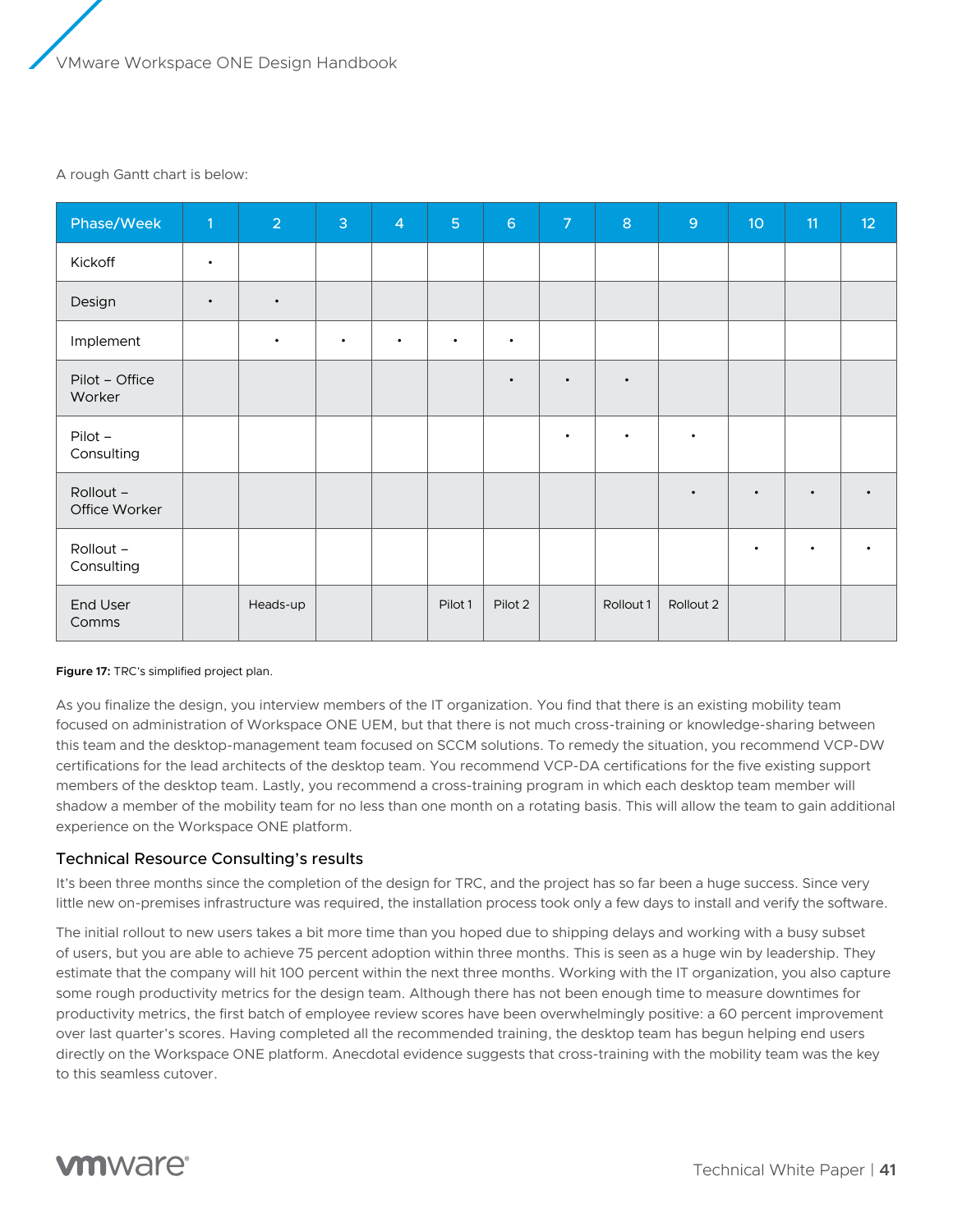<span id="page-41-0"></span>Having completed a successful design and implementation for TCR, you close the project by recommending the next step on the roadmap for the company. Now that Workspace ONE Access has been implemented for desktop users, implementing this functionality for mobile users would be a logical next step.

### Example 4: The one where everything goes wrong

#### BB Clothiers' business and IT background

BB Clothiers is a US-based retail clothing business that formed in the 1910s. The events of 2020 and 2021 have been tough on the company, and it has been forced to close 50 percent of its retail locations. BB was slow to develop an online presence and chose instead to double down on physical locations. This gave them a strong nationwide presence and significant brand awareness among US shoppers. However, this overextension into brick-and-mortar left them overly exposed to the events of 2020.

BB, like most US retailers, outsources its manufacturing to third parties. The company directly employs 4,200 workers: 3,000 retail workers, 600 members of the design org (encompassing new clothing designers, buyers and materials sourcing), 400 back-office employees (comprised of HR, finance, and corporate management), and 200 IT workers distributed across the US. The company is typically slow to adopt new technologies. It maintains a single data center at its corporate headquarters in Silver City, New Mexico, and prefers to run most software on-premises for historic reasons. The firm's IT group is overwhelmed with maintaining older, often unsupported systems and typically spends most of its time on support requests from retail stores.

The company does not seem to have clear goals for the software, just to "implement mobile" as per their technology leadership group. When pressed for more information, the group responded that they were "fighting fires with the retail managers" and hung up before you could achieve any clearer information.

Despite a lack of background information, you've been hired as a consultant to help design a Workspace ONE-based solution and help BB achieve their business and IT goals. How do you proceed?

# BB Clothiers' Workspace ONE design

Based on the lack of background information, you are anxious to begin the discovery phase. You begin by attempting to take note of BB's current IT situation and making a roadmap based on building capabilities. However, before you can start, the company's CTO insists that you are wasting your time and that the project "is already three months behind." When you express the importance of building a clear roadmap, the CTO responds that "nobody will read it anyway." You begrudgingly relent.

You then work with the customer to list out the user communities being supported by the first rollout for BB. You are made aware of the 4,200-person user base and how it is divided among departments. You then find that each region has a local IT support team that assists the retailers with IT support and new capability buildout. You're instructed that there is significant friction between the local IT leaders and the corporate IT team. When you attempt to reach out to the local IT leaders for guidance or information, your calls and emails are ignored. Without any better information, you propose a single use case to serve as an MVP: corporate users. However, you are overruled by the company's CTO, who exclaims, "The whole point of this project is to fix the retailers!" Your arguments unfortunately go unheeded. So relentingly, retail workers is forced as the first use case.

When you attempt to establish a list of business requirements, technical requirements, assumptions, risks and constraints for the project, you receive a now-familiar response: "We don't have time for that, and we wouldn't read it anyway."

Hoping to gain momentum with solution design, you find that retail workers generally need access to secure email, but some regions have implemented their own email systems unbeknownst to corporate. You're told "not to support these shadow IT solutions and only provide the mail from the corporate server." This has left a hodgepodge of systems to support. Different regions also provide different applications, different device support, and many are side-loading hacked applications from the Google Play store. After significant effort, you are able to determine that most retail sites continue to use the on-premises AD system. You are unable to find any information about the applications on the retail side despite numerous conference calls,

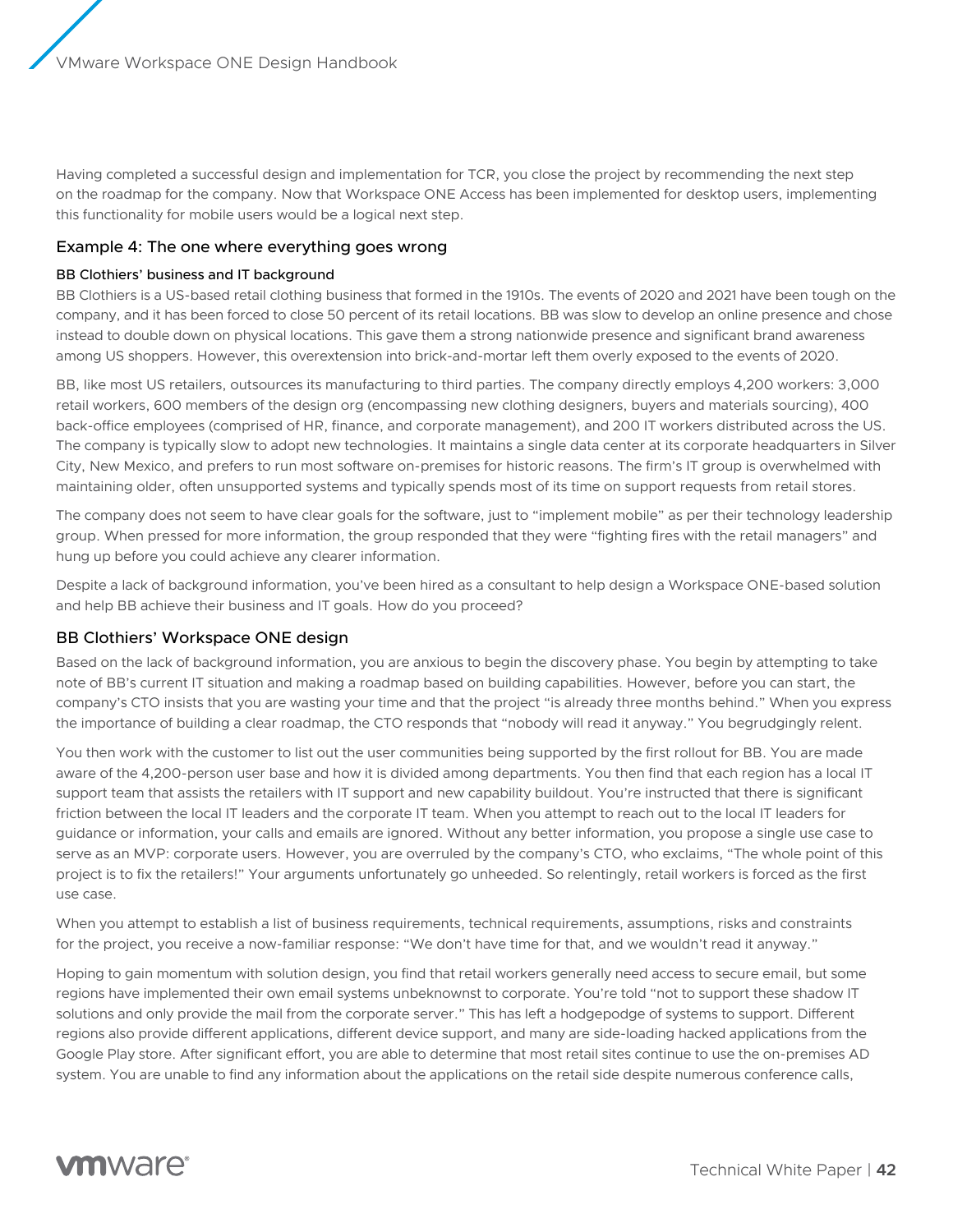emails and inquiries. Since you know so little, you're forced to make assumptions based on your previous retail implementations. You make the assumption that identity & access are not needed and that each retail user will receive his or her own device. You are also forced to assume that the retail application does not need any tunneling functionality into the corporate network, as you do not want to design or install any unnecessary components without cause. You document these assumptions in your project workbook, but nobody reads it.

Based on what you know so far, you plot out the network architecture diagram below for the solution.



#### BB Clothiers Workspace ONE Diagram

#### **Figure 18:** BB Clothiers' network architecture diagram.

Having established a basic network architecture and high-level solution design, you map out an initial OG hierarchy. Your preliminary diagram is below.



**Figure 19:** BB Clothiers' organization group hierarchy.

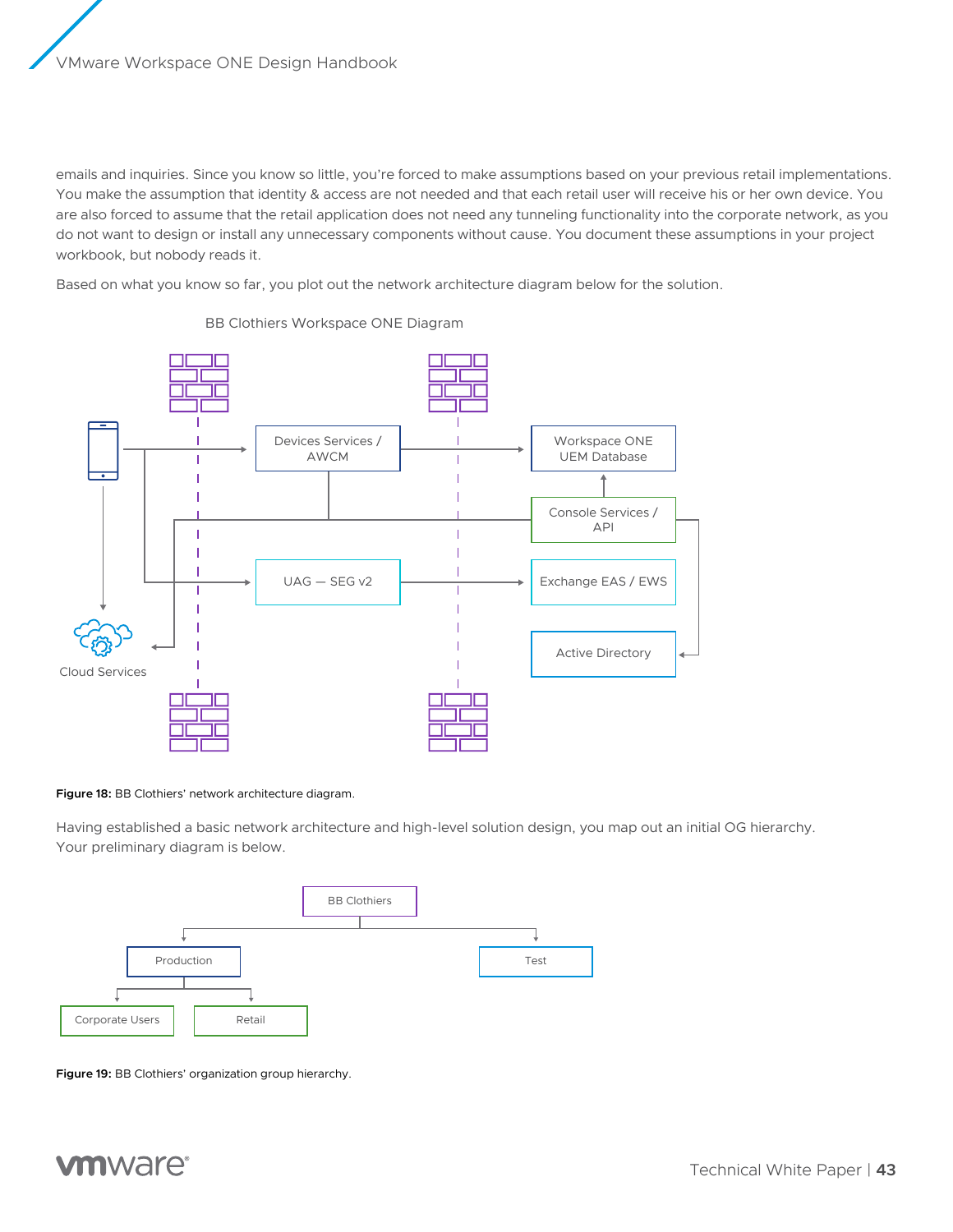<span id="page-43-0"></span>Both diagrams are approved quickly, leading you to believe they were not reviewed thoroughly. You raise this as a risk in the project management workbook, but again, the workbook is not consulted by BB regularly.

Staying on trend, BB does not offer you any project management assistance or contact points within the company. You are forced to create a basic project plan without customer input. You choose a simple waterfall-based plan that implements our single use case of retail workers. You further assume that adoption and rollout activities can be performed all in one shot. At this point, your frustration is causing you to rush through decisions. You create a very basic communication plan consisting of a few simple emails from corporate and from yourself. In your frustration, you forget to plan or track any KPIs, thinking that "nobody would care" due to your previous experience with these types of inquiries to BB leadership. Sadly, you give up on the project plan before even sharing it with BB leadership.

As a final insult, no one from the customer IT team attends the meeting you had set up to discuss long-term ownership of the solution by IT. This is a huge red flag, so you call the CTO directly to raise the issue. The CTO responds, "Support will own it. I already got it approved by them. They know MDM. Just get the design and install done, and they'll be fine." Without any way to understand the team structure, their skillset, or their training needs, you unfortunately must proceed without a clear plan for operationalization of the solution.

# BB Clothiers' results

Eighteen months later, the project to provide mobility solutions for BB Clothiers is still ongoing with no clear end in sight.

After an implementation based on a surprising lack of background information, the solution was handed off to the support organization. The firm's technology leadership team had not engaged support previously, meaning that they were surprised by the release of the technology into their hands. "How are we supposed to manage this?" was a common refrain. One surprising complaint from both corporate IT leadership and the local leaders was that the service was installed on-premises. "We don't want to manage these servers!" was a frequent complaint. The original plan to develop UEM capabilities and delivery of email and applications to retail workers hit many snags and is still in limbo today. After installing and configuring the system to integrate with BB's corporate mail server, you found that none of the retail locations were actively utilizing these mail systems. You also found that the side-loaded applications from the Google Play Store were no longer supported by Google, meaning they could not be managed by Workspace ONE UEM. You called this out to corporate as an extreme security issue (unmanaged, unsupported applications accessing company email on rogue email servers). The CISO has stressed that the company will look into it.

After 18 months, only 20 users are fully-managed on the system, and these are all members of the local IT team that you were eventually able to recruit to assist with testing by enrolling into the TEST organization group. At this point, there is no clear way forward for what needs to be built, how the company will rationalize its disparate systems, or who will own the UEM system going forward. Since you did not establish clear KPIs, there is no tracking toward success. However, the 20 users on the system represents a 0 percent adoption rate since no retail workers have enrolled in the system.

After this failure, you schedule an in-person meeting with the CTO. Unfortunately, the meeting does not go well. You decide to leave the project. You find out months later that the company decided to scrap the system completely.

# BB Clothiers' lessons learned

What a disaster the design for BB Clothiers was! Ultimately, the lesson isn't that the architect could have done many things differently during the design other than refuse to perform it altogether. However, zooming out, I'll argue that the story represents a cautionary tale that stresses the importance of the following aspects of a quality design:

• Good designs are deliberate. They are not rushed. A good design is thorough in nature and takes into account the existing customer situation, their business requirements and technical situation, and important assumptions, risks and constraints. Not having these important pieces of information should be a blocker for producing a quality design.

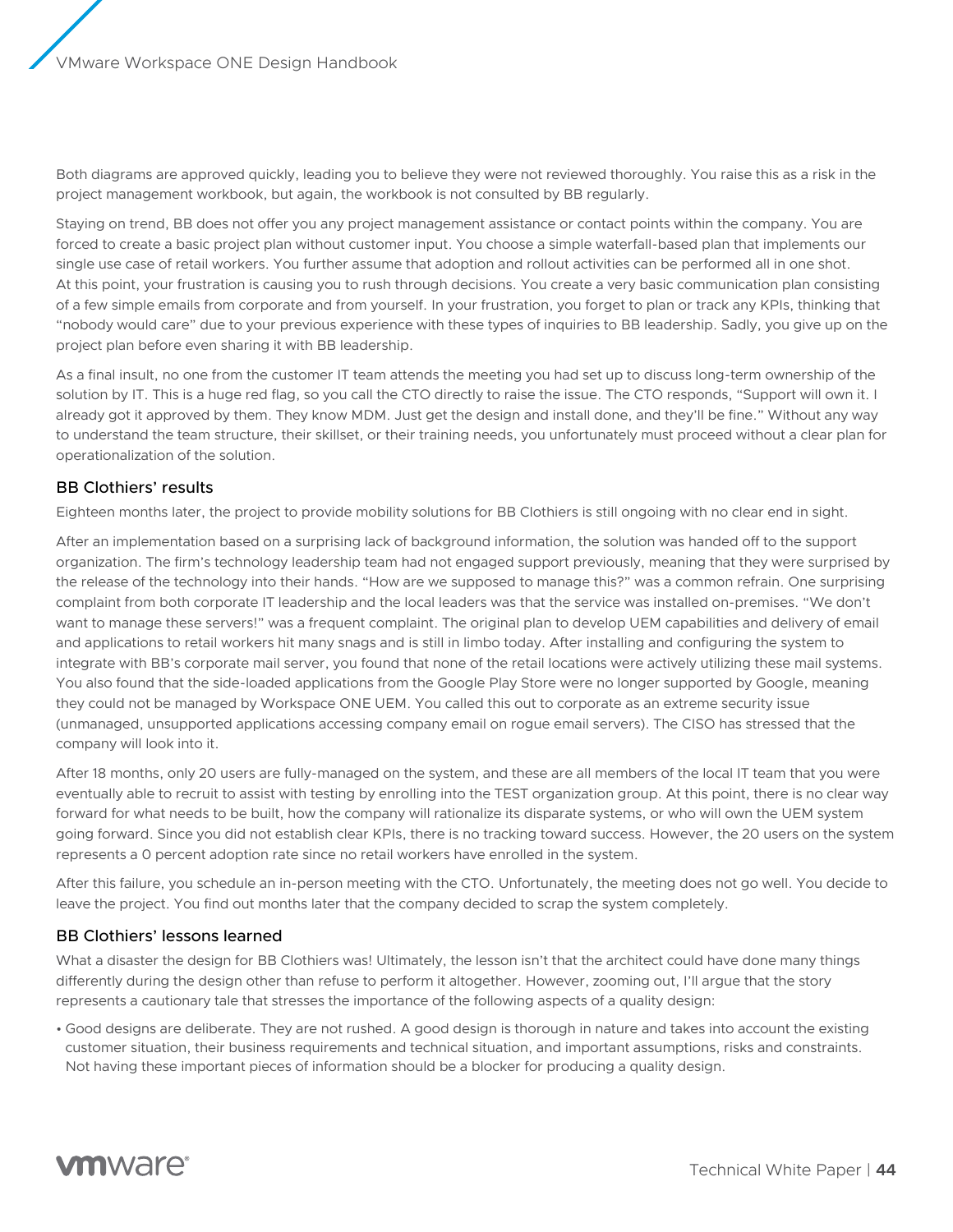- <span id="page-44-0"></span>• Communication is key, specifically with the business. What sunk this design worse than anything was the lack of communication with the retail business stakeholders. Despite the fact that IT leadership ignored the architect's requests for quality information and design review, the design still could have been successful had the architect been able to establish a meaningful dialog with the retail stakeholders.
- Deciding what to measure is important. If you don't know where you're aiming, you'll miss every time. Not having clear KPIs and success metrics meant that the architect had no platform to defend himself or herself when met with a difficult final discussion with the CTO. Since the customer had no clear roadmap or goals, it was impossible to determine if or when they would be met.
- Key design decisions are key. Missing on the "on-premises vs. SaaS" design decision was costly. This is one where the architect should have called a "time-out" and expressed the extreme importance of getting this one right. Changing a configuration can be done at any time. Changing hosting is not easy and has vast implications from infrastructure, cost, licensing and maintenance.
- People and process are just as important as technology. Remember the equation early in the book. Capability = people + process + technology. That isn't just window dressing. The story with BB Clothiers is a good illustration of technology failing because nobody was there to own it or manage it properly once it was deployed.
- Being a great architect means knowing how to ask the right questions. No explanation necessary.

My guess is that many of you can relate closely to this story. Most technology professionals have been a part of one or two projects that have gone sideways, so hopefully I didn't hit too close to home and cause any painful flashbacks. The reason I wrote this example is because the problems I called out are not uncommon. Being deliberate and following a systematic design methodology is more time-consuming than jumping right into configuration in the short-term. In the long-term, however, it leads to more meaningful outcomes and more successful implementations of operationalized technology capabilities that solve real business problems.

# Part 7: Conclusion

# Final thoughts and recommendations

"The only true wisdom is in knowing you know nothing."

#### Socrates

We've now come to the end of our journey. We've gone through the complete end-to-end process for designing effective Workspace ONE solutions.

I hope, more than anything, that reading this book has presented you with even more questions. The world of Workspace ONE and mobility management are ever-changing as the needs of the modern workforce evolve. Being an effective engineer, architect, designer or developer means never resting on your laurels and always being open to new ideas and solutions.

If you'd like to continue your study, I'd highly recommend taking the following actions:

- Make sure to sign up for the latest news and releases on MyWorkspaceONE.
- Check out the VMware Digital Workspace Tech Zone: [techzone.vmware.com](https://techzone.vmware.com)
- Follow the VMware Customer Experience and Success blog, where I happen to be an author: [blogs.vmware.com/customer-experience-and-success](https://blogs.vmware.com/customer-experience-and-success/)

Note: Every effort has been made to provide copious references to the technical information listed in this document. However, the nature of mobile technologies is extremely dynamic. For the latest on VMware products, please refer to <docs.vmware.com>.

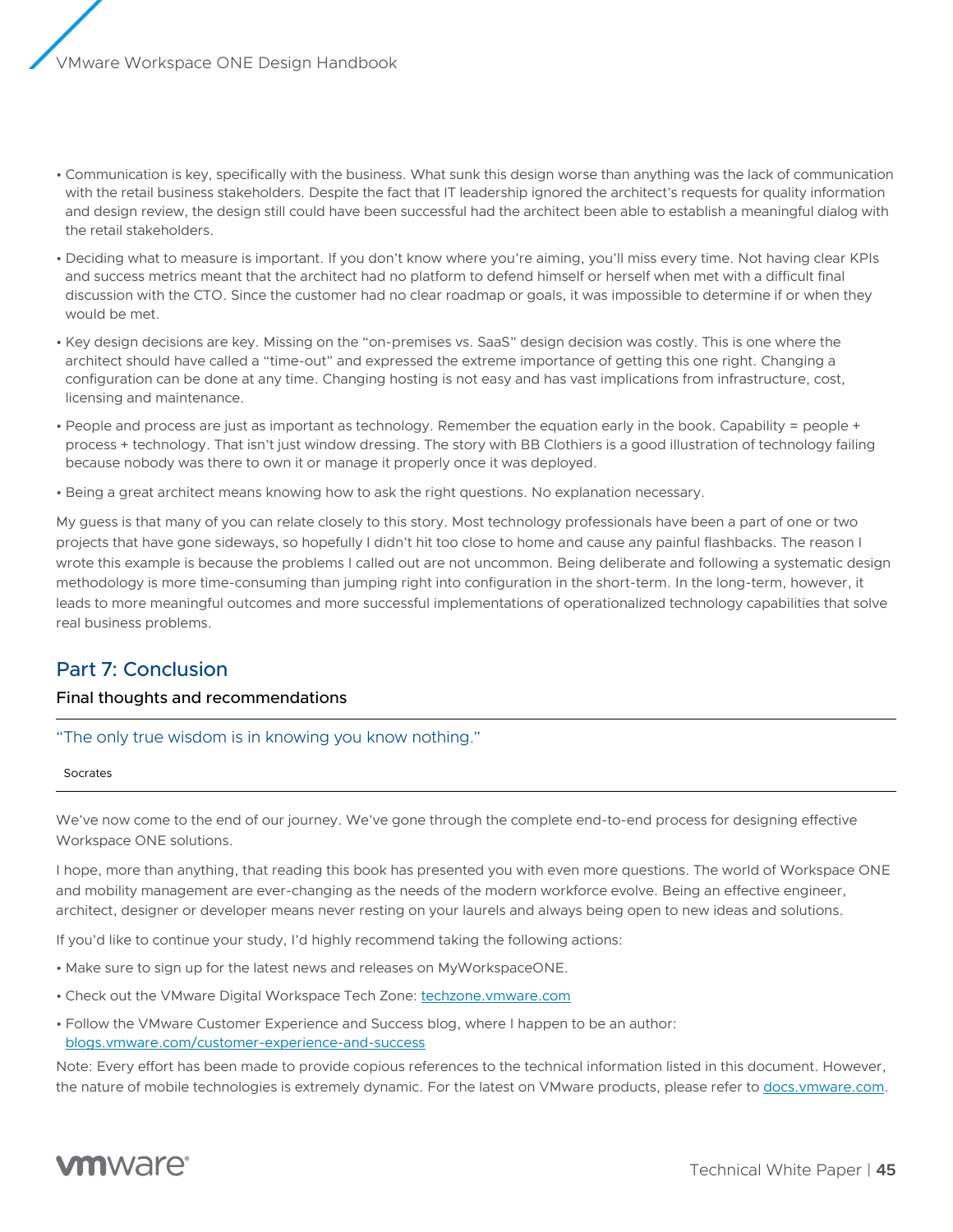# <span id="page-45-0"></span>Part 8: About the Author, Appendix

# About the author

Roy McCord is a senior staff architect with VMware Professional Services. Day-to-day, he is focused on designing, architecting, and promoting VMware's suite of end user computing service offerings. Roy is a three-time graduate of the Georgia Institute of Technology in Atlanta, GA, where he achieved BS-CmpE, MSECE and MBA degrees. He has continued his education with two professional certificates from Stanford University. He holds VCP-DW, DW-SME, TOGAF and PMP certifications. Roy's blog can be found at: [blogs.vmware.com/services-education-insights/author/rmccordvmware](https://blogs.vmware.com/services-education-insights/author/rmccordvmware-com) and he can be followed on Twitter at [@Renaissance\\_Roy](https://twitter.com/Renaissance_Roy).

| <b>ACC</b>                  | AirWatch Cloud Connector                                                                                                               |  |  |  |  |  |
|-----------------------------|----------------------------------------------------------------------------------------------------------------------------------------|--|--|--|--|--|
| AD                          | <b>Active Directory</b>                                                                                                                |  |  |  |  |  |
| <b>ADCS</b>                 | <b>Active Directory Certificate Services</b>                                                                                           |  |  |  |  |  |
| <b>API</b>                  | Application Programming Interface                                                                                                      |  |  |  |  |  |
| <b>APNS</b>                 | Apple Push Notification Service                                                                                                        |  |  |  |  |  |
| Assumption                  | Any necessary item that we assume must be true for the design to function properly.                                                    |  |  |  |  |  |
| <b>Business Requirement</b> | Any requirement that is imposed by business (non-IT) factors that will affect the design<br>for the solution.                          |  |  |  |  |  |
| <b>BYOD</b>                 | Bring-Your-Own-Device                                                                                                                  |  |  |  |  |  |
| CA                          | <b>Certificate Authority</b>                                                                                                           |  |  |  |  |  |
| Capability                  | The combination of people, process and technology necessary to provide a specific<br>value-set back to the business or a set of users. |  |  |  |  |  |
| <b>CISO</b>                 | Chief Information Security Officer                                                                                                     |  |  |  |  |  |
| CN                          | Console (Server)                                                                                                                       |  |  |  |  |  |
| Competency                  | A combination of capabilities necessary to be proficient in a specific technical<br>focus area.                                        |  |  |  |  |  |
| Constraint                  | A limitation that is unique to this specific business or this specific technical situation.                                            |  |  |  |  |  |
| DC                          | Domain Controller                                                                                                                      |  |  |  |  |  |

# Appendix: Glossary and Acronym Descriptions

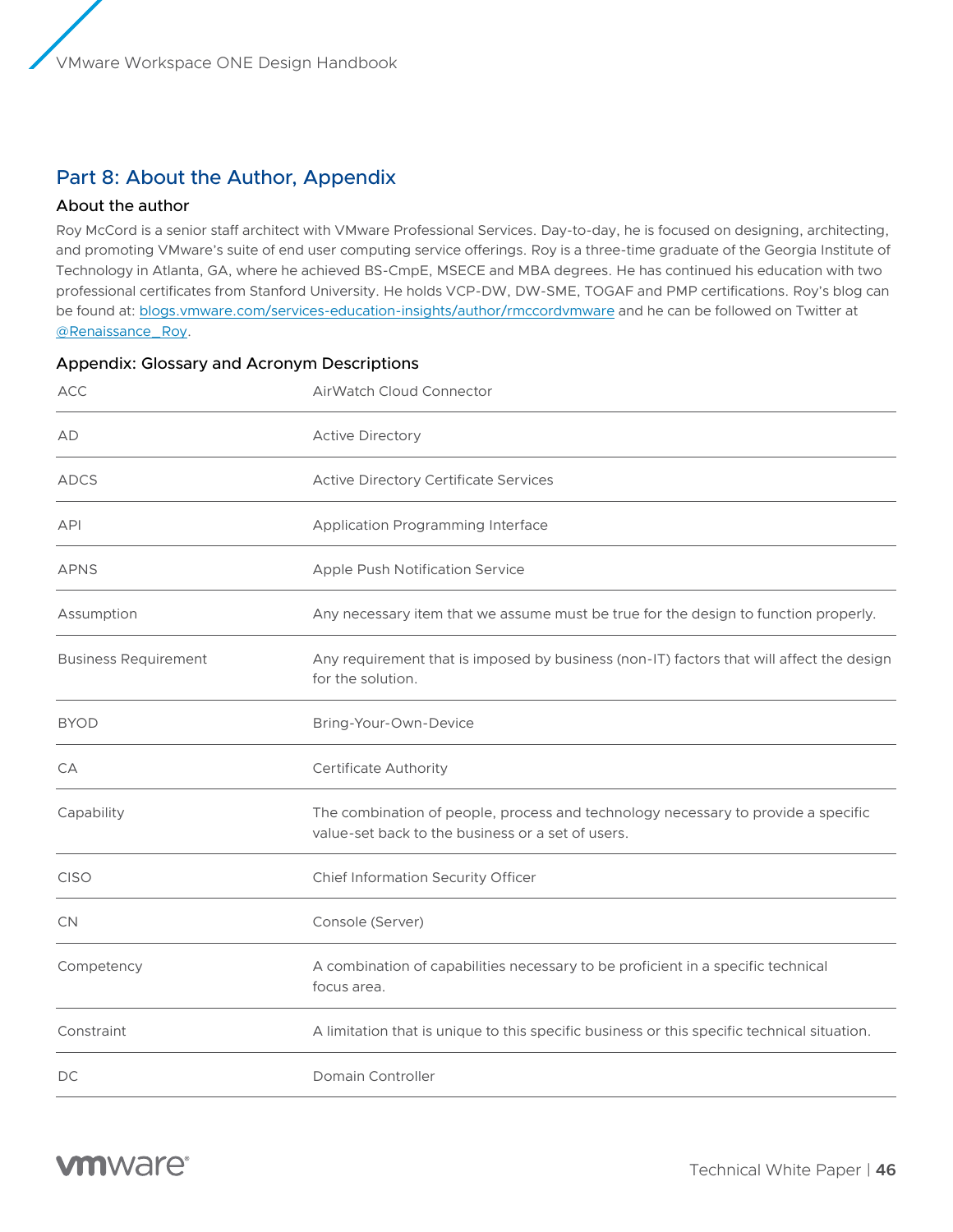| (DDoS)      | Dedicated Denial of Service                                      |
|-------------|------------------------------------------------------------------|
| <b>DEEM</b> | Digital Employee Experience Management                           |
| DR          | Disaster Recovery                                                |
| <b>DMZ</b>  | <b>Demilitarized Zone</b>                                        |
| DS          | Device Services (Server)                                         |
| <b>EMM</b>  | <b>Enterprise Mobility Management</b>                            |
| <b>EUC</b>  | <b>End User Computing</b>                                        |
| <b>FCM</b>  | Firebase Cloud Messaging (formerly GCM - Google Cloud Messaging) |
| GA          | General Availability or Generally Available                      |
| GUI         | <b>Graphical User Interface</b>                                  |
| НA          | High-Availability                                                |
| <b>IDE</b>  | Integrated Development Environment                               |
| IdP         | <b>Identity Provider</b>                                         |
| IP          | <b>Intellectual Property</b>                                     |
| IT          | Information Technology                                           |
| KPI         | Key Performance Indicator                                        |
| <b>LDAP</b> | Lightweight Directory Access Protocol                            |
| <b>MDM</b>  | Mobile Device Management                                         |
| <b>MEM</b>  | Mobile Email Management                                          |
| <b>MFA</b>  | Multi-Factor Authentication                                      |
| <b>MVP</b>  | Minimum Viable Product                                           |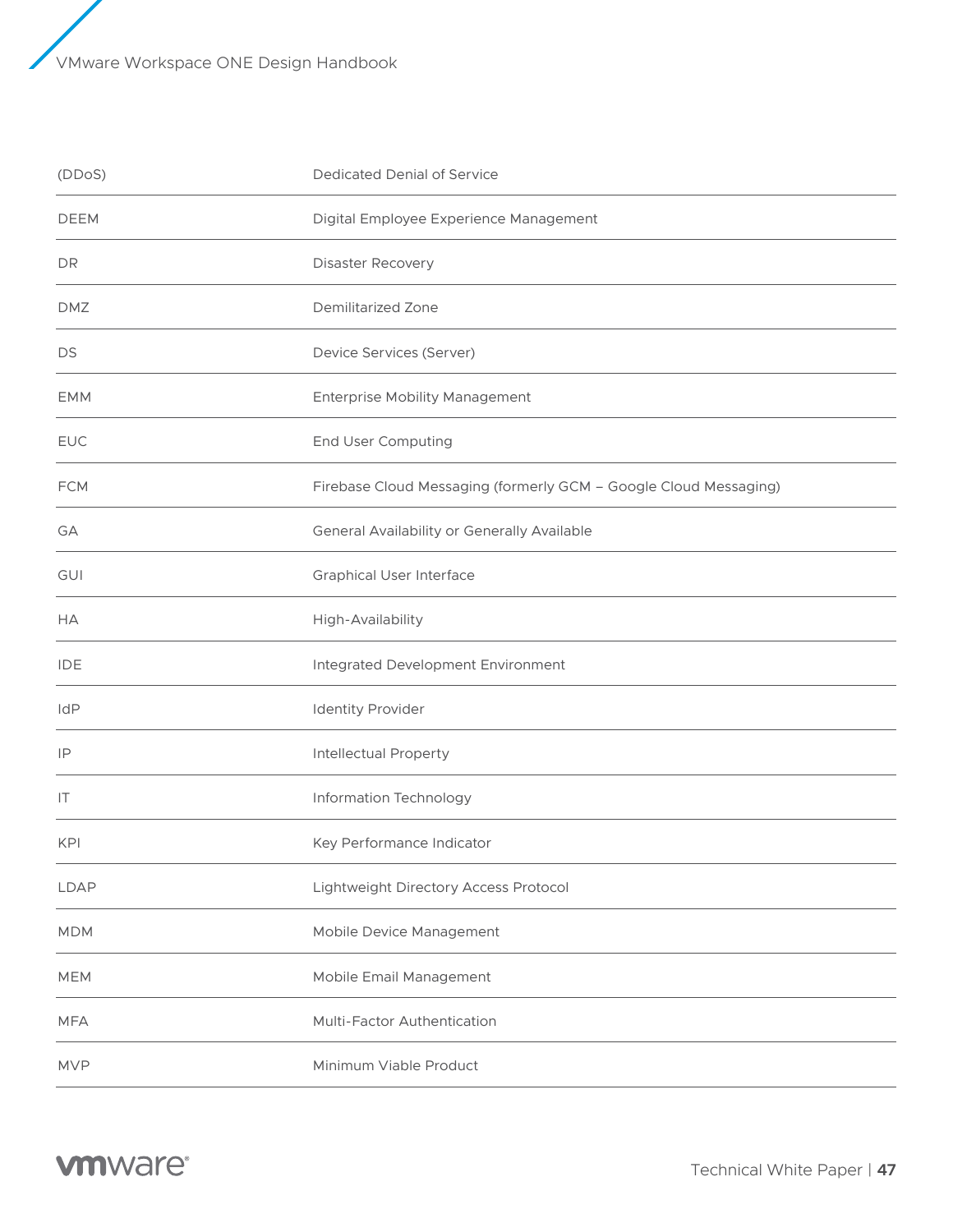| OAuth                        | Open Authorization                                                                                                                                       |
|------------------------------|----------------------------------------------------------------------------------------------------------------------------------------------------------|
| <b>OFA</b>                   | Outcome-Focused Approach                                                                                                                                 |
| OG                           | <b>Organization Group</b>                                                                                                                                |
| OS                           | Operating System                                                                                                                                         |
| <b>OVA</b>                   | Open Virtualization Appliance                                                                                                                            |
| <b>PCLM</b>                  | PC Lifecycle Management                                                                                                                                  |
| <b>PMP</b>                   | Project Management Professional                                                                                                                          |
| <b>Risk</b>                  | Any situation that could lead to potential failure of the solution. All listed risks should<br>also list one or more mitigation steps.                   |
| SaaS                         | Software-as-a-Service                                                                                                                                    |
| <b>SDK</b>                   | Software Development Kit                                                                                                                                 |
| <b>SEG</b>                   | Secure Email Gateway                                                                                                                                     |
| <b>SMART</b>                 | Specific, Measurable, Achievable, Realistic, Time-Bound                                                                                                  |
| <b>SMTP</b>                  | Simple Mail Transfer Protocol                                                                                                                            |
| SSO                          | Single Sign-On                                                                                                                                           |
| <b>Technical Requirement</b> | Any requirement imposed by the current situation in IT. There are many categories<br>of technical requirements: usability, security, manageability, etc. |
| <b>TOGAF</b>                 | The Open Group Architecture Framework                                                                                                                    |
| <b>UAG</b>                   | Unified Access Gateway                                                                                                                                   |
| UEM                          | Unified Endpoint Management                                                                                                                              |
| <b>VM</b>                    | Virtual Machine                                                                                                                                          |
| <b>VPN</b>                   | Virtual Private Network                                                                                                                                  |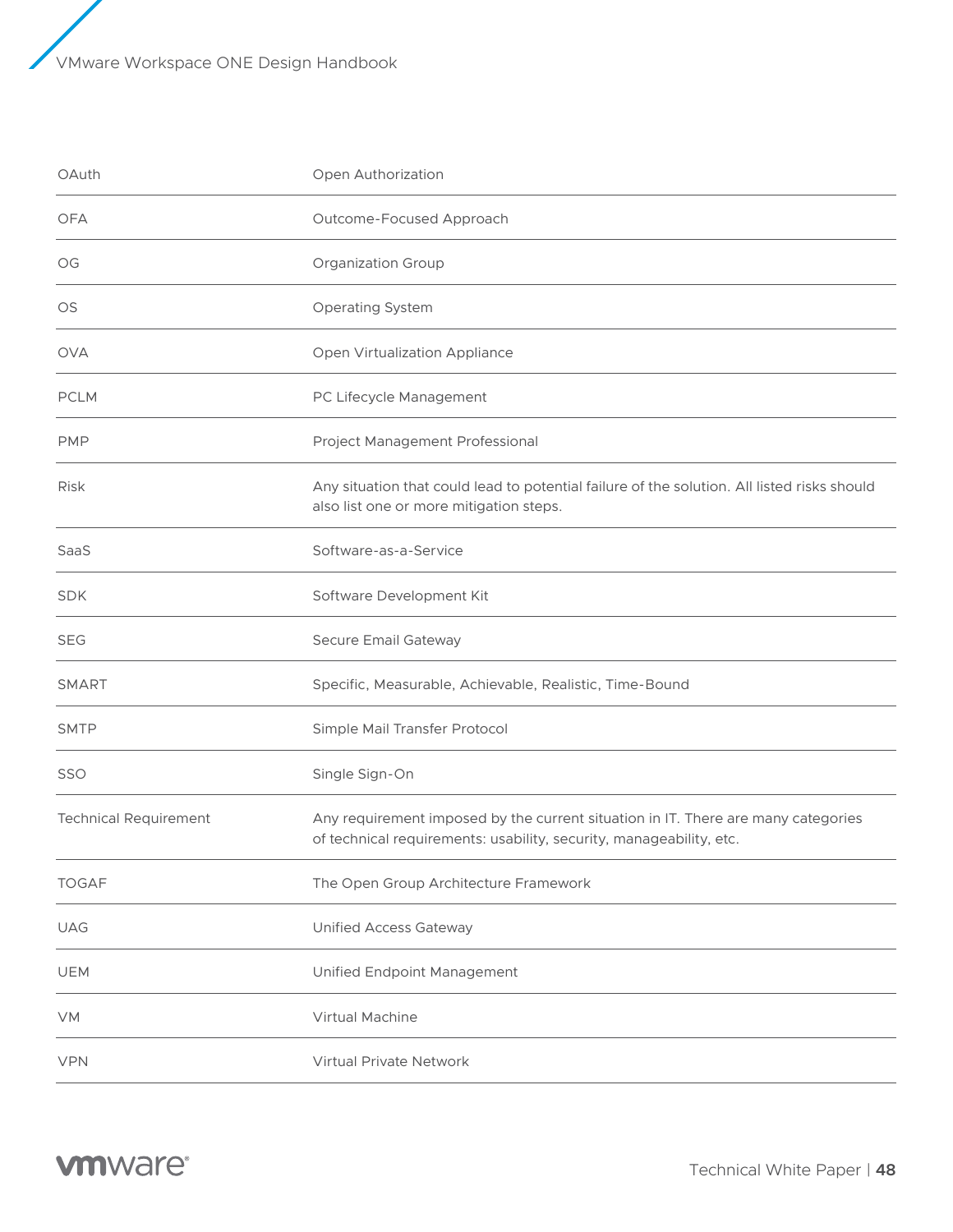| WS1         | Workspace ONE                                       |
|-------------|-----------------------------------------------------|
| <b>WSUS</b> | Windows Server Update Services                      |
| WU4B        | Windows Update for Business (unofficial/colloquial) |